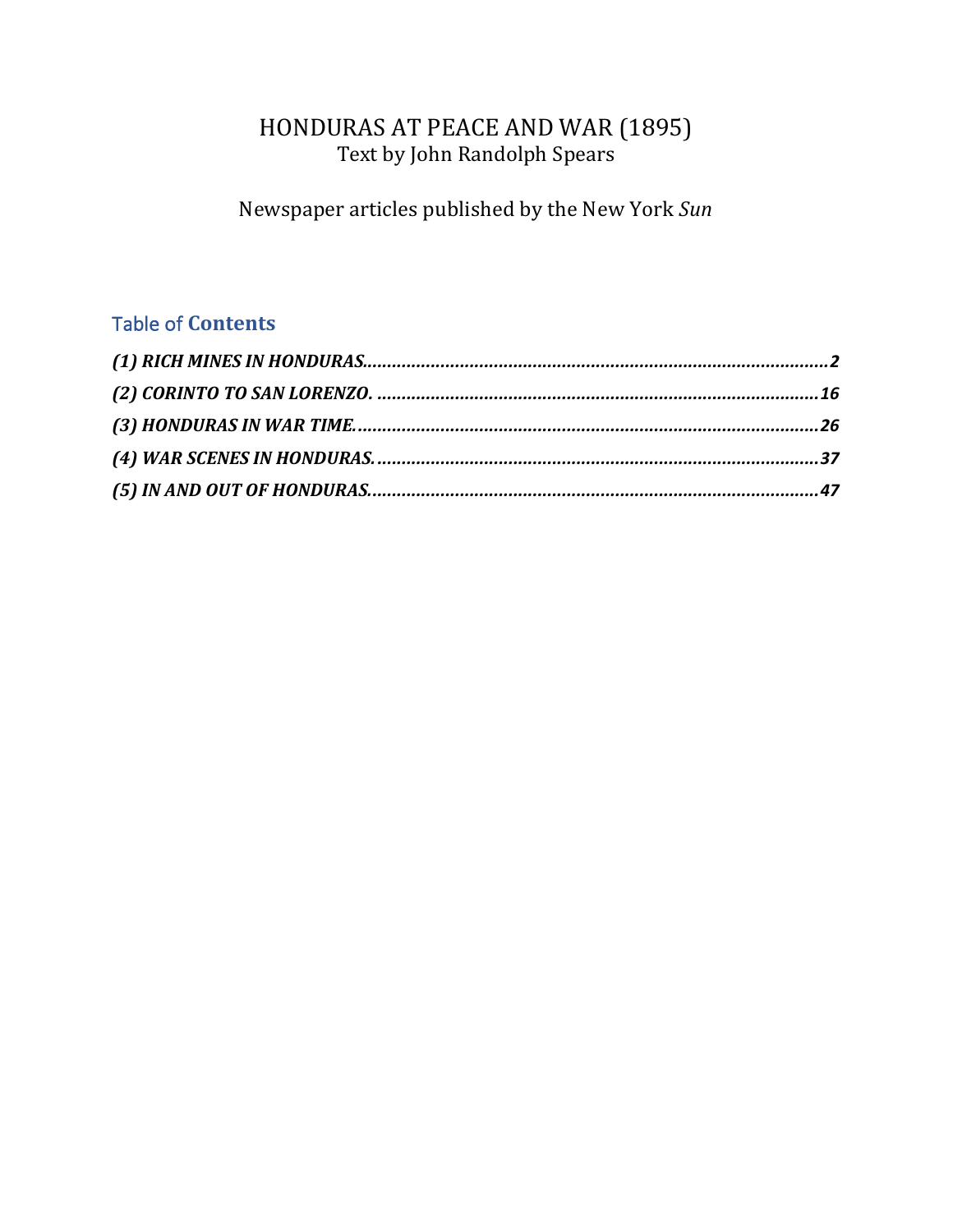# (1) RICH MINES IN HONDURAS.<sup>1</sup>

### GREAT WEALTH IN GOLD AND SILVER NOW LYING DORMANT.

Women who Support their Families by Gold Washing for a Few Hours Each Week—Effect of American Mining Methods—Why Some Mining Enterprises Have Failed—A National Park Paved with Silver-Magnificent Opals Found Also.

All things considered, about the most remarkable statement in THE SUN 's recent description of the women of Spanish America<sup>2</sup> related to those who earn a living by washing gold from the sands of certain streams in the eastern part of Honduras. That gold should be found in sufficient quantities to enable 235 women to support themselves and their families, including their husbands found in such quantities and under such conditions that crude wooden and gourd bowls suffice for washing it from the sand; that the women should continue this work from year to year without the men taking it in hand also; that this fact should be well known throughout Honduras, and even appear in a census report printed at the Government's expense—all this forms a remarkable feature, not only of the story of Spanish-American women, but of the story of the mines of the Americas as well. It was a statement that almost passes belief when one remembers what the old-time Spaniards did in their thirst for gold, and yet it was literally true, and, what is more, the half of the story was not then told.

It is the purpose of this article to describe the mines of Honduras. The facts were gathered during a journey in the country by means of interviews with people who were familiar with the condition of affairs of the kind, and who were in nearly every case disinterested; they had no mines to sell. They were as a rule people working in mines for good wages, and were rather bears than bulls on the mine market, because they were watching for good chances to buy-in where small capital would avail.

To begin, then, with the placer diggings. The reader will get a better idea of the lay of the land if he will procure any modern map of Central America for examination in connection with what is here said. The maps sold at the bookstores

<sup>&</sup>lt;sup>1</sup> Published by New York *Sun*, Sunday, March 17, 1895, page 3

<sup>&</sup>lt;sup>2</sup> See https://donduncan.org/spears/jrssenoritas.pdf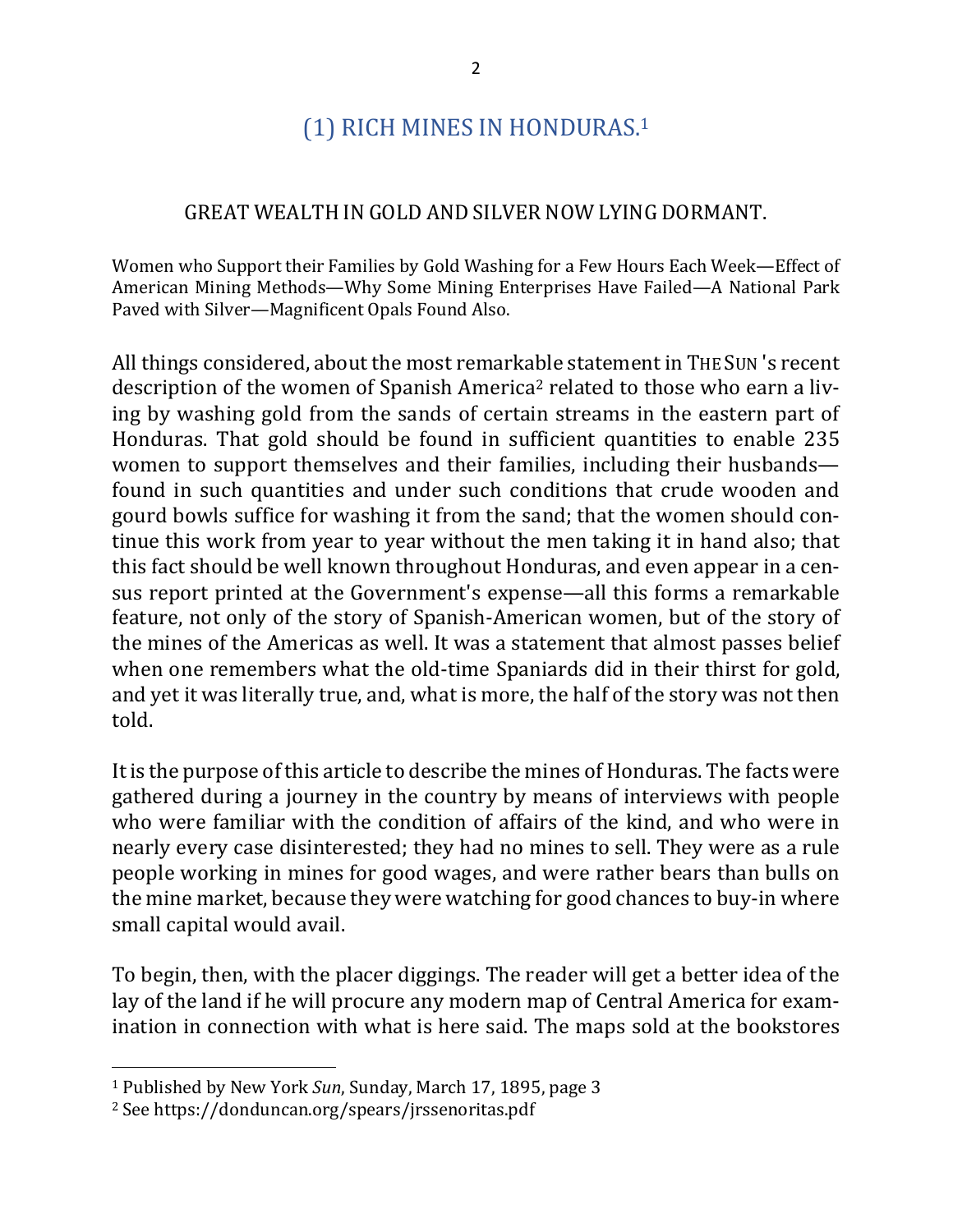for a dollar each, though not accurate, will serve. On the map of Honduras will be found a river called the Patuca—on some maps the Patook—emptying into the Caribbean Sea on the northeast corner of Honduras. A little more than halfway up this river is a branch called the Guayambre, whose head is near the Nicaraguan border. Still further up, near a city called Juticalpa, the river divides into three streams, of which the two principal ones are called the Guayape and the Jalan. The latter is a pretty large stream, whose head is away over toward the Pacific.

Within the region drained by the Guayape, the Jalan, and the Guayambre lie the best-known placer diggings of Honduras, and it is here that one may find the 235 women who, according to the census report, earn their living by washing gold from the sandbars of the streams.

It is a remarkably interesting region aside from its product of the yellow metal. It is a land of lofty plateaus and terraces, and of steep mountains and narrow valleys as well. There are great forests of pine and mahogany. Because of its elevation and of the trade winds that sweep in from the Atlantic, it is one of the coolest and most healthful parts of tropical America. So far as health is concerned, there is no part of North America with a better situation. It is a land where cattle thrive so well that they are famous throughout Central America for their size and other good qualities. Corn and wheat, as well as other temperate-zone products, bring large returns, and yet rice and sugarcane, coffee, and other tropical produce can be had in any quantity by simply scratching the soil. In fact, Nature is so bountiful here that she ruins the majority of people who enter the region. It is so easy to live comfortably that everybody settles down to enjoy life as cats lie down to sleep on soft rugs before an open fire. The men do plant a little grain and a little sugarcane in the season, but the system of cultivation is like that among the Indians of the Indian  $T$ erritory.<sup>3</sup> They know when they have enough, and with them enough is as good as a feast.

It is a fact that the men of this region look upon gold washing as proper work for women only: they despise it. I know that the reader will very likely doubt this statement, but it should be remembered, that the people are for the most part descendants of the enslaved Indians, who had to work the mines under cruel Spanish taskmasters in the days of Spanish control. When freedom came

<sup>&</sup>lt;sup>3</sup> Indian Territory — Lands set aside by the US Government in 19th century for resettlement of Native Americans; located in present-day state of Oklahoma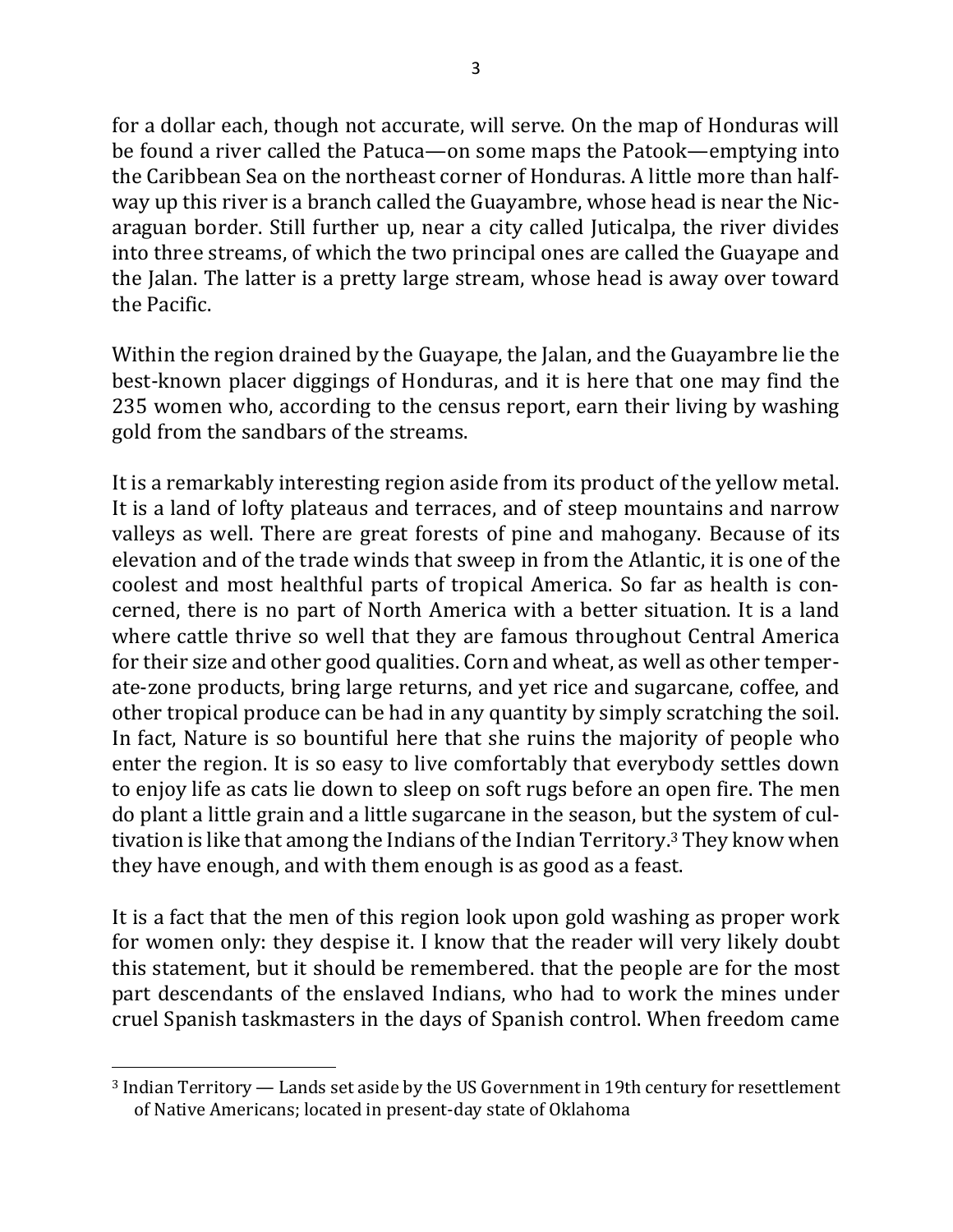to them they hated the tasks they had done under the lash, and that feeling still survives. There are men still living who were slave miners under Spanish rule, while the children have naturally grown up with the prejudices of the parents.

It appears that only the sandbars in the streams have been worked so far. These yield enough, and there is no effort to go outside of them. However, there are places where the streams, in running across the alluvial plains, have shifted their beds from time to time, so that entire valleys may be found that are made up of the detritus brought down by freshets. The sandbars are worked in these valleys as elsewhere, but the very little prospecting done so far shows that every yard of the soil, clear across these valleys, carries the precious metal. A pan taken at random will show from three to fifteen colors, coarse enough to be saved by an ordinary rocker or sluice without mercury. The depth to bedrock runs anywhere from seven to fifteen feet, according to the prospectors, and the colors begin to appear on an average of three feet from the surface. One man who had prospected the Guayambre Valley said:

"I found gold on most all the bars and on the bank of the upper river, there called *Opali, or Conchagua River, on account of two small settlements of those names. I* also found it in the valleys of all small tributary streams rising in the Conchagua *Mountains. I sank several holes along the river to try and strike bedrock, but was unable to do so because of the water. I got down eight feet on some holes. They prospected* well after getting down three feet. The first three feet of gravel is very *loose generally, and, of course, does not prospect well. I estimate the bedrock to be* on the average fifteen feet from the surface along the main river."

Of the value of the dirt in this region, there can be found in Tegucigalpa a manuscript report made by a civil and mining engineer, very well known in New York, Mr. A. T. Byrne, who constructed the Troy water works and was at one time connected with the Canadian Pacific Railroad. Speaking from what he saw along the Guayape and the Jalan rivers, he says:

"It is a region of great value in a practically undeveloped condition, needing only *capital, energy, and technical skill for its profitable exploitation. The topography* and the character of the material are particularly adapted to the application of *the hydraulic method of mining. An abundant supply of water can be obtained at a* moderate outlay for damming and ditching, and there is an abundance of pine and other timber, needing only a portable sawmill to cut it into lumber. Under the *hydraulic system, properly managed, the product will equal, if not exceed, that of*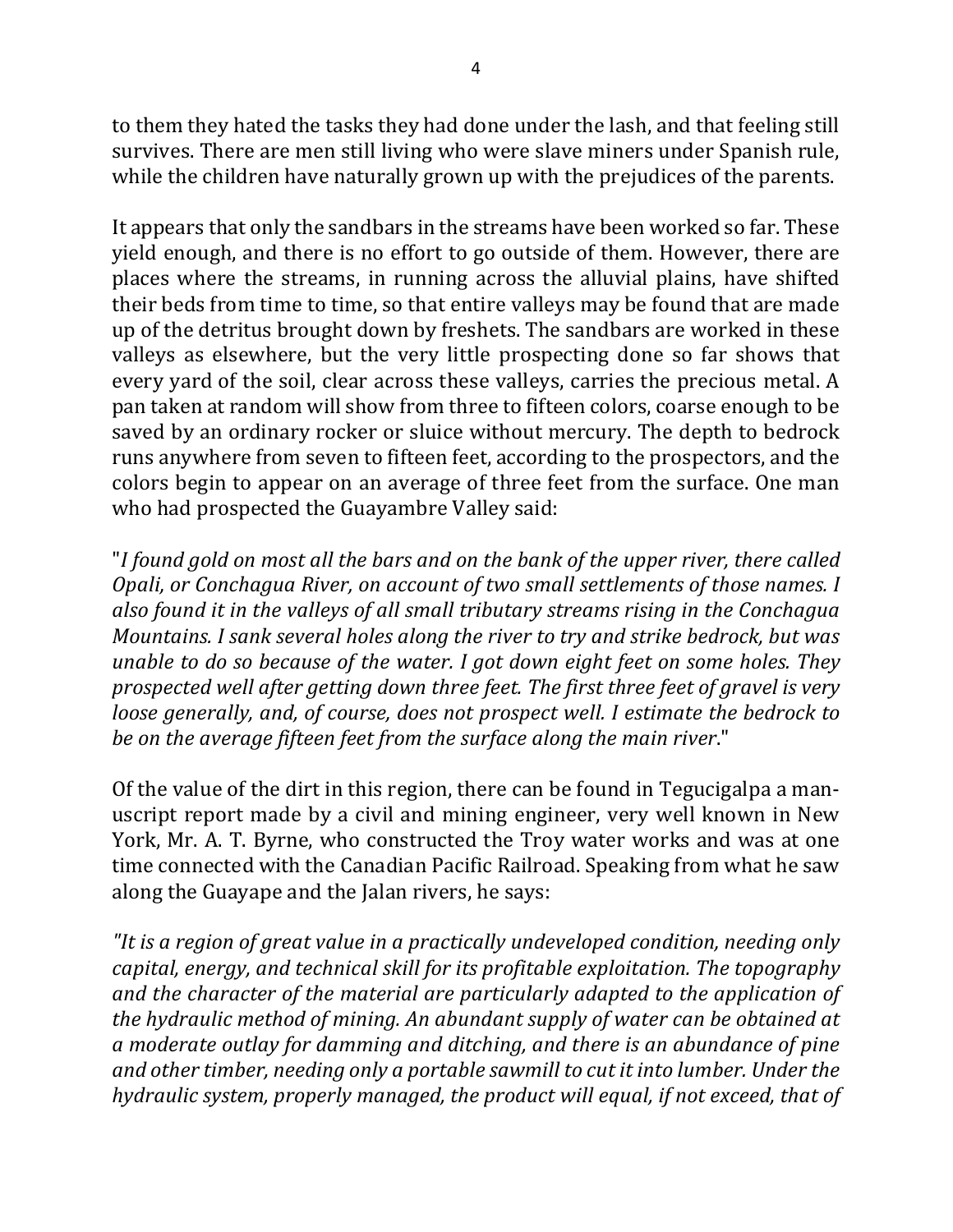*the best placers of California and Australia. Labor is cheap, but untrustworthy* and inexperienced; nevertheless, when under proper management, as is shown at *San Juancito, where upward of 300 natives are employed, it can be made to serve* and to develop a fair skill. The quantity of material which can be mined may be, *without exaggeration, termed inexhaustible. The capital required to put the works* in operation is remarkably small. The climate is salubrious and permits *working the year round. The food supplies of the country are abundant and cheap."*

After reading that report, I asked for statements of work actually done, and got enough to satisfy anyone. The poorest yield was that obtained by two natives, who were working a bar on the Guayambre. They were taking out but one dollar a day in dust. On the Jalan and the Guayape the women worked only on Sunday morning, as a rule, between sunrise and breakfast (11 o'clock A. M.), and in that time secured enough to support their families in idleness during the week. That they did not work more than five hours was said by so many different people, under different circumstances, that I fully believed the statement; but it must be remembered that a silver dollar of the country goes further with these people than a five dollar gold piece with a family in New York.

Of unusual finds there were stories a-plenty. One man had seen dust to the value of \$1.50 taken from a single pan—a sort of hash bowl that held, say, two gallons. One had seen a nugget weighing an ounce avoirdupois in a store in Aleuran, a small settlement of the region. Another saw a woman strike a pocket from which she took eight ounces in one morning's work, and still another pocket was mentioned from which a group of women, the number of whom was not counted, took five pounds avoirdupois of the yellow stuff in a day.

But the most remarkable story of work in the region was told by a Louisianian, living in Honduras for his health. In 1890 a company of Englishmen, after obtaining a concession on the Guayape, near a small village called Retiro, sent out workmen, who set up a sawmill, cut lumber, erected a dam, and built a flume sixteen feet wide and 1,080 feet long, with which to work a bar that had prospected very well. They hired natives to dig the gravel and wheel it up inclines to dump it into the flume. Pretty soon after starting work, they got down to bedrock, and then found that they were working over sand which had been handled once by the Spaniards in the old days. The prospecting had been but superficial, or they would have learned this before starting; nevertheless, as the pans showed 60 cents per cubic yard of dirt, they kept on. In all, about 300 natives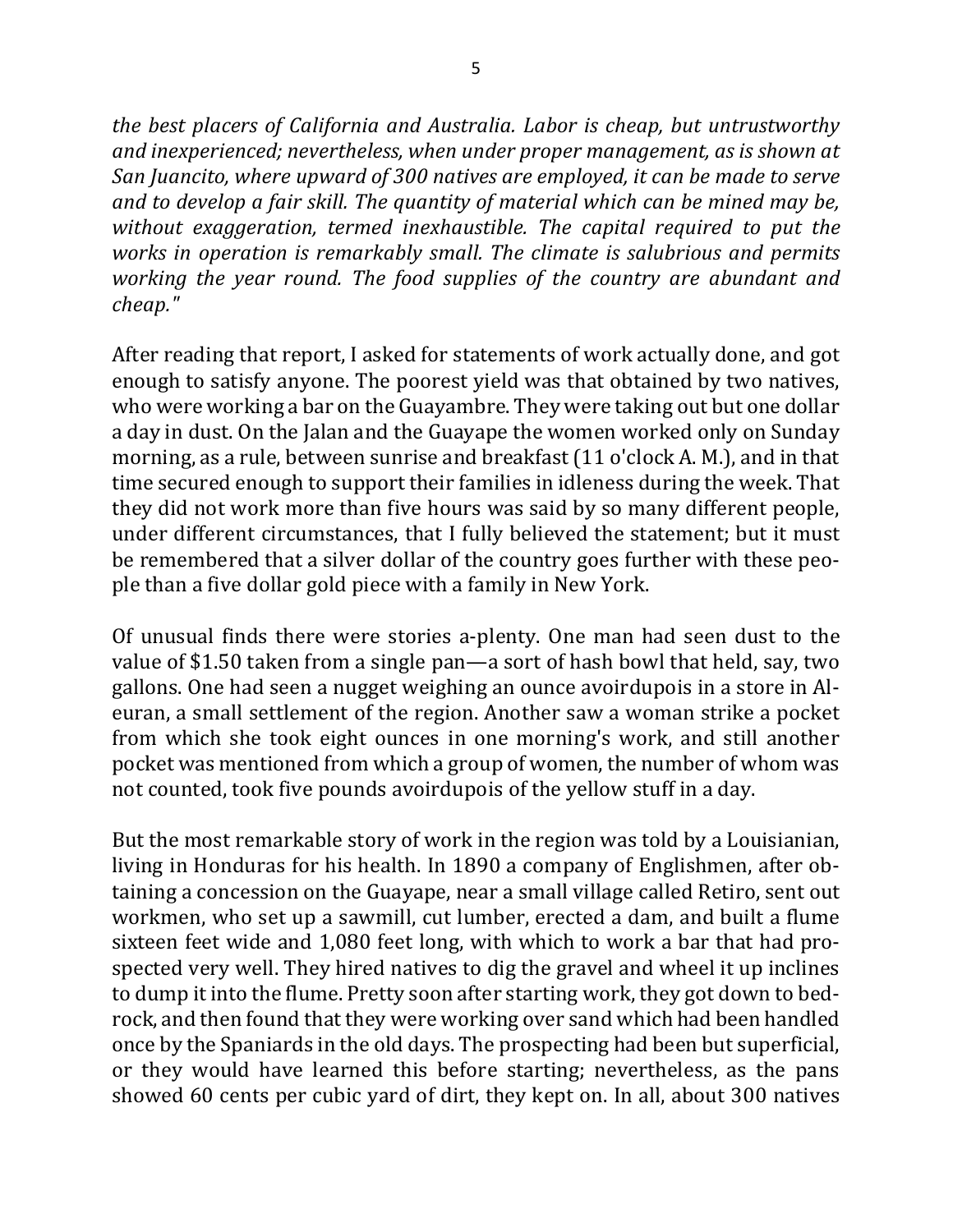were employed on the work, with pick, shovel, and wheelbarrow. After a month or so, it was found on examination that a large percentage of the gold which a pan revealed was washing over the ripples in the flume, and the clean-ups did not show enough metal to pay dividends.

At this there was a change of management, and a Yankee took the place of the English manager. The Yankee built a number of undershot waterwheels, which he placed at intervals in the big flume, and connected each of these with an elevator like those used in lifting grain from the hulls of canal boats up to the top floors of Brooklyn grain warehouses. These elevators were worked from the gravel pits, and all the manual labor needed was for digging out the material and shoveling it into the bottom of each elevator. In this way eighteen men were able to deliver as much gravel into the flume as 300 had formerly done. The expense of handling the gravel was reduced to fifteen cents a cubic yard, and there was now a very liberal margin of profit in the gold saved.

When the work of the elevators first began, the digging was, as said, in sand that had been worked once in former days; but as soon as the elevators were found to be practical labor savers, a system of crosscuts was begun that showed very much coarser gold, and, therefore, correspondingly increased profits. Enormous success seemed fairly in hand, when a rainstorm came—one of the fierce storms known to mountains almost everywhere. The Guayape rose ten feet in a few hours and the dam and the flume and the undershot wheels and the elevators and the hopes of the manager went floating in dismal wreckage down toward the Caribbean Sea. The flume had been built in the bed of the river.

However, the company had got enough dust out of its few days' work with the elevators to awaken courage for another try. The sawmill remained and it was moved up near the village of Concordia, a place that is entirely sustained by the women who wash for gold. Here a bedrock flume and dam were built. But, notwithstanding the disaster at Retiro, they built these works in the bed of the. stream, as before. They got their flume going nicely, and for four days ran with great success. The gold was coarser here, and more of it was found in a yard of sand. Fortune was again in hand when another flood came and distributed dam and flume for some miles along the flats below, and that ended the attempts of capitalists to get the gold from the sands of the Guayape. The losses amounted to about \$250,000 in all.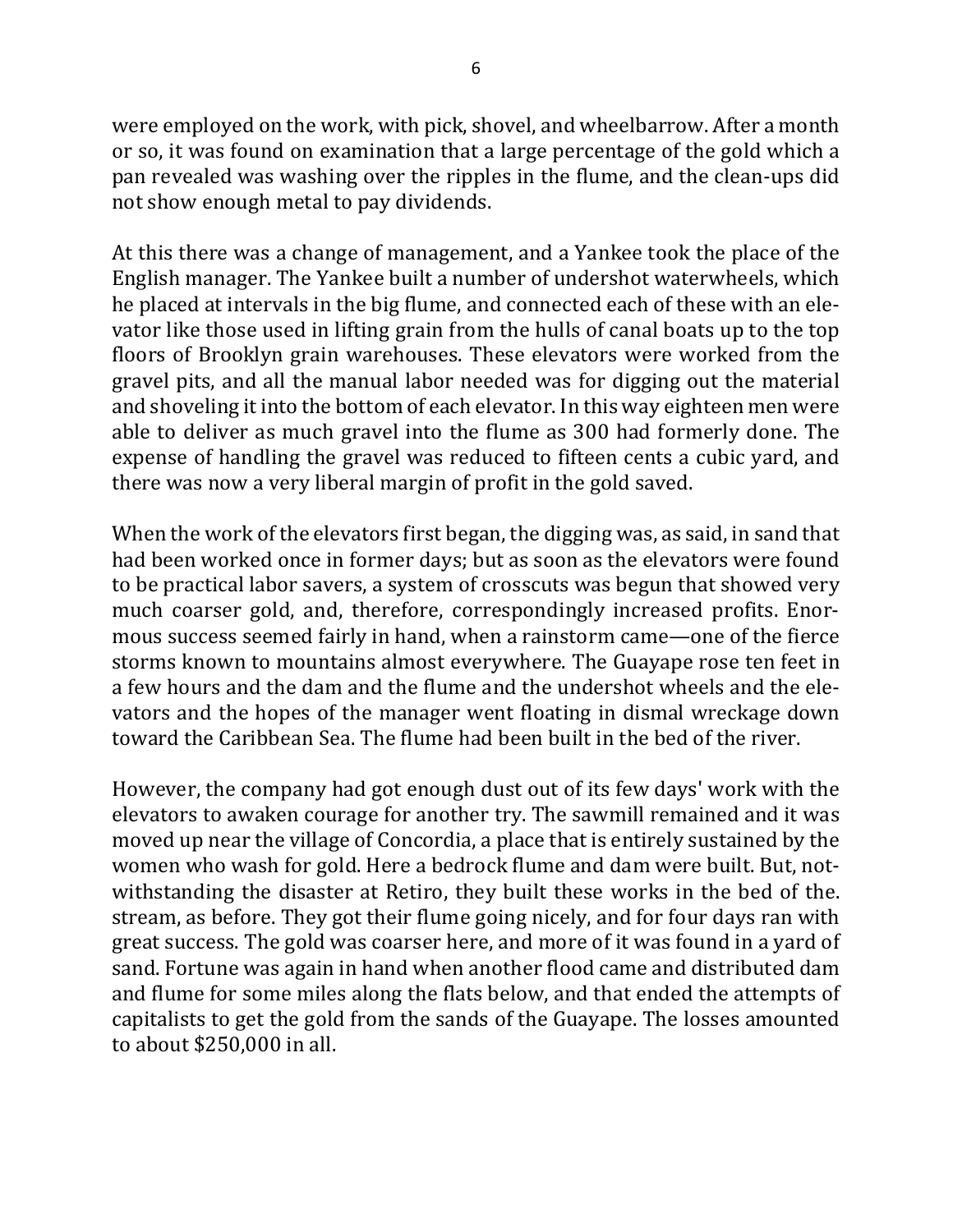Meantime, another company had done in the Jalan River just what was done in the Guayape; they had built works in the bed of the stream and. the storm that destroyed the one also destroyed the other.

"Was there no place for building flumes and sluices on the bank above high wa*ter?"* I asked.

"Yes, there was a plenty of room and a good head of water, but it would have ne*cessitated longer flumes. Then, too, it was the dry season, and no one was looking for such floods. They could have found enough pay dirt above high water to keep them going twenty years, but they were not wise enough to take advantage of it. What is needed in that region is the application of the hydraulic system, familiar to California miners.* I am confident that if the people in the mining regions of the *States* were not afraid of fevers and revolutions—if they knew that the region was *really healthful and that life and property were as safe there as in any mining country of the world—there would be a rush to Olancho that would equal the rush to California in former years."*

"But have not all the best parts of the diggings been gobbled up by people who got *the concessions mentioned?"* 

*"No. They have obtained many square leagues of the best land, but some of them would be glad to get capitalists to take hold of their concessions at about as cheap* rates as prospecting for virgin land can be done. Still, no one need worry about *the amount of land that has been taken. There are untold leagues waiting for the man of energy and nerve. It is a fact that ninety per cent. of that region has never been prospected at all, not even walked over by a prospector."* 

The Patuca is not the only stream carrying golden sands. All of the streams of the northeast part of Honduras show about the same returns to the prospector, and similar stories are told of the land just over the line in Nicaragua. The Segovia district of Nicaragua is in the same mountain system, and but a few leagues south. The streams immediately south and southeast of Trujillo are said to be well worth the attention of prospectors, though the coast there is not recommended by anyone but natives. The unacclimated prospector will suffer from malaria on the coast.

Of the concessions made by the Government of placer land along the tributaries of the Patuca, a word should be said, because it shows what can be obtained by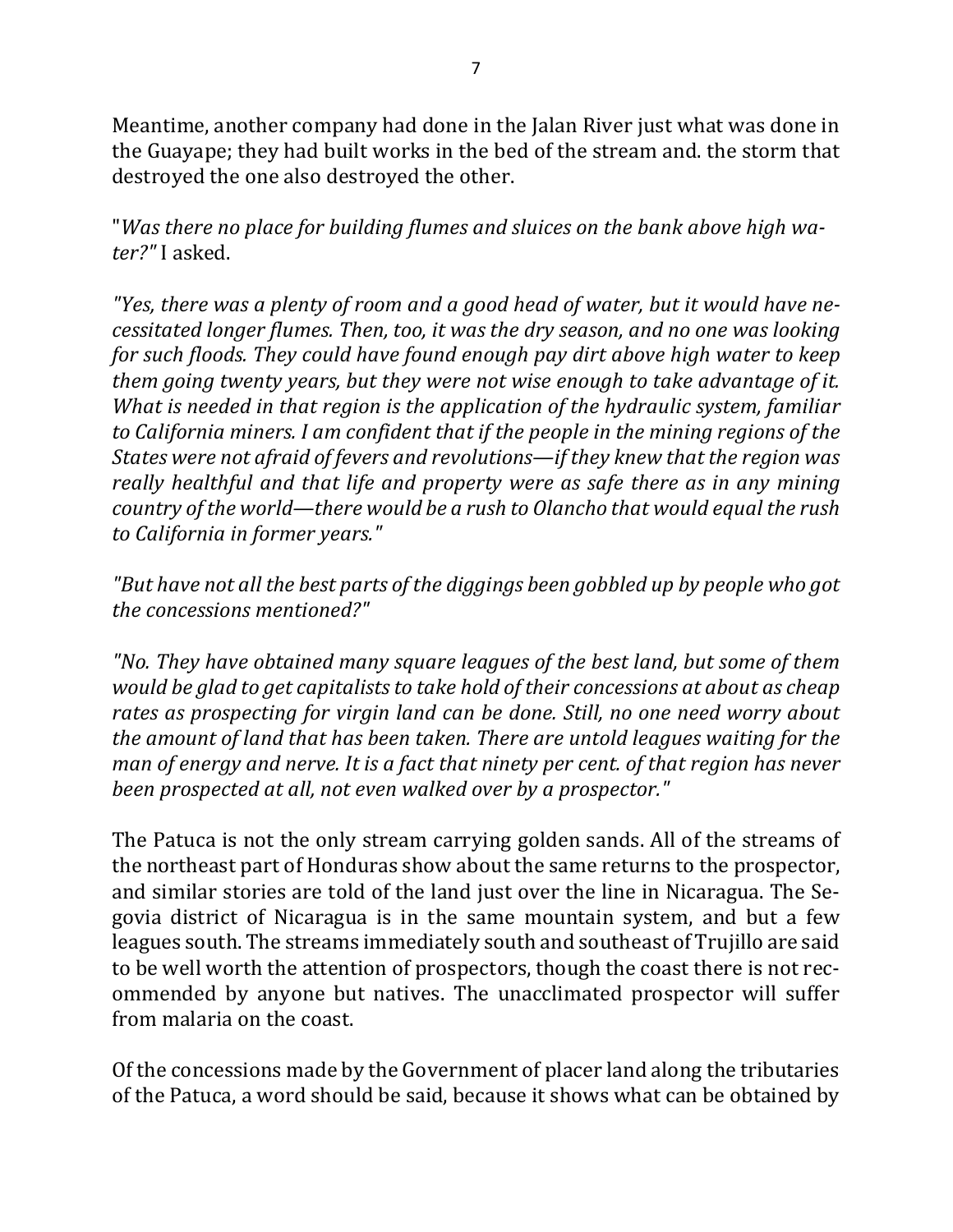a bright man in these Spanish-American countries. A company of which John A. Morris of Westchester county and New Orleans is the backer now owns claims as follows:

- Ninety miles in length and 1,000 yards in width along the Jalan, including bed, bars, and banks.
- One hundred miles in length and 1,000 yards on each side of the Guayambre River, and also all. the ground on the creeks and brooks that flow into it.
- Seven hundred and fifteen square miles, all told, of claims in the mountains between the streams that unite to form the Patuca.

These enormous concessions were granted in return for certain flour and grist mills, complete, and threshing machines, which were delivered at the capital of the nation, and for a complete equipment for an industrial school that was erected also in Tegucigalpa. The school was in working condition when I was there, and it was very properly the pride of the nation. It was modelled on the school which can be found uptown in New York on the East Side, and the work done by the Honduras young men was quite as good as that turned out by the Yankee boys. The milling machinery, however, was lying unused. The officials did not require the claim taker to build their mill for them, and they never could find time to build it themselves. So that part of the price of the concessions was of no use to the nation. In addition to this, however, the claim owner agreed to pay the Government a royalty. As soon as the returns yield more than a net profit of ten per cent. on the investment, he will pay  $2\frac{1}{2}$  per cent. of the surplus profit to the Government during a period of ten years, and after ten years he will pay five per cent. of the surplus profit.

These concessions were originally granted to the Louisianian already mentioned. With his papers in hand he went to London, and among the mining men there created a company that agreed to take his concessions and pay him £800,000 for them; but, just before the cash was paid over, the revolutionists in Salvador headed by the Ezetas killed President Menéndez<sup>4</sup> and turned over the Government. Then Sánchez in Honduras revolted against Bográn,<sup>5</sup> and the news of these two disturbances entirely destroyed the confidence of the London people. So, he came back again, and then John A. Morris was secured as a backer.

 $4$  Francisco Menéndez  $-$  Overthrown by Carlos Ezeta on June 22, 1890, and died that day

 $5$  Longino Sánchez — Attempted coup d'état on November 8, 1890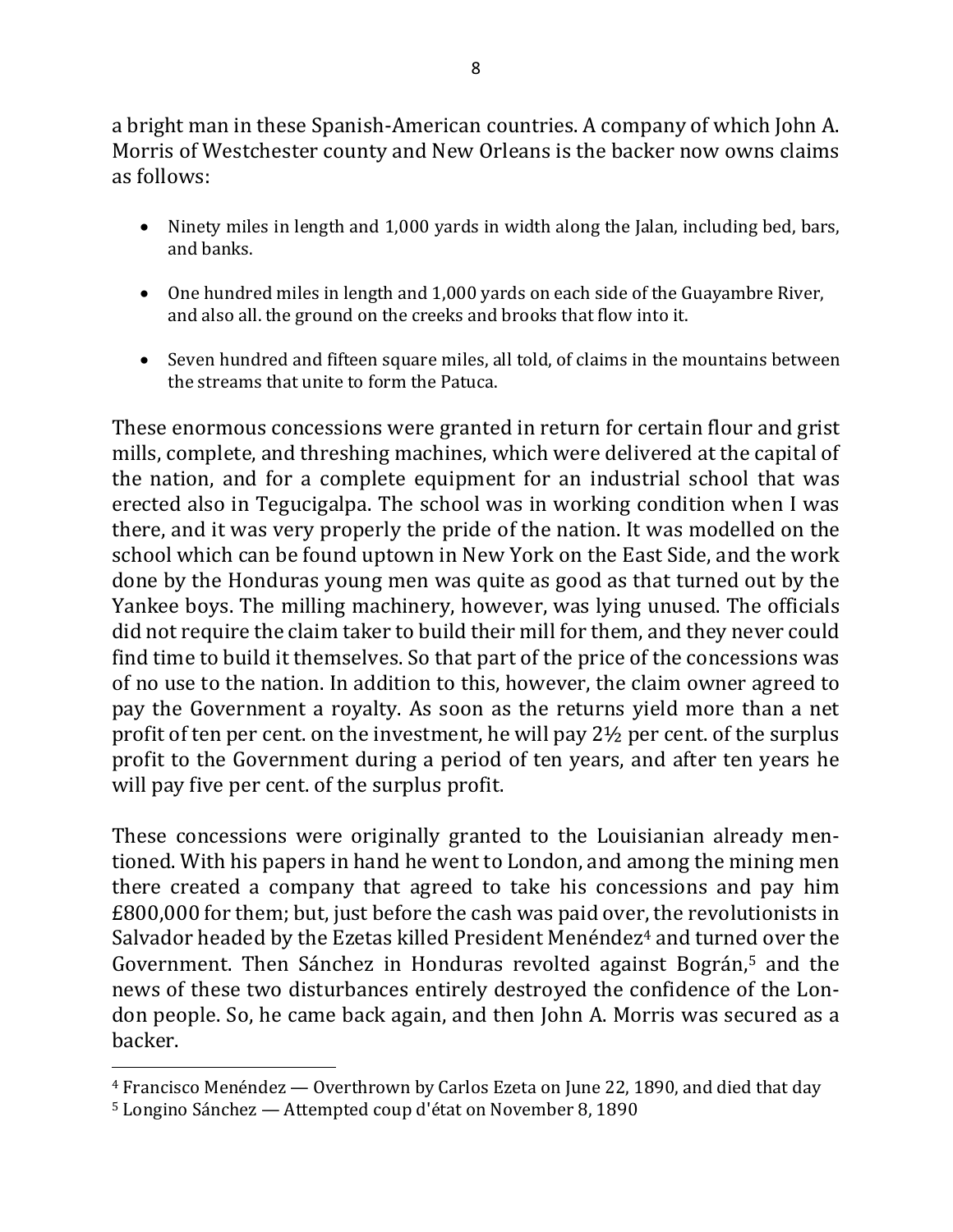No prospecting worth consideration has ever been done in the Olancho region for veins of mineral. A few men have tramped, or gone on muleback over the trails which lead from settlement to settlement. They found croppings and veins and knocked off chunks of the stuff, which were assayed and yielded gold and silver, but such work as sinking shafts or driving tunnels to show what the veins really contained has not been done, save in two or three instances. An American company put up a mill of five stamps<sup>6</sup> on a concession that covered a square league on the Guayape River, and worked away with moderate success until down 150 feet, when the ore changed from free milling to sulfurous. So, a change of outfit was necessary. In the Murcielago mine there is a pay streak averaging five feet wide, of which three feet yields 200 ounces of silver and the rest seventy-five ounces to the ton, and the whole streak runs an ounce of gold. That, at least, is the reported yield on 150 tons of material taken out. Another company put up a fine stamp mill on a vein from which the returns gave at different times  $$10, $12,$  and.  $$15$  of gold a ton, but the capital of the company was all used in getting the mill set up and there was nothing left for sinking shafts, drifting<sup>7</sup> on the veins, or stoping<sup>8</sup> out the material. They got a mill up, but had absolutely nothing to run through it. Then, because it was in Central America, no more money was forthcoming, and the mill can now be seen in ruins.

There are many such ruins to be found elsewhere in Honduras. The manager, they say, in most cases used up all his capital in getting the mill started. And generally, he did this dishonestly. He stole the money and charged it to expenses which he never incurred. In the few cases—less than a handful—where mines have been worked with a profit by foreigners, the manager had a big dump of assorted ore on the site before he laid the foundations of the mill.

The largest mining settlement in Honduras when I was there was Yuscarán,  $9a$ town in the watershed of the Choluteca River, which runs south to the Pacific in the east end of Honduras. It is twelve leagues from the Nicaragua line. It is one of the old-time camps, and the records say that the Spaniards with their slave labor got out large quantities of metals, of which silver was the chief.

 $6$  Stamp mill — Type of milling machine that crushes ore by pounding rather than grinding; usually installed in multiples of five stamps

 $7$  Drifting — Method of underground mining where the access tunnel follows a near-horizontal seam or vein

 $8$  Stoping — The extraction of desired mineral from an underground mine

 $9$  Yuscarán — Declared a National Monument in 1979; many Spanish Colonial homes remain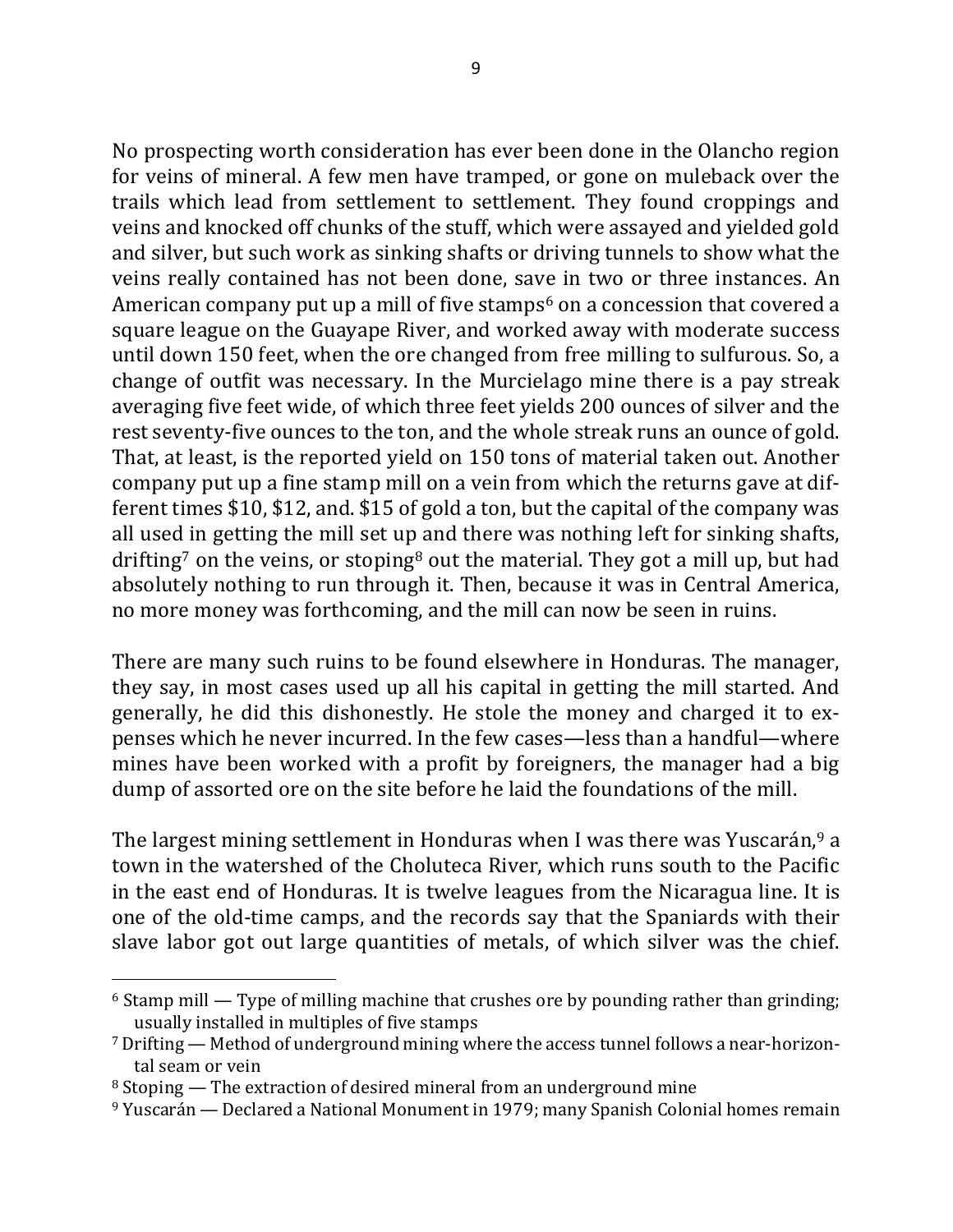There are a host of properties here, one hill, Monserrat, being seamed with veins. One of the best known locally is the Guayabillas group. It was one of the old Spanish properties that was abandoned when they got down to water. Even in these later years, when an Englishman named Bennett took hold of it, the flood of water proved too much for him. Then, early in the nineties a new company was organized, John A. Morris, already mentioned, being a stockholder. They put in a twenty-stamp Frazer & Chalmers<sup>10</sup> mill before they provided a dump of ore to work on, and when they came to seek ore they found that their pumps were inadequate, and a shut-down was necessary. The mill was idle when I was there. However, as they had in their exploring work struck a vein that showed an assay, from matter taken at random all over its face, of four ounces of fine milling gold to the ton, it is likely that this is now one of the most valuable mines.

Another group was owned by the Zurcher company, of which the Krupps in Germany were the backers, while the Prince of Wales was a stockholder to a considerable extent. They had started up with a little five-stamp mill, but were putting in a ball crusher, a Swiss invention, said to be better than stamps, and a large concentrating plant when I was there. Their development work was well ahead of the requirements of the mills, and the shipments of bullion amounted to about \$15,000 a month at the price then ruling for silver.

George S. Scott, a New York banker, was the backer of another company operating at Yuscarán. Their veins cropped out all the way up Monserrat. One of these had been worked by tunnels driven in on the vein, so that very little dead work had been necessary. The vein ran from eighteen inches to three feet wide and it had a number of feeders. The material milled from \$40 to \$60 a ton, while a chimney of ore reached by the lowest drift returned \$6,000 from ten tons of ore. From 18 to 20 per cent. of these values was in gold ore, free milling. The lowest tunnel was 1,450 feet below the crest of the vein, but it was possible to drive tunnels as far as 900 feet down below that ore, so that in developing the mine the material could all be stoped out and dropped down to be loaded on cars that would run out to the dump by their own weight. There were five veins in all on this property, and they all stood nearly vertical in the mountain and could, therefore, be worked like the one described. The mill and equipment complete stand three miles from the mouth of the lower tunnel, and therein was a defect in the property that was serious when I was there.

 $10$  Frazer and Chalmers — Mining equipment works, founded in Chicago in 1847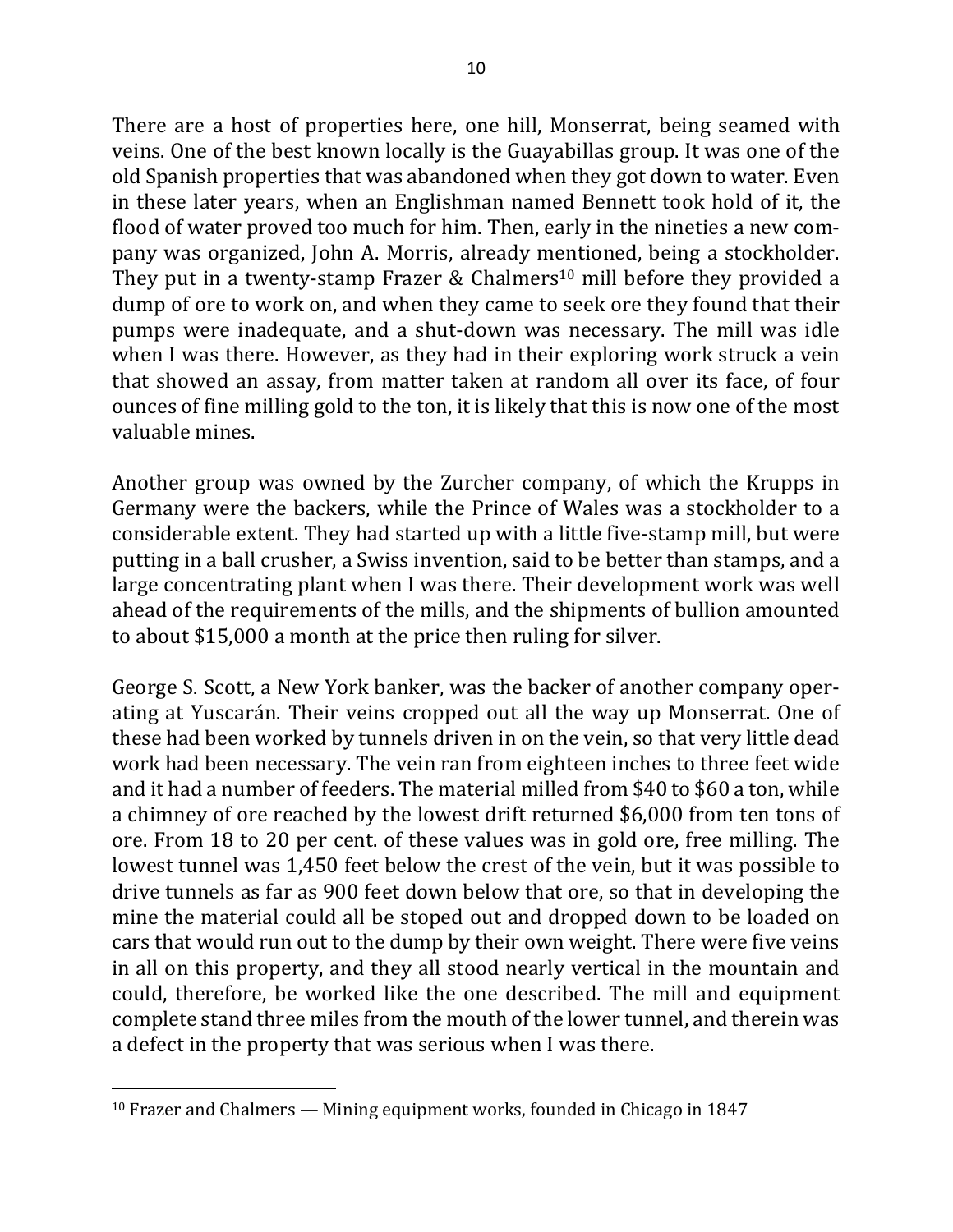It was in the days of Policarpo Bonilla's first revolution. The ore was carried from the mine to the mill by natives who owned mules and took contracts for delivering the stuff by the ton. When Bonilla entered Honduras with his forces *en route* to the capital, he had to pass near Yuscarán. So, knowing that the soldiers would confiscate the mules and impress every citizen into the service, the whole gang of muleteers, about 300 in number, fled to the woods. Of course, the whole business came to a standstill to await peace. A wire tram has since been put in to carry the ore to the mill.

The interruption was particularly exasperating to the mine owners for the reason that they had only just started new machinery and found everything to their satisfaction. The output of bullion was about 1,000 ounces a day, and this, with the considerable percentage of gold found in the silver, was yielding a handsome profit.

After the revolution, the work went on again for about a year, when Bonilla, who was defeated in 1893, entered the country again, and this time triumphed. This was in February, 1894. The mine work was again interrupted, but only temporarily, and the profits have been steady since then, though small, on account of the low price of silver.

A very pretty camp in Honduras is known as Valley of the Angels.<sup>11</sup> The valley is simply a great natural park, and it is paved with silver, so to speak. That is to say, one may find no end of silver ore of a rather low grade. The ore has been worked in a small way, the bullion product going to the National Mint in Tegucigalpa. There was a profit in the output, but not enough to make anyone particularly envious of the proprietors.

Last of all we come to the one mine that has been worked in a business fashion for any length of time and has yielded profits continually, the New York and Honduras Rosario Mining Company of San Juancito, a village a few leagues from Tegucigalpa. This is a New York City corporation, J. J. Marvin being the President; S. Jacoby, Treasurer, and Ernest Schernikov, Secretary. The property was one of the old abandoned Spanish mines, of which some scores can be found in Honduras. An engineer who had worked on the Sutro Tunnel, in Nevada, examined the old workings and found plenty of good ore, and on his

 $11$  Valle de Angeles  $-$  Adjacent to Parque Nacional La Tigra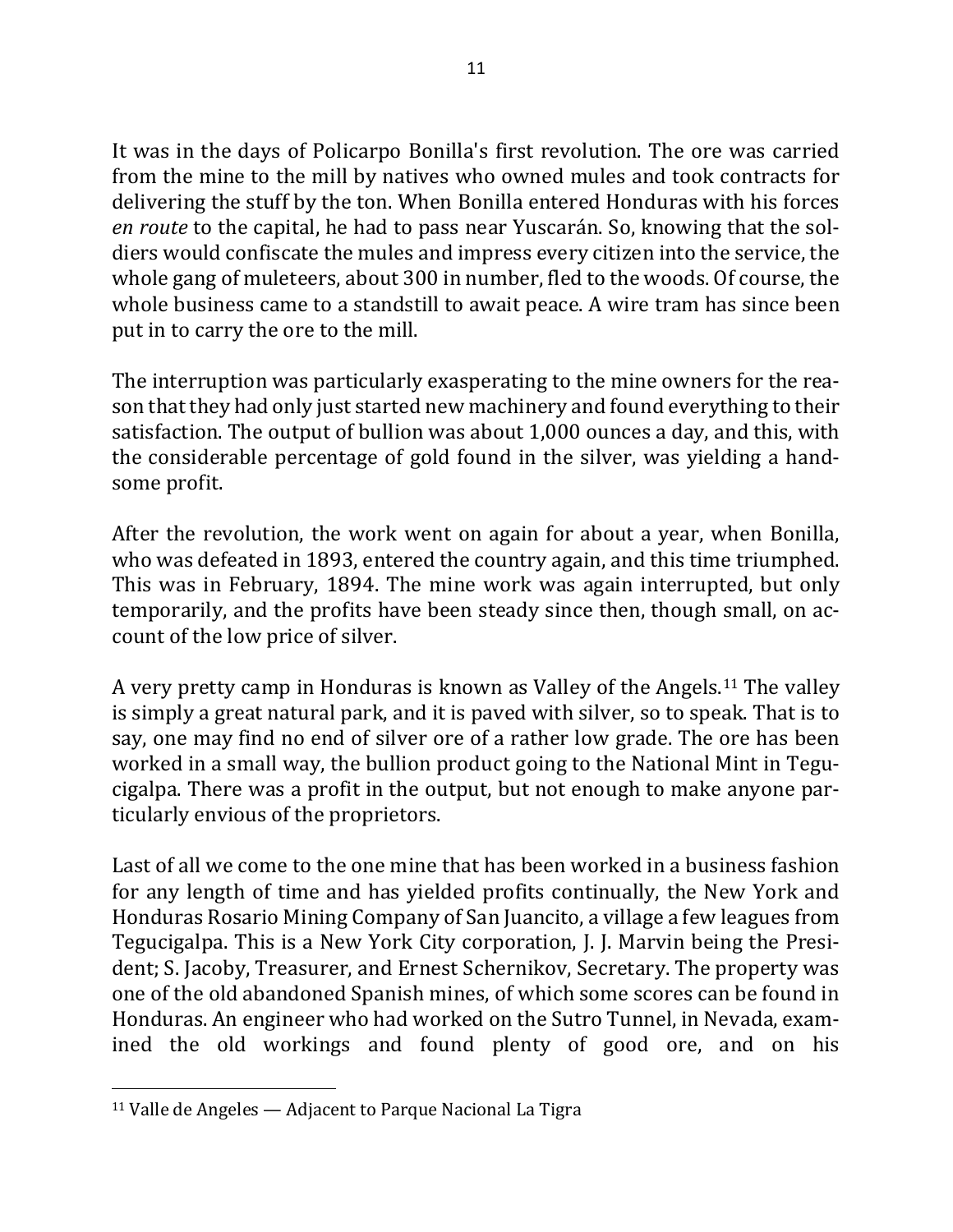recommendation the present owners took hold. It required several years to get the mine into a shape where profit could be made, but as long ago as 1888 the bullion received in New York City from the mine amounted to 534,540 ounces of silver and 10,886 ounces of gold. This sold for \$716,384, and that was about the annual product until 1894.

In 1894 the company milled 20,783 tons of ore, producing 336 bars of bullion, containing 456,281 ounces of silver and 5,650 ounces of gold. This sold for \$396,605. Because of the low price of silver, 1894 was a pretty lean year for the stockholders. A dividend of \$37,500 only was declared on the one and a half million dollars of stock. In a talk with the officials the other day they said a lot of dead work had been done on the mine during the last year, to provide better facilities for getting out the ore in future, and to remedy certain defects made in former workings of the mine; but in doing this they had had the luck to open up deposits of ore that made everyone connected with the mine very comfortable. Additional concentrators had also been put in, and they were now making profits in spite of the low price of silver.

The property includes one of the many mountains of low-grade ore to be found in Honduras; that is to say, the mountain is seamed with ore veins which run through and through it, cropping out plainly on opposite sides. The veins lie, or rather stand, so that they may be worked by driving tunnels in the pay streaks, scooping out the ore above and letting it fall down into waiting cars, which run out to the dump of their own weight. From the dump a wire tram carries the ore to the mill, where it is ground under thirty-five stamps. The pulp is treated by amalgamation.

People who think the Spanish-American peon is the laziest being in the world should go to San Juancito. It is a regular mine camp in style, and the population is not much short of 3,000. The number of men employed in various ways in connection with the mine is about 375, but, large as that number is, the company has no difficulty in keeping its corps full.

Quite as interesting, though by no means as profitable, are the opal mines in the Department of Gracias. When I was in Tegucigalpa, I went into the one jewelry store the town contained and asked to see some of the native opals. The jeweler unrolled a length of soft cloth and displayed a hundred or more of various grades. Among the lot was one of a pear shape that was of very good colors and just about right for a scarf pin. So, I casually asked the price.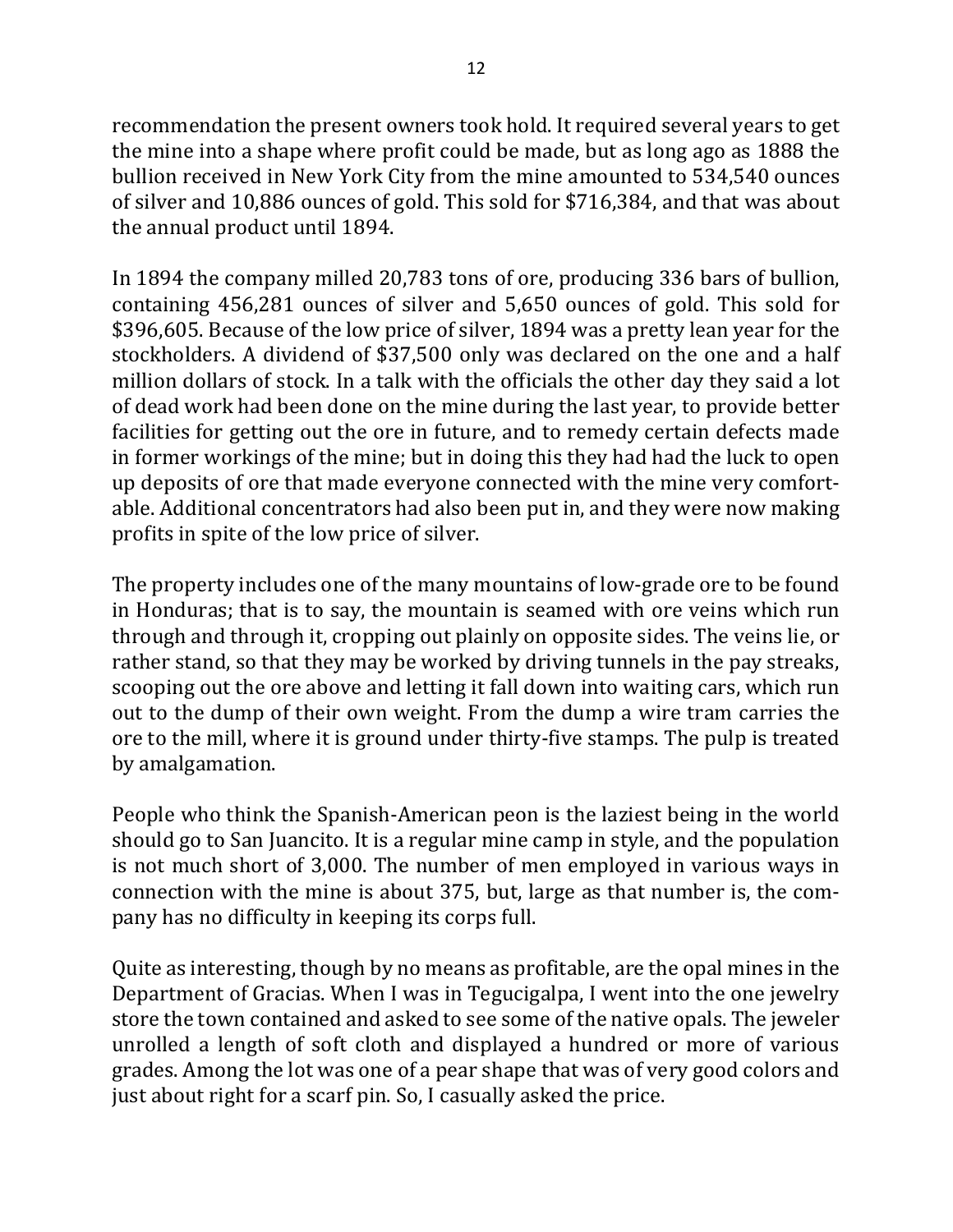"That will cost you a dollar," he said, "on account of its colors. There are larger *ones here for less money, if you like*."

I took the jewel at a dollar, the Honduras dollar being then worth sixty-eight cents gold. In New York the jewel was plainly mounted by Tiffany and then sent to my address in the Adirondacks. Now, as it happened, the railroad station burned down on the day of the pin's arrival, and all the express goods were destroyed; so, in order to file a just claim with the express company for the loss, application was made to Tiffany's for an estimate of the value of the opal. They replied that they could not furnish its equal for less than \$20.

I do not mean to say by this that \$20 opals can be purchased every day in Tegucigalpa for 68 cents each, but I do believe that if one knows a good opal when he sees it, and knows how to win the goodwill of the natives there, he would have no difficulty in picking up several thousand dollars' worth of jewels at a very low price—say, at from one tenth to one twentieth of their saleable value. In times of peace the native miners bring the jewels to the city. It is no uncommon thing to see a barefooted Indian with a pocketful of gems, the majority of which are very common things; but if one will ask the man to have a cup of coffee and a bite to eat, or, better yet, invite him to a square meal, saying nothing of gems until it is over, he will then see opals whose flames will fairly seem hot enough to burn the hand.

When I was in Acajutla, Salvador, I met a Yankee carpenter who had once gone riding through the opal district to see the country. One night he stopped with an old Indian who was trying to mend some simple article of furniture in the house, but was not succeeding very well. So, the Yankee took hold and made a good job of it. The next morning the old Indian brought out some opals to show, and, as the Yankee thought, to offer them for sale. The Yankee saw one as big as the end of his thumb that was of better color than the rest and asked the price.

"*It is not for sale*," said the Indian. Then the old fellow picked up a shot bag in which the Yankee carried his silver money, and, emptying the money on the floor, disappeared. When he came back five minutes later the bag was half-full of exquisitely beautiful opals, which he gave to the Yankee with the big one already mentioned.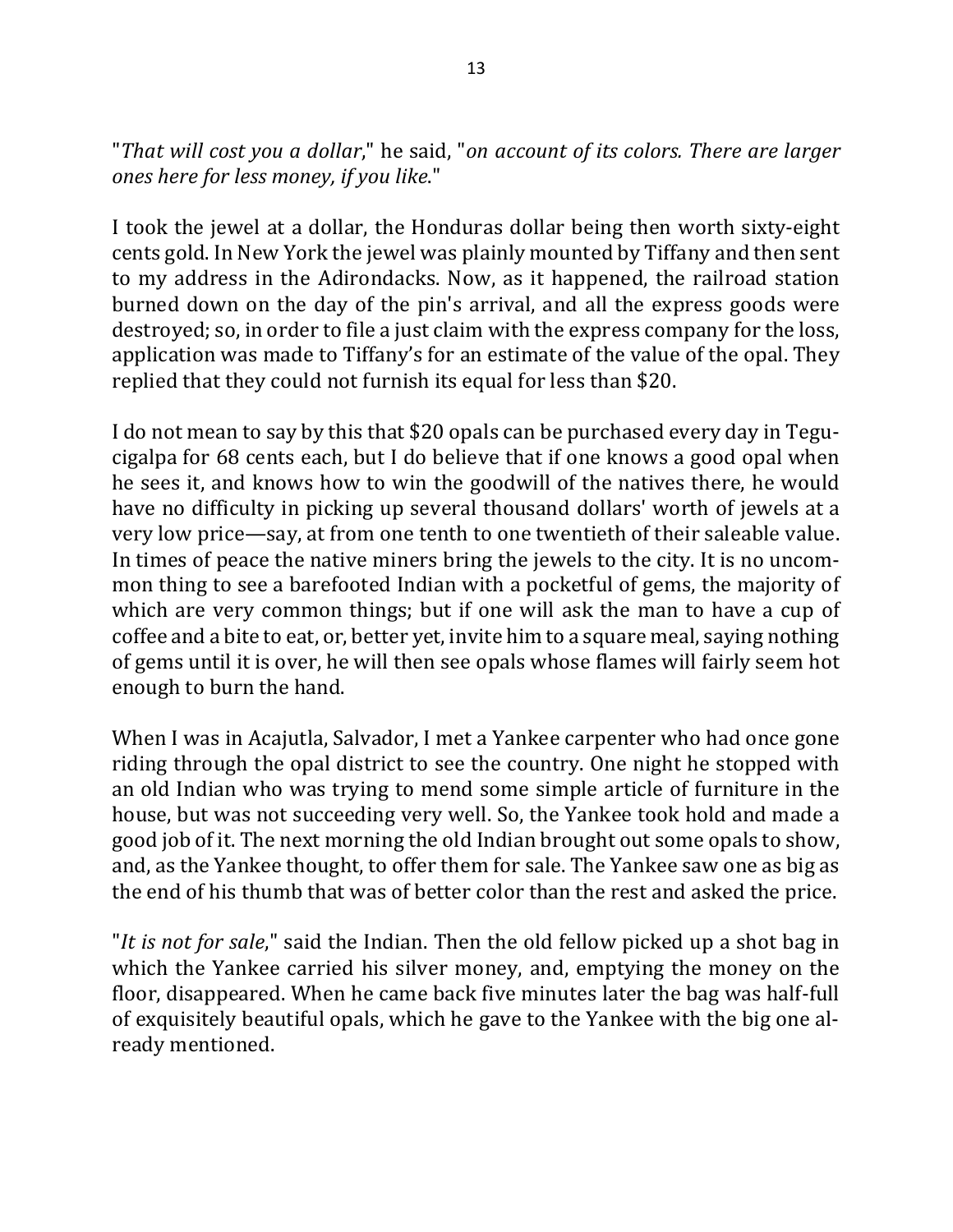"*Well, that was great luck*," said I, when the carpenter related the adventure. "*How much did you get for them?"*

"Get for them? Luck, was it? That was the worst luck I ever did have. I hadn't carried the devilish things three days till I lost all my money, and spent a day hunting *before I found where I dropped it. The next day my mule slipped over a precipice, and but that I caught an overhanging limb of a tree, I'd gone to smash with him. Footing* it on to the nearest place where I could buy another mule, I got caught in *a* freshet in one of those mountain streams. How I ever got out is more than I know, *but I didn't take any opals after that. I'd had enough."* He threw away the whole lot and would not so much as look at an opal.

As the mines are described, there is a bed of claylike earth, very hard, but yet soft enough to be chipped away with a stout knife. The natives work out a chunk of this earth and then gradually cut it to pieces. The opals, ready polished, are found lying in this stuff.

Whether there be other gems in Honduras or not I cannot say. I met one man who said rubies and emeralds existed, but I had no proof of the statement. Of the existence of tremendous bodies of low-grade silver ore, carrying gold, I have no doubt. There are scores of old workings scattered through the eastern part of the nation. There were no steam pumps in the days of Spanish rule in Honduras. When the miners got down to where water came in, the slaves were put at work carrying the water out with leather bags or earthen jars. When the work failed to keep the mine free of water, they abandoned it.

In every case where a competent examination has been made of these abandoned mines, large bodies of good ore have been found in sight. There are a number of mines that carry enough gold to make them profitable, even at the present low price of silver, always provided that a capable superintendent could be found to work the mine and to work it honestly. I am satisfied that nine-tenths of the failures of mining enterprises in Spanish America of which one hears were due to the dishonesty of the managers. To this evil must be added one other, and that is the increased expenses due to revolutions. The cost of everything done in the country doubles, at least in wartime. As THE SUN has told, a casting weighing a little over two tons, sent from Amapala to San Juancito in wartime, cost for freight \$700 silver. In peace \$300 would have paid the bill. San Juancito has not lost any workmen by conscription in recent years, but other mine camps have been less fortunate. Under the government of Policarpo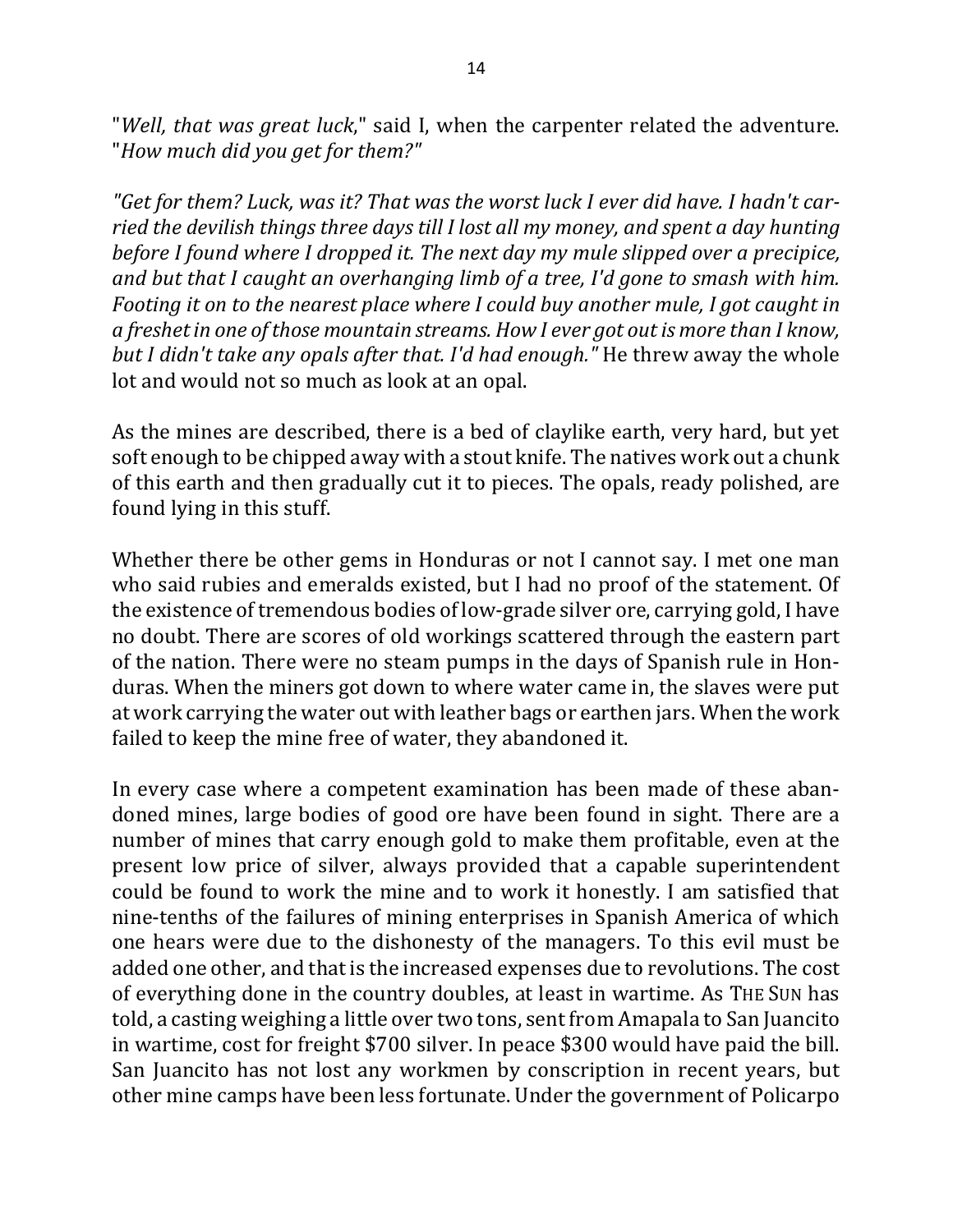Bonilla, Honduras is likely to enjoy peace for several years. Bonilla is a statesman, and the leader of the progressive element of the nation. But Vásquez, who was driven out by Bonilla, will not rest until he raises another army in the hope of overturning Bonilla. If Mexico could absorb all Central America, and extend her southern railroad to San José de Costa Rica, peace would thereafter prevail, but that is something as little likely to happen as that Uncle Sam should cease his dog-in-the-manger policy, and help the little fellows south of his big farm to the development of which they are capable. Honduras's mining laws are liberal enough, and when a foreigner has obtained property of any kind there, according to law, no-one will think of trying to confiscate it. I suppose there is less prejudice against foreigners in Honduras than in any Central American nation; but, in spite of all this, the miserable squabbles called revolutions injure all kinds of business so much as to well-nigh destroy all hope of any development of the natural riches of the nation. On the whole, Honduras is probably the richest mining region of North America, but until the nation becomes a part of either Mexico or the United States, the wealth will lie dormant.

 $-$  O  $-$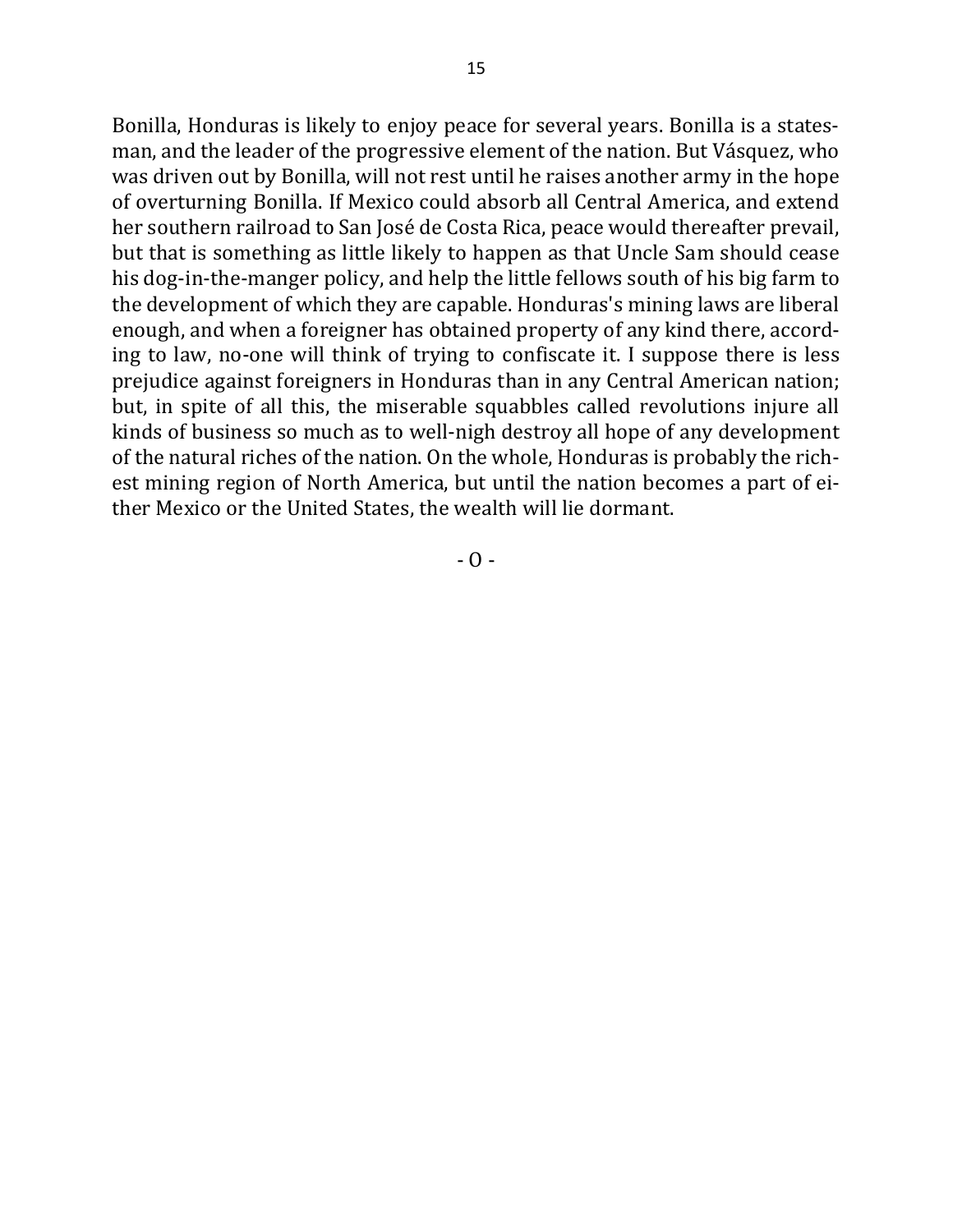# (2) CORINTO TO SAN LORENZO.<sup>12</sup>

## A JOURNEY TO HONDURAS DURING A REVOLUTION.

A Tale of Smuggling in Nicaragua—Wealth in the Steerage—The English Once Wanted the Gulf of Fonseca-War Levies on Foreign Consular Agents-Amapala and Its Parks-A Religious Procession—Buying Stamped Paper—Off in a Bongo.

Amapala, Honduras, as seen from the bar on which it stands, is in one respect the most remarkable town on the coast of Central America, and the more the traveler knows about the Spanish Main the more singular the town will appear to him. It is to the eye as if a bright new shingle or shanty town had been picked out of the saw-mill region of Michigan and carried down there to find a resting place at the foot of a verdure-covered peak, rising from the surface of a tropical sea. A long row of wooden houses faces the bay; there are shorter rows back of the front row, and every house in every row has a bright yellowish roof that reflects the sunlight almost exactly as would a new pine shingle roof. With the green of the tropical forest behind and the green of the water in front, there is an appearance of newness about the place that, to one accustomed to the ancient look of all other Central American towns, is almost startling. However, Amapala is not new. The new look is due entirely to the character of the clay from which the roof tiles are made. These tiles commonly burn to a shade about like that of Milwaukee brick, but some of them show a pink and others a flesh color that are very pleasing to the eye.

I traveled from Corinto, Nicaragua, to Amapala on the Yankee steamer *Costa Rica*. She came into the harbor of Corinto in the morning, and at 10 o'clock passengers were told to go on board. No boats were provided by the ship, but the beach was lined with vociferous aquatic cabmen. The first one of these to whom I spoke wanted \$1 for carrying me off. Another immediately interrupted him to offer a passage for 80 cents, and while these two were discussing violently the propriety of thus reducing the tariff in favor of a foreigner, a third stepped up, and, in a low voice, said the regular rate was 20 cents, and he would be glad to accommodate me at that. So, I went with him, and found an excellent boat and oarsman. 

<sup>&</sup>lt;sup>12</sup> Published by New York Sun, November 10, 1895, page 4.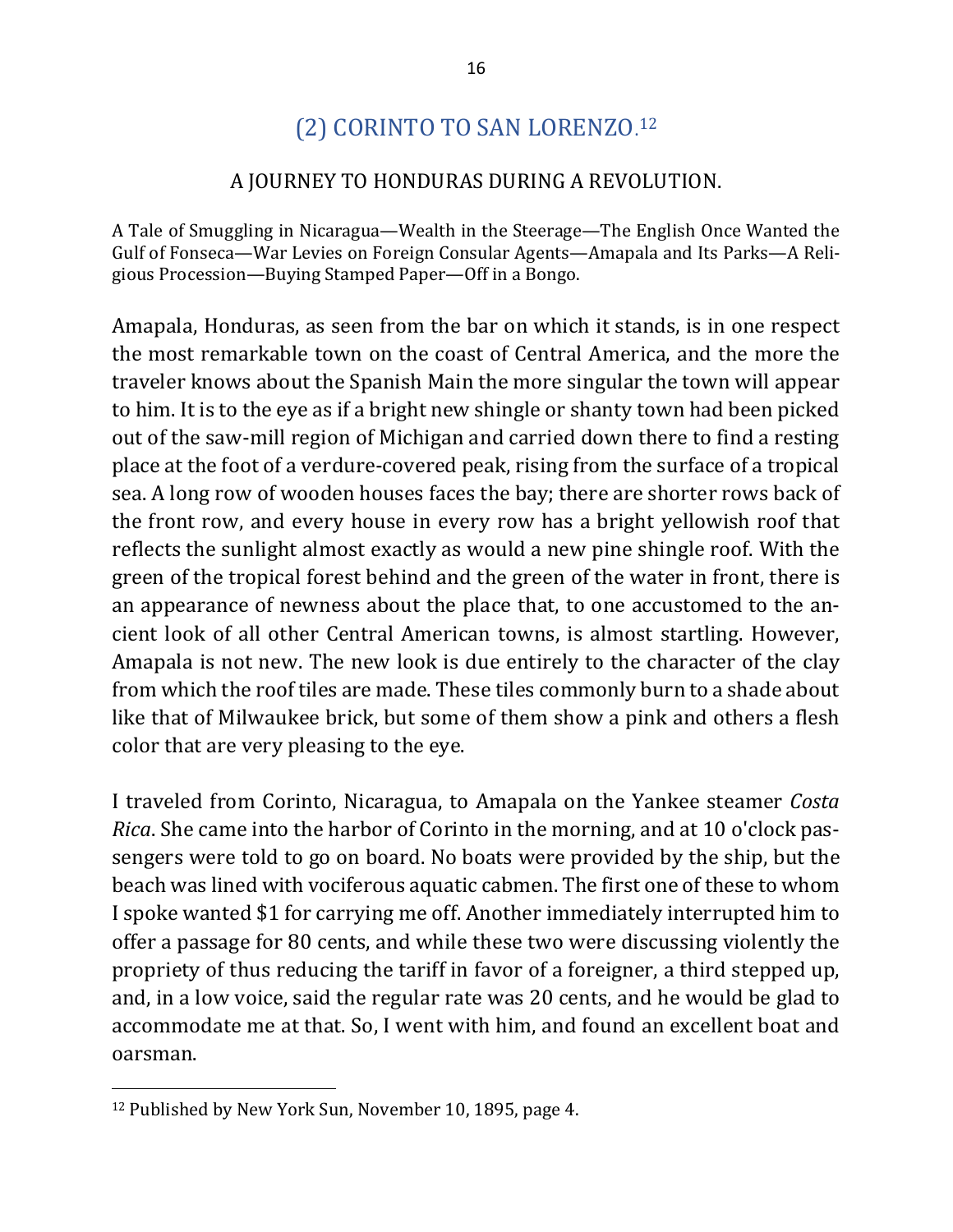The passengers on the *Costa Rica* were not a very interesting lot except in the steerage, where I found a curious group of French people. There was a handsome, well-groomed white man with a fat negro wife, whose sole redeeming quality seemed to be an expansive and gleaming smile. With these were a pretty French girl and a red-headed, blear-eyed youth who looked like a victim of Paris. These four persons were dressed expensively and had much jewelry that seemed to be genuine. They all displayed considerable money at times, and yet they sat on a hatch and on coils of tarry rope and cheerfully ate the beef, boiled potatoes, and hard tack which were served as the only food of steerage passengers.

I found on the *Costa Rica* a novelty in smuggling. All the servants and cooks were Chinamen, and every one was a dealer in goods likely to attract Central American customers, including jewelry, perfumery, and fancy clothing for men and women. Throngs of natives came off to the ship in their dug-out canoes and swarmed up to the lower deck, Often, they were greeted by the Chinamen as old acquaintances. The trading was done in the staterooms occupied by the Chinamen. Having purchased the goods the natives in most cases rowed boldly ashore, carrying their stuff in baskets which sometimes had been used to bring fruit to the ship and sometimes not. Jewelry and small bottles of perfumery were concealed sometimes in their braids of hair by the women, but commonly were dropped into the loose bosoms of their chemise-like waists. A few carried their purchases ashore openly and laughed and chatted with the soldiers lounging along the beach. It was plain that the soldier who was not guarding a lighter load of goods did not think his duty required him to report smuggling along the beach.

The run from Corinto to Amapala required an afternoon. The passengers had an excellent view of the low, ragged volcano of Cosegüina, that now shows no signs of life, but in 1835 threw ashes and sand so high into the air that some were carried 700 or 800 miles away. Even the Island of Jamaica received a portion of the dust. The amount of lava thrown out was so prodigious as to alter materially the shore line of the sea and of the Gulf of Fonseca in its neighborhood. The appearance of the mountain is exceedingly desolate and forbidding, in spite of narrow splashes of verdure that are seen in some of the gulches. The Gulf of Fonseca is one of the most beautiful in the world. It is a huge bay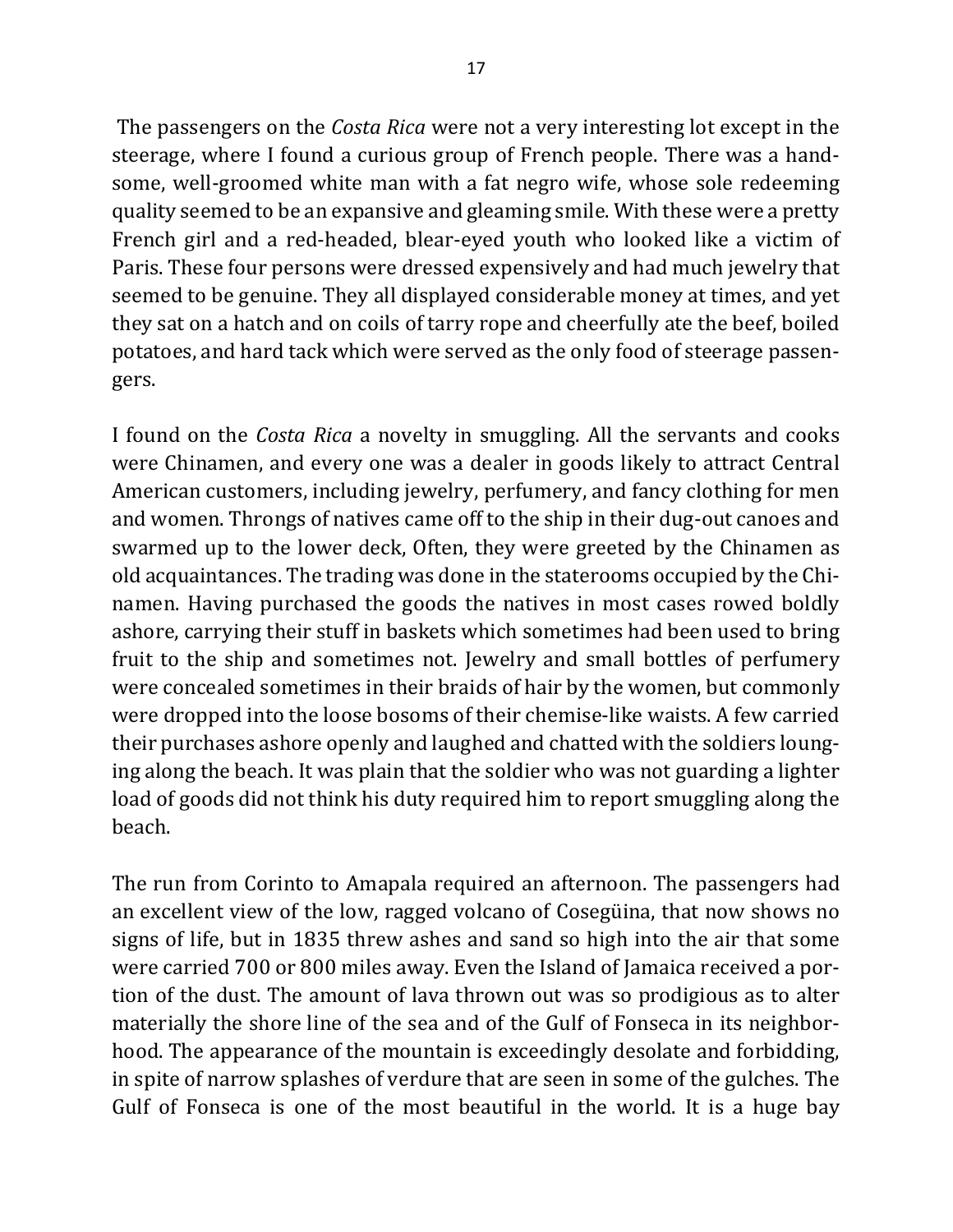surrounded by evergreen mountains and dotted with evergreen mountainous islands. As a harbor it is so excellent that the British Government once tried to steal a part of it. They effected a landing at Amapala, but eventually withdrew voluntarily. I think that the fact that they withdrew ought to be emphasized. When a nation that will rob an orphan asylum, as the English did when they throttled and robbed the republic of Liberia, withdraws from a place it has stolen without a fight, history should make special mention of the bright fact lest it be lost in the prevailing murk.

We arrived off Amapala just after sunset, and so were detained on board over night to await the customs and health officials. As far as anyone could see from the ship, Amapala in spite of the revolution in the interior, was not only peaceful, but joyful. A long procession of men, women, and children could be seen marching to and fro behind a brass band that woke the echoes from the mountain behind it. I went to sleep that night listening to the strains of a waltz, and when I awoke in the morning it was to the sound of the same waltz. It was on a Saturday night that I arrived, and the following day was Palm Sunday. The festivities were all incident to church observances. When I went ashore, however, I began to find indications of a condition of affairs not peaceful. There was no trouble about landing or passing the customs line. Every official was entirely courteous. But when I asked one about transportation to the interior, he shrugged his shoulders and said there was none.

On leaving the Custom House I saw a great American flag floating over the largest of the business houses. Going to the place I found that Mr. Theodore Kohncke was acting as the agent of the Yankee Government and a number of exporting houses of Germany at the same time. Mr. Kohncke was not in at the time. While I waited I saw that a table was piled full of pamphlets and circulars which American merchants and manufacturers had sent to him. Every one of these advertisements was in its original wrapper. A number of German advertisements on another table had been opened carefully and placed so as to attract attention. The walls of the place contained conspicuous advertisements of German goods, but not of American goods. This fact is not mentioned as a criticism of Mr. Kohncke. No one should blame an agent for serving his principals to the exclusion of all others, but it seems a little remarkable that Uncle Sam should lend his flag to merchants who are doing everything they can to discredit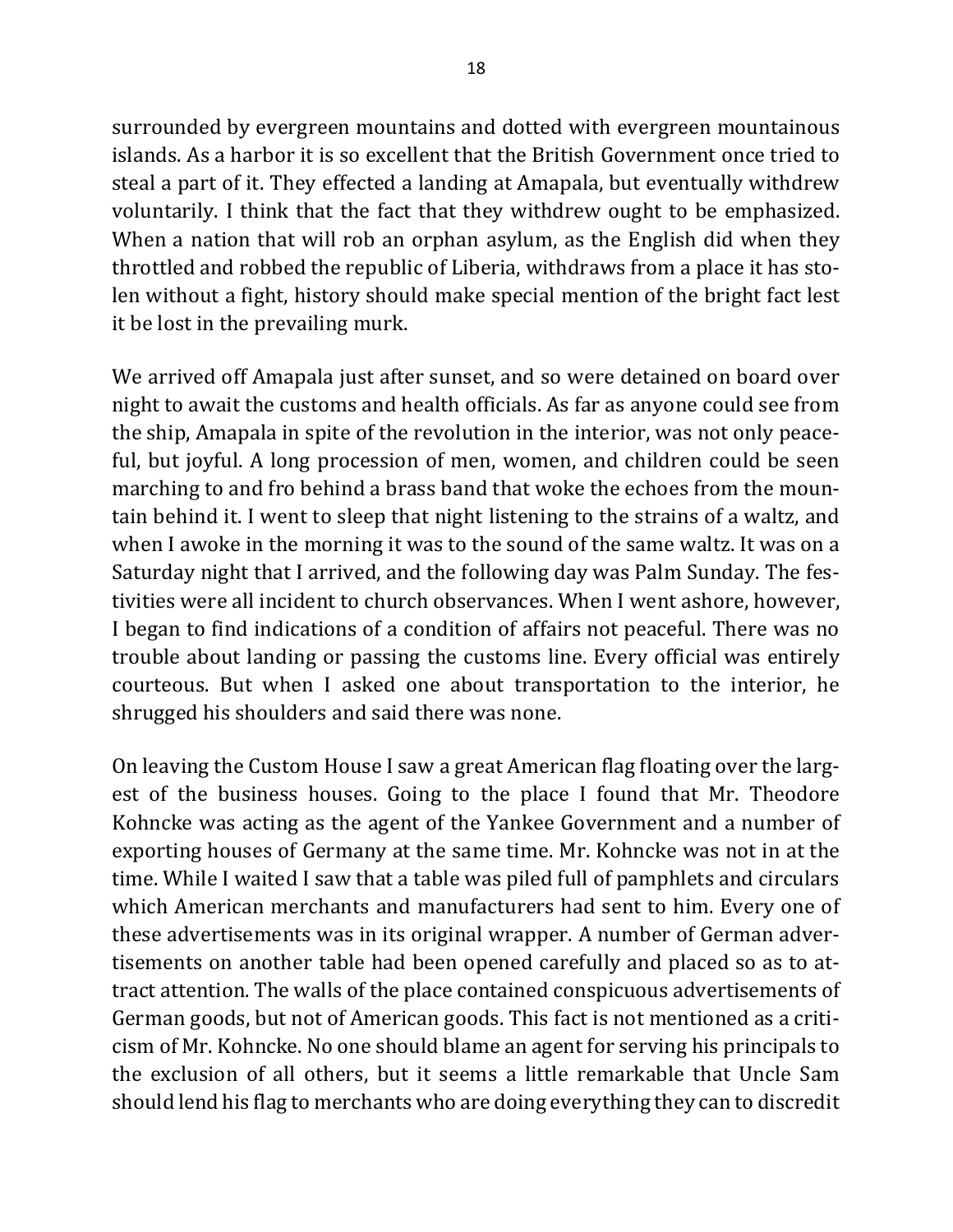his business interests. When Mr. Kohncke came he told me two things—that the war in the interior had stopped about all communications and business transactions, and that every merchant in town was compelled to contribute a stipulated amount in cash every day for the support of the Government.

"Do you mean to say that foreigners as well as citizens are forced to contribute money to the Government?"

"Yes. The Colonel who commands the troops on the island here has no money to pay expenses. He came to us and said: 'You know the soldiers will become desperate and do much damage to property if they are not paid. I cannot control them if they are desperate. In order to preserve your property, you should furnish the money for them.'"

"That was very much like blackmail, eh?"

"Yes."

"How much do you contribute?"

"Twenty-five dollars a day."

"The American flag could not save you?"

Mr. Kohncke merely smiled at this question in a way that would have exasperated any Yankee patriot.

"And the English Consul, does he contribute the same amount?"

"Certainly."

This seems to me to be particularly interesting, not only because it illustrates Central American methods in war time, but because it is supposed commonly that foreign officials, and especially officials, are entirely exempt from such annoyances down there. I have even seen it stated in one of the most trustworthy of the American magazines that they are not molested in that way. It is worth explaining that these contributions are usually loans only. The foreigners must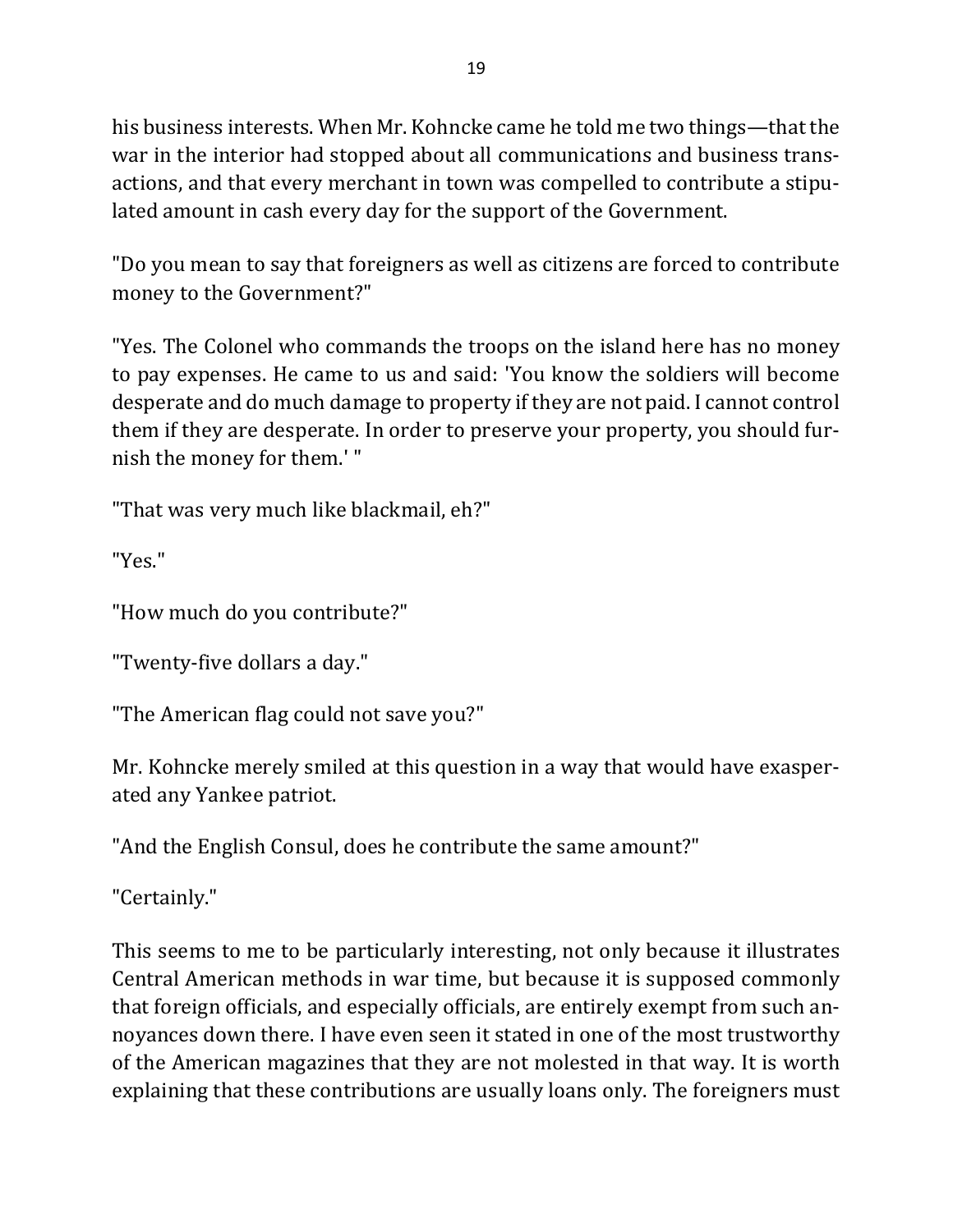advance the cash, but, if he is at all adroit in business matters, he can get either the money or an equivalent in concessions with interest at a high rate.

When I inquired about transportation to the interior I learned that in ordinary times a little steamer was to be hired for \$15 to carry passengers from Amapala, which stands on an island called Tigre, to the nearest town on the mainland called San Lorenzo, a distance of fifteen miles, but since the beginning of the revolution the steamer had made no trips. The Captain said the boiler was out of order, and in all probability no repairs would be effected until after peace was established, because there was no money in trips made either for the Government or for the revolutionists at the point of a bayonet. However, I would be able to reach the mainland, Mr. Kohncke thought, because an English millwright from a mining town called Yuscarán had come to Amapala for some mining supplies and on his return, he probably would carry me<sup>[?]</sup> with him. The millwright's name was Smith, and Smith was in one respect the most remarkable man I saw in Central America. No sooner had we become acquainted than he began to ask questions about various cities, and about mine camps as well, in the United States, showing a knowledge of them that impressed me with the belief that he had traveled a deal more in my country than I had. Creede and Cripple Creek, Col.; the camps on the Carson and Colorado Railroad; the older camps as well as the later developments of California and Montana; the leading cities from Chicago westward, all were at his tongue's end, and yet he had never been in the United States. He was simply a reader and a student of maps, with a memory particularly well adapted to retain geographical facts. Eventually he anticipated the request I was going to make for a passage to the mainland by saying:

"You are here to see something of our revolution, of course. Do me the favor to go ashore with me in the bongo. It will not be a comfortable trip with all the dunnage we'll have, but I will consider it a favor if you will go."

This was the more pleasing from the fact that Englishmen in Central America are commonly self-contained and distant toward fellow travelers, if not positively arrogant or impertinent. I was therefore probably the most comfortable man in Amapala when I reached the hotel.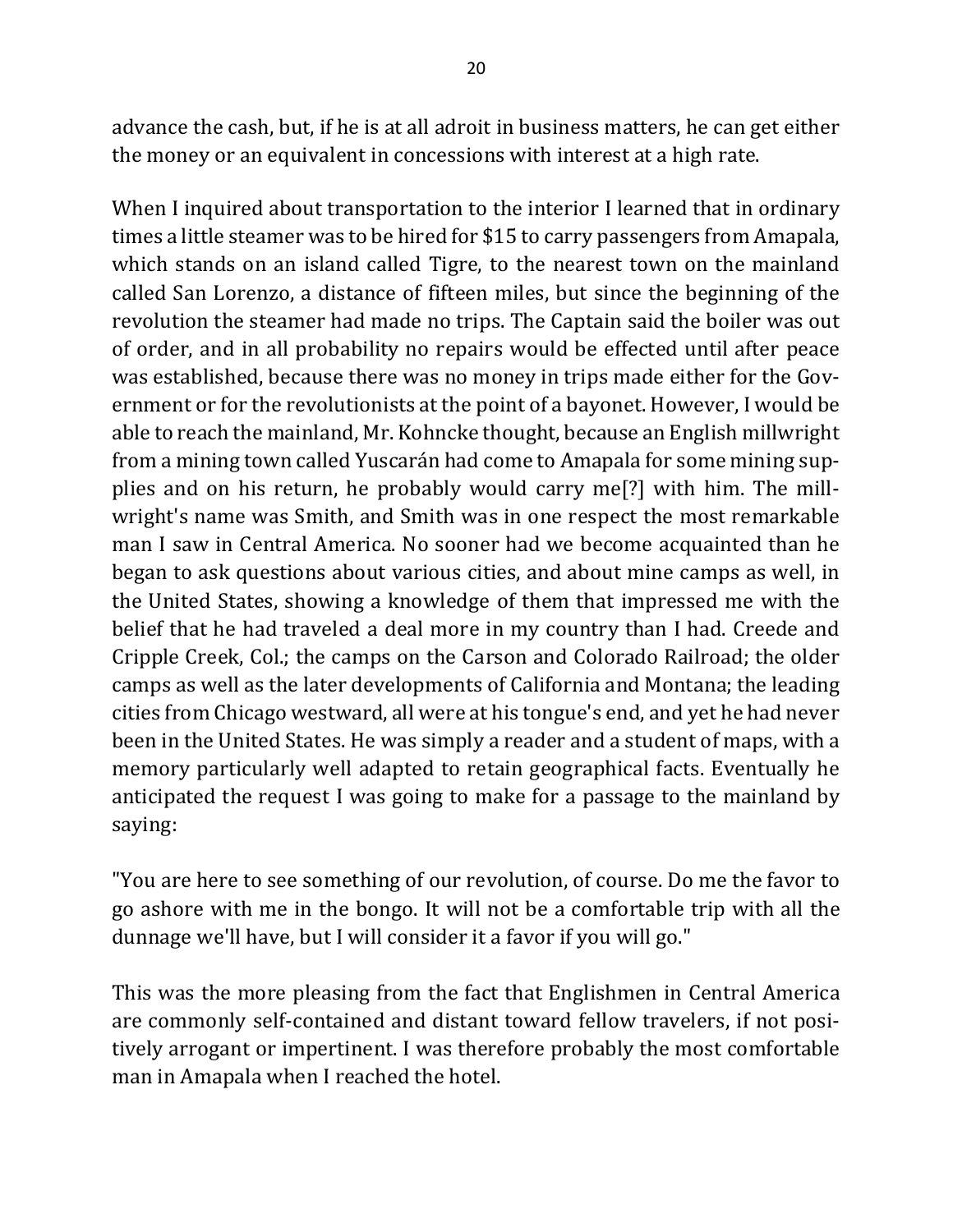The hotel, like most of the other houses of the town, was of wood with a yellow tile roof. There were broad verandas front and rear, and dark, cool-looking rooms for guests. When I entered the dining room, a handsome man, who looked like a native, introduced himself as M. L. Aguilera of Mamaroneck, a citizen of New York city to all intents and purposes. He had arrived in Amapala en route to the capital of the country, not having heard of the revolution before his arrival. Finding that the telegraph line to the interior had been cut and the carrying of the mail suspended indefinitely, he decided to await more peaceful times before going inland to look after mining property he owned there, "claims" that show more carbonates than Leadville ever saw," he said. He advised me not to go to the mainland, and said:

"The soldiers will not trouble you on either side, for they can see that you are a foreigner; but you will find in such times as these plenty of bandits. It is not that the people are naturally robbers, but they cannot attend to their crops or any regular labor. They must either fight on one side or the other or take to the woods, and if they take to the woods they must very often steal or starve. The risk is too great."

I asked Mr. Smith, the millwright, and Consul Kohncke about the chance of meeting robbers, and both said it was possible to do so, but neither had heard of such a case during the war.

Having now the leisure I started out to see the town, A trail led away from the row of business houses to a little park on a breezy slope that overlooked the bay to the south. There was a two-story band stand in the center of this, with a promenade 100 feet in diameter round it. There were four marble statues female figures—graces or saints, I forgot to learn which. There were also a lot of flower beds edged with beer bottles put into the ground bottom up. Smith said the bottles were used so that visitors would find not only a fine scenery and good music, but something to excite pleasant recollections as well. On returning he found another place of recreation built on a black lava point running into the bay. This was a tile platform about forty feet square, with an iron railing that was ornamented with gorgeously painted cast-iron toucans, while standing in the center was a marble statue of Gen. Morazán, the George Washington of Central America. Perhaps the comparison will be shocking to the patriots of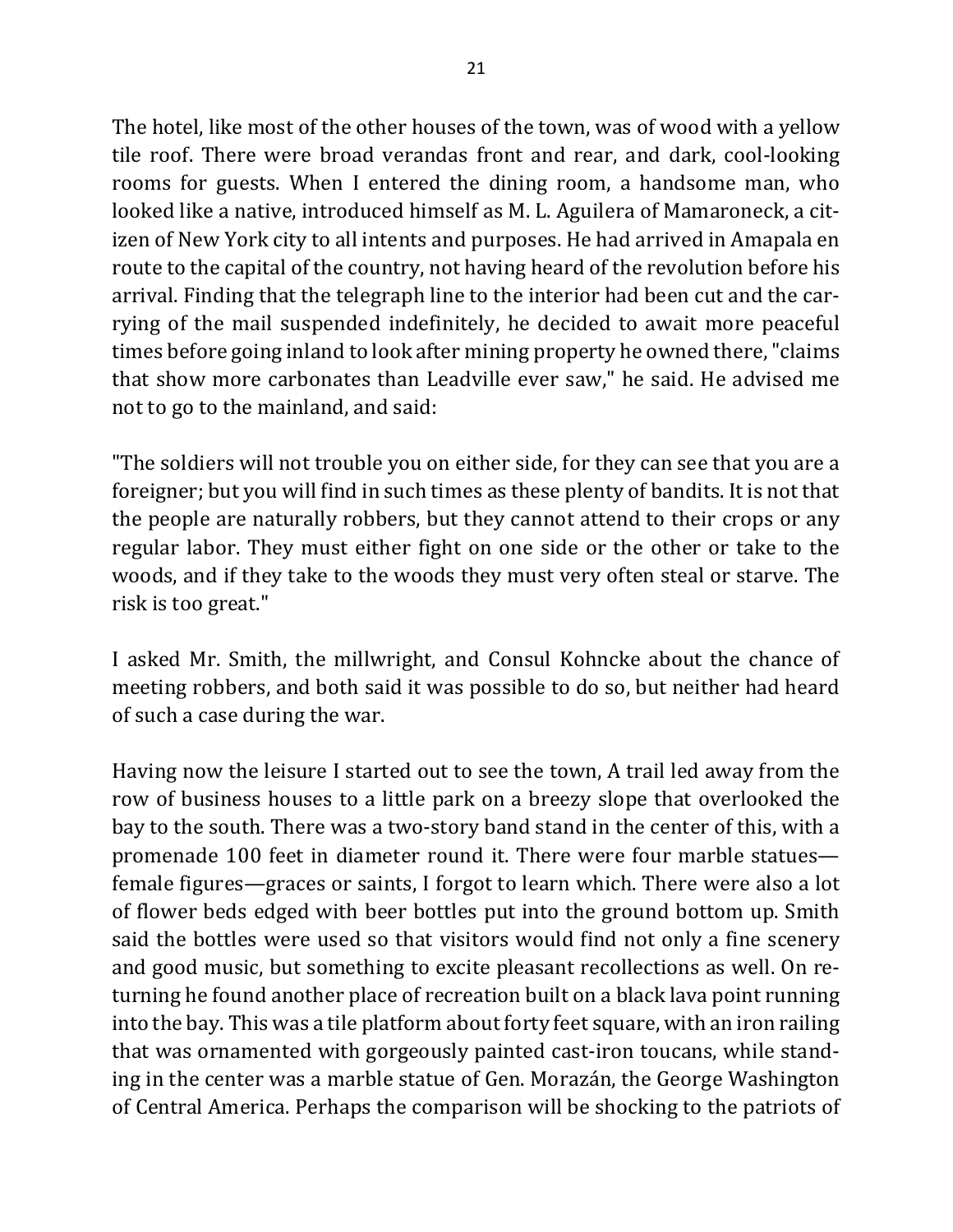the region, but one who has seen this statue and that of Juan Santa María in the city of Alajuela in Costa Rica, already described in THE SUN,<sup>13</sup> cannot help considering the two together. Gen. Morazán is posed in uniform with his left foot slightly advanced, his arms folded, his lips pouting, and his wavy, flowing side whiskers groomed in elegant fashion. The rugged, virile statue of Juan Santa María is that of a man. The marble effigy of Morazán is that of the typical parlor knight of Central America posing for the admiration of the women, trying to look stern, but wholly unable to do so, because curly side whiskers and sternness are incompatible. I do not think the statue of Morazán represents the man the people wished to honor, but the prevailing idea of a warrior of the region. But the cast-iron toucans are very good.

During the afternoon there was a street procession. A brass band was at the head. Next came four charming little girls of about twelve years, dressed in crimson skirts and white waists. Behind them was a meek donkey on which was a saddle ornamented with tinfoil, and on the saddle a big doll with a paper face, representing a man that had a black moustache painted on his face. Four men carried a big red palanquin to shade the doll. A black-robed priest with a black cap on his head followed. After him came seventy-five bare-headed men, and behind them a host of bare-headed women. There was none of the aristocratic class in the procession except the priest. The music was joyous. I asked an intelligent native what criticism, if any, I ought to write about that kind of a religious observance, and he replied:

"Your New England ancestors were always ready to fight for freedom to worship God according to the dictates of their own consciences. Are you not willing to grant Central Americans the same privilege?"

On Monday morning I went to the Colonel commanding the troops on the island. I found him in the second story of a two-story wooden building near the beach, that was about the most comfortable home for soldiers that I saw in Central America. It was defended by a breastwork that seemed remarkably queer in that locality, for it was a fence, breast high, made of iron T-rails and I-beams. It was said that the rails were brought there for a company that proposed building

<sup>&</sup>lt;sup>13</sup> 7 April 1895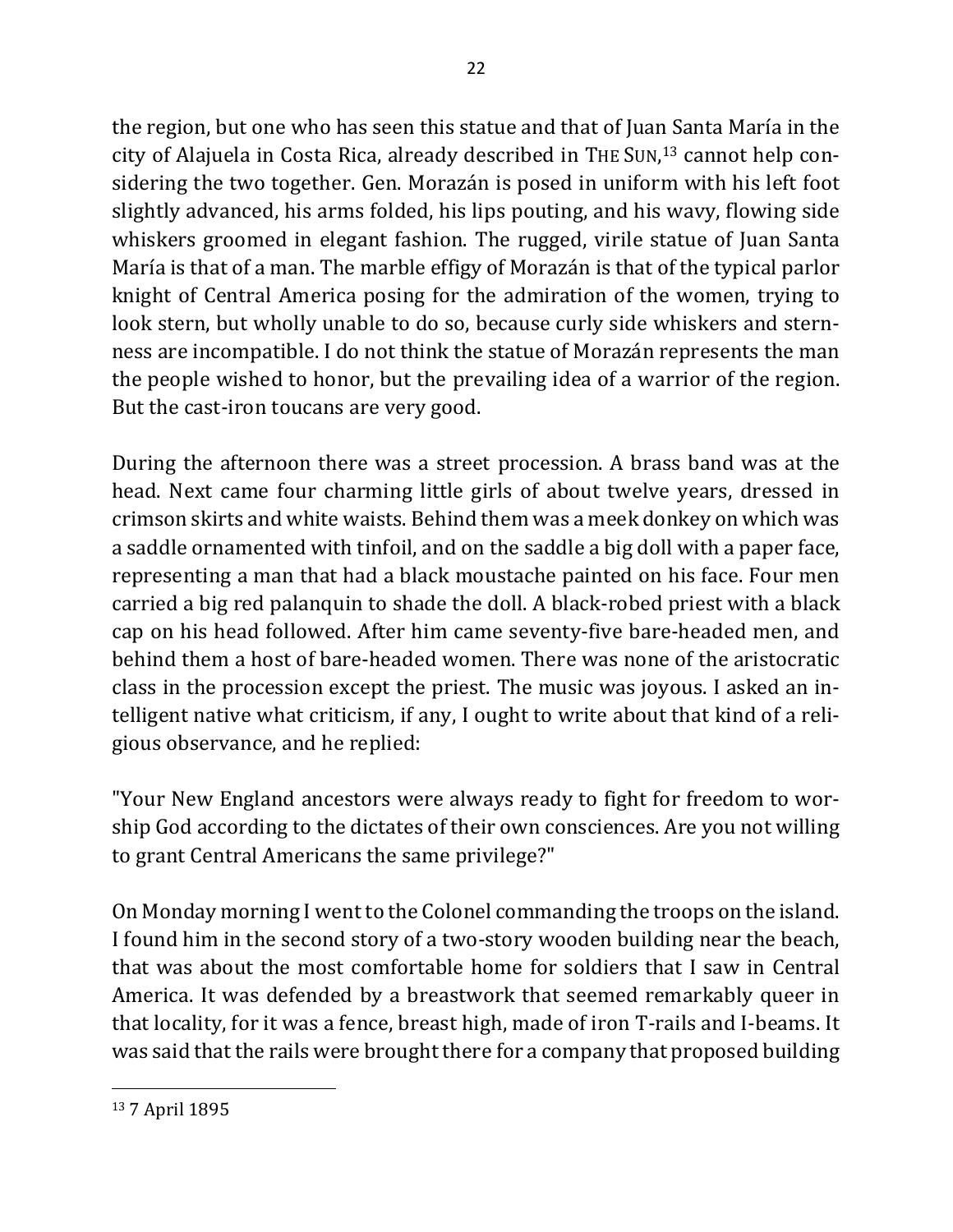a railroad from San Lorenzo back into the country a few leagues. When I asked for a pass to go into the interior and mentioned San Juancito, a mining camp just beyond the capital, as my destination, the Colonel asked me a host of questions about my business point of departure, experiences in the journey so far, and what I expected to find in Honduras to interest Yankee readers. The he told me to go and get a half sheet of stamped paper. He also directed me to the merchant who had it for sale. The use of stamped paper in all business transactions is made compulsory in order to create a revenue for the Government. At the merchant's house I found a very pretty girl sitting in the parlor with a pile of half sheets of legal cap on a small table beside her. The Honduras coat of arms had been printed on the paper with a rubber stamp. The impression on the paper seemed so fresh that had any one but a pretty girl been in charge I would have guessed that the paper had been printed right there instead of in the stamp department at the capital, and that revenue from the sale of the paper did not benefit the Government very much. A half sheet cost 50 cents. The Colonel wrote on the half sheet I bought that I was a Yankee journalist, and it was the will of the supreme Government that I be permitted to go anywhere in the interior that I pleased, and more especially to the mine camp and the capital. Having that to introduce me to any Government troops I might meet, I went to the Consul Kohncke and, after showing him my American credentials, asked for a letter in Spanish that I could show to any revolutionists I might find along the road to convince them that I was in the country simply as a spectator. This he declined to do, and he refused to tell why he declined to do so. However, Smith said it was all right, for the revolutionists were sure to welcome a man who wanted the real facts about the war.

On returning to the hotel for my baggage, I found a native (one of the shoewearing class) waiting for me He said his wife and children were in Tegucigalpa and that he had not been able to send a letter to them in six weeks. Would I be so good as to carry one to his wife? Of course, I said I would. After the man had gone, leaving the letter with me, Smith said the letter was probably a contraband communication for the insurgents, and that carrying mail in war time was dangerous. I do not know anything about the facts in this case, but if I carried a secret communication for the insurgents I evened the matter up by serving a Government official in a like capacity on my return. We went to the end of the long, slender pier that was built out from the beach for the benefit of passengers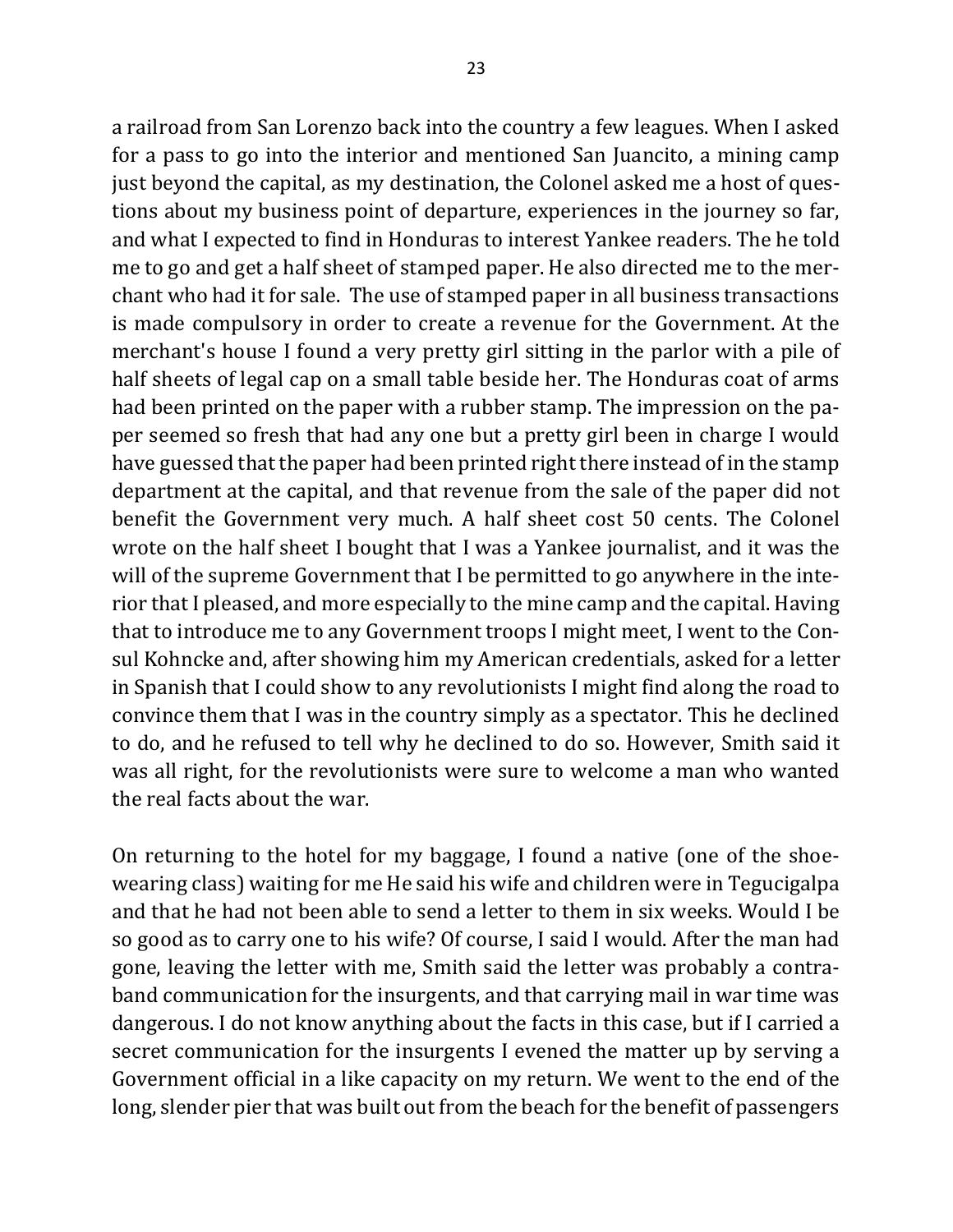only, and embarked for San Lorenzo. Our ship was one of the interesting dugouts of the Pacific coast, a canoe that was 40 feet long,  $6\frac{1}{2}$  feet wide, and 4 feet deep, hollowed from a single log. There were two slender masts with an old square sail, 12x18 feet large, for each, but when the crew of five tried to set the foresail, the ten-knot breeze that was scuffing across the bay simply tore it out of the bolt ropes. So, the crew got up the mainsail, which was newer, in its place, and away we went with a roaring mass of foam curling from the bluff bows, and a bubbling wake dragging along in the rear.

It was 4 o'clock on a beautiful day that we left the pier, and for two hours we drove across a succession of inland seas, bordered by verdure-covered mountains, and then we came in sight of a low alluvial coast. Here the wind failed us absolutely, and four of the crew got out sweeps—long poles with a triangular board on the blade end of each. I had observed before this that the thwarts were about five feet apart and that a stairway made of a notched log led from the bottom of the boat up to the forward side of each thwart. A stairway may seem a queer substitute for the sliding seat of a racing shell, but it served the purpose admirably. With the oar handle in a firm grasp the sailor climbed the notched log until one foot rested on the thwart, and then, with the blade end of the oar in the water, he threw his weight on his end and swept the huge hulk along. They pulled together like the crew of a man-of-war cutter, and they made excellent time. Occasionally one would stop to light a cigarette, and then the others would rest a minute until he was ready, but very little time was wasted.

Two rocky islands were passed that had been chosen as roosting places by hosts of the graceful frigate birds that by day are seen floating high above the bay. The scraggly trees on these reefs and the rocks beneath were covered over with the birds, while other islands, but far away, that were exactly like the ones occupied, as far as I could see, had not a single bird on them. We passed, too, the telegraph line from Amapala to the interior—passed under it, in fact, for it is carried on poles that stand in holes drilled into the bottom of the bay, along a lava ridge that connects some islands forming a chain from Tigre Island to the mainland. At nightfall a squall of rain came from the mountains. The passengers spread the sail over two thwarts and camped under it, but we got as wet from perspiration in the confined quarters as we would have got from the rain outside. The crew, being wiser, kept on with their work, but they said the rain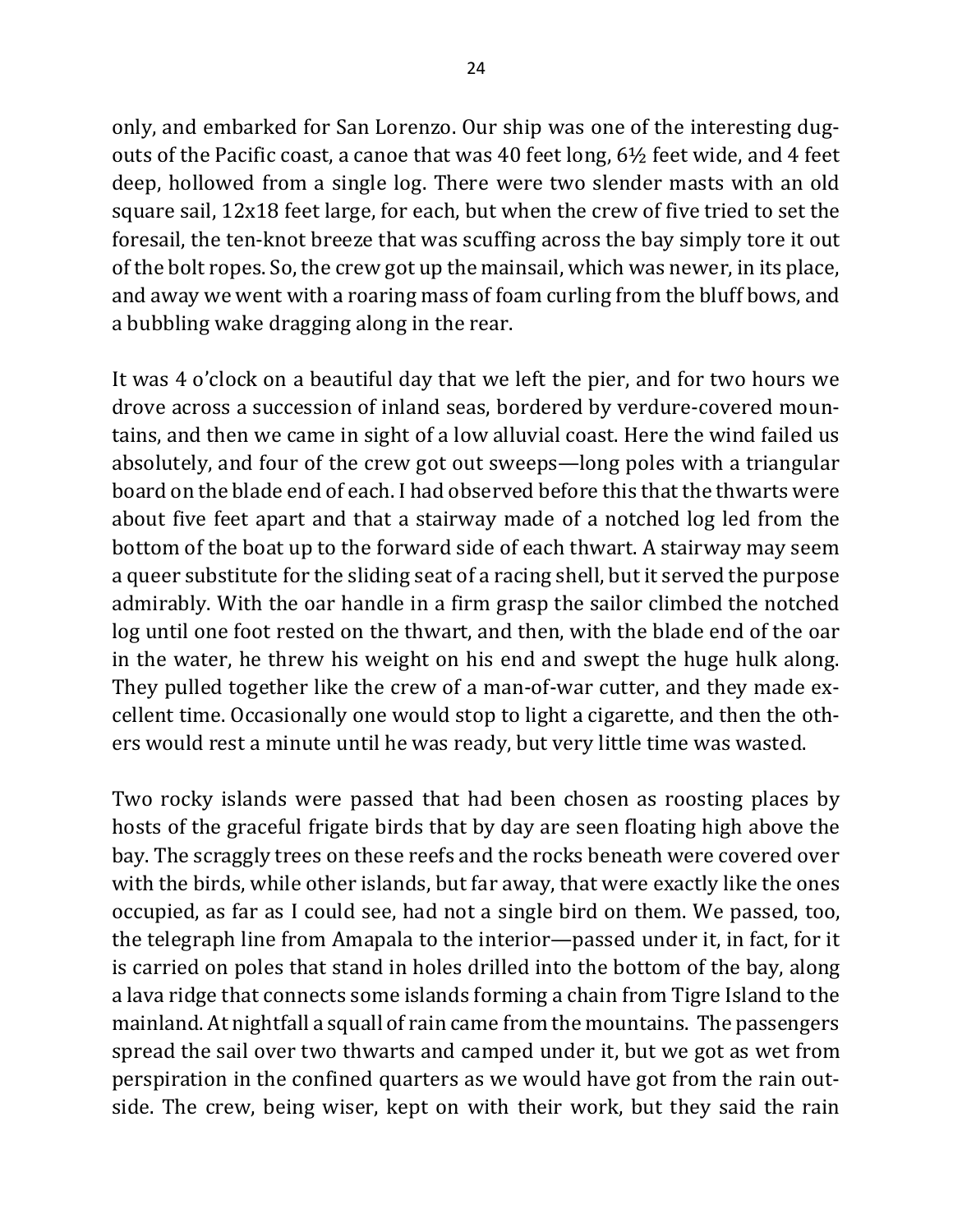would bring a fever on them unless a liberal drink of rum was given them, and Smith straightway produced a fat bottle of their favorite fever preventive. After each man had had a drink the Captain suggested that, as the Captain, he ought to drink once more to bring luck. Smith nodded assent to this, but when the Captain, still holding the fat bottle, wanted to join the passengers one at a time in drinking still further to the success of the trip, Smith drew the line by treating the remark as a joke and stowing away the bottle.

It is fifteen miles from Amapala to San Lorenzo. The channel is nowhere very deep, but if ever a railroad be built across Honduras the terminus will be located on an island called Zacate Grande, instead of at Amapala, because there is a firstclass anchorage off this island and the expense of a lot of bridging to reach Tigre would be saved. We covered the fifteen miles in about five hours and landed on the bank of a lagoon.

Not far away was a large one-story warehouse of American build for storing the property of an American mining company, and near that the homes of some natives—three or four dwellings in all. San Lorenzo was not much of a town, but it stood at one end of a road that led to Tegucigalpa, thirty leagues away, and I was glad to find myself there. I was still more pleased when I found myself back there after spending two weeks learning how Honduras people conduct a revolution.

 $- 0 -$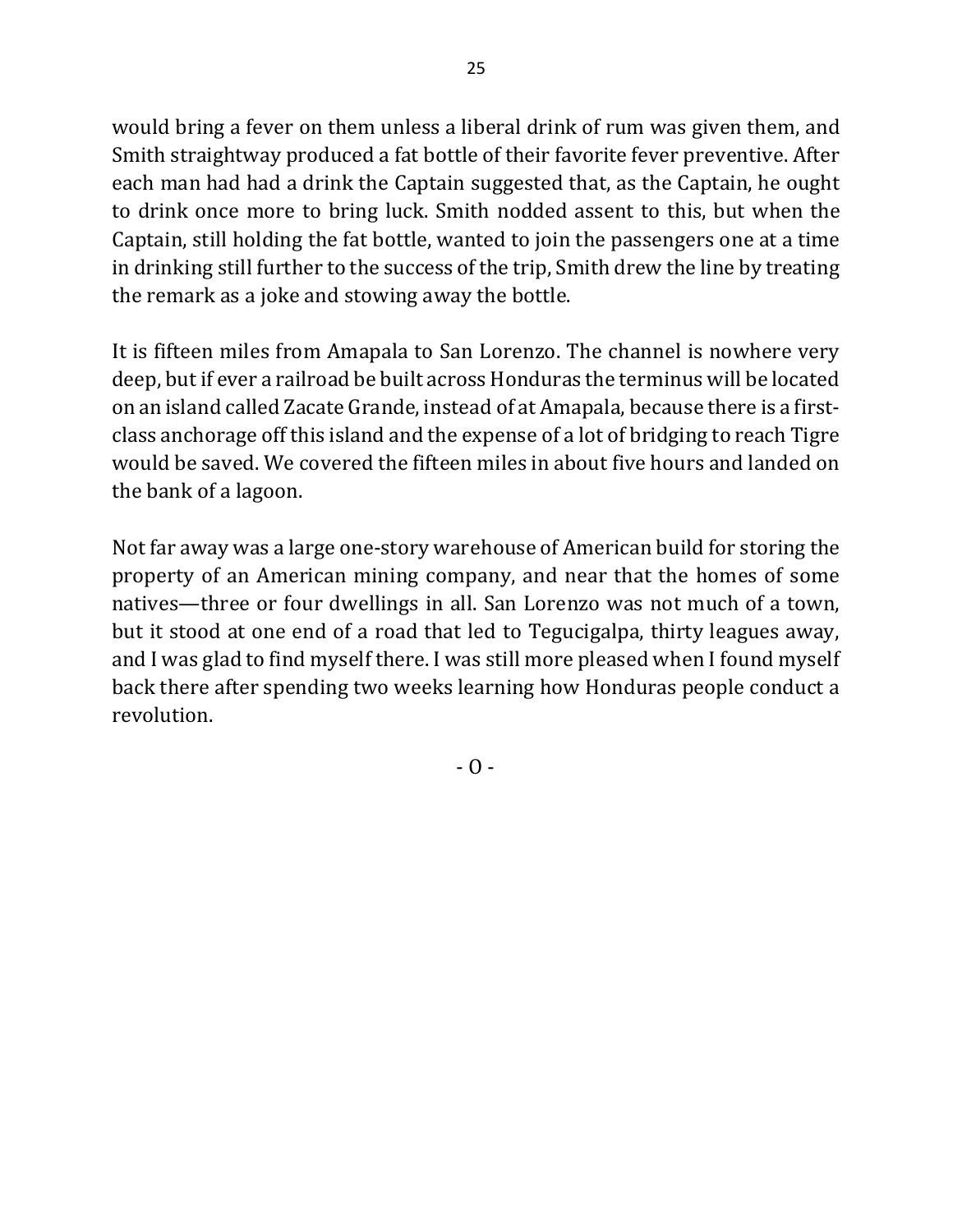# (3) HONDURAS IN WAR TIME.<sup>14</sup>

### A JOURNEY TO THE CAPITAL DURING A RECENT REVOLUTION.

Disappearance of the Inhabitants Upon Sight of Soldiers on Either Side—A Hold-up on the Road by Revolutionists Satisfied with the Modest Plunder—Advantages of Traveling with a Wise Mule.

The traveler who delights in journeys out of the way will find in North America few more interesting roads for examination than that which leads from San Lorenzo, on the Gulf of Fonseca, Honduras, to Tegucigalpa, the capital of the country. For consider that Honduras is much the largest of all the Central American nations; that while its population, numbering, say 350,000, is chiefly centered on the tablelands about the heads of the Choluteca and Ulna rivers, there are considerable towns scattered all over the country; that Honduras is preeminently a land of mines of precious metals, and that some few of these mines are worked continuously, while many were extremely productive during the Spanish rule; and yet, for all the towns and all the mines, there is but one highway wide enough for wheeled carts leading from the interior to any part, and that highway is the road seventy-five miles long, leading from Tegucigalpa to the hamlet of San Lorenzo on the Gulf of Fonseca. There is, indeed, a miserable little railroad leading from Puerto Cortez on the north coast, part way across the flat lands there to a town called San Pedro Sula; and from the end of this railroad a mule trail, a mere bridle path, leads over the mountains to Tegucigalpa. Of. course, there is no freight traffic over this trail worth mention. To Amapala, on the Gulf of Fonseca, comes practically all of the commerce of the nation, simply because the only cart road to the sea leads down to the shore of that gulf.

To see this road with its engineering peculiarities, the scenery of the route, the towns, the houses and the people—all this is well worth a journey to Honduras, even by the roundabout route through Panama. But if one should have the luck to make the trip alone during a revolution, as I did, it is not unlikely that the memory of the journey would be more pleasant than the actual experience was. I rode over this road at the time that Policarpo Bonilla, the present enlightened

<sup>&</sup>lt;sup>14</sup> Published by New York *Sun*, Monday, November 18, 1895, page 4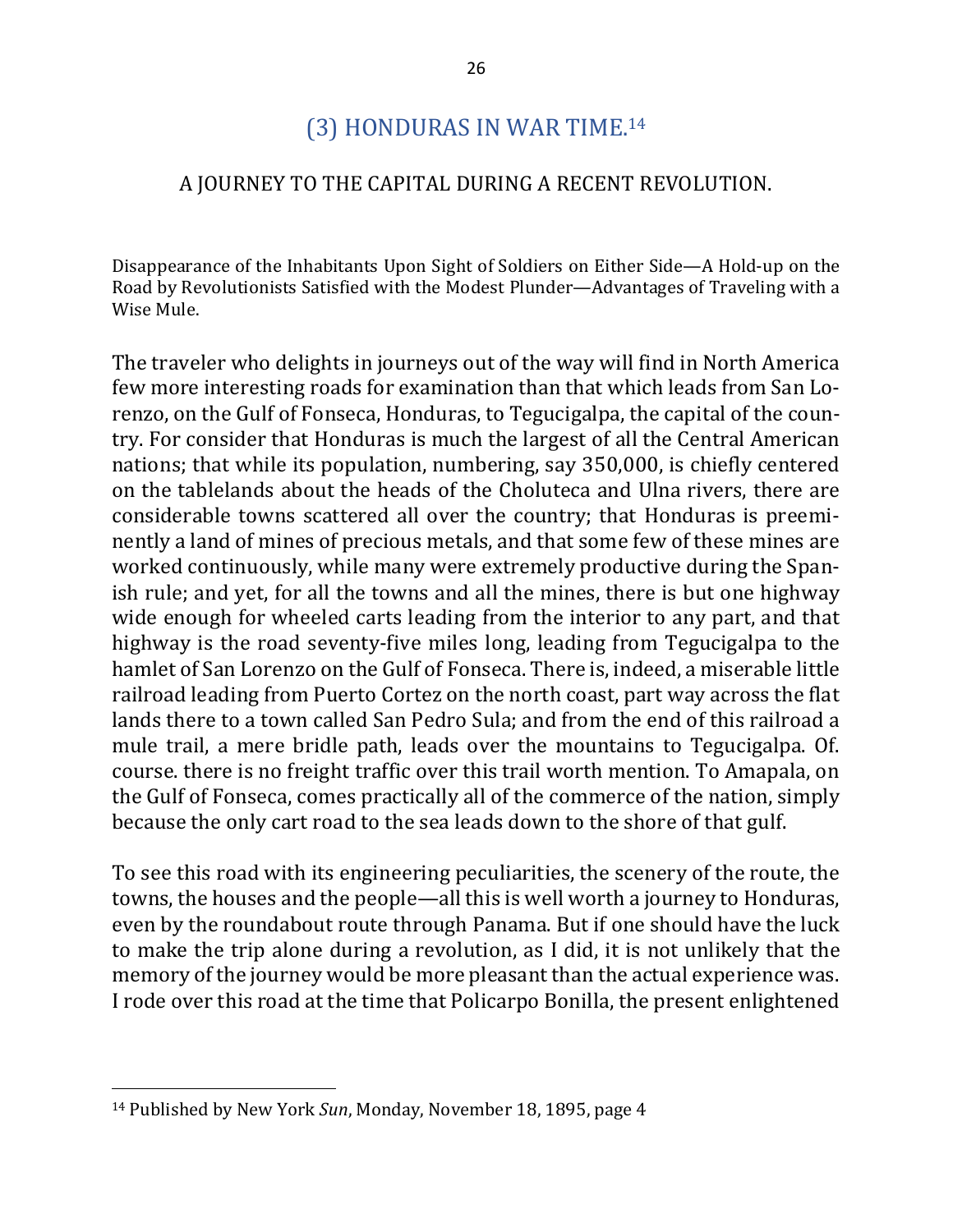President of Honduras, was making his first attempt to overthrow the relict, so to speak, of the Bográn<sup>15</sup> dynasty.

The first day's journey was altogether pleasant. After landing at San Lorenzo I found that my good friend, the millwright, who had brought me there from Amapala, had also secured a mule to carry me to Pespire, six leagues back from the coast, the first village reached in the journey to the capital. We were to travel that far together, and then he was to go away from the cart road to follow a mountain trail to Yuscarán. For four leagues from San Lorenzo the trail led across a flat, alluvial country, the detritus of ages, brought from the mountains of the interior by the Nacaome River. Part of the way the soil was deep as well as black, as the banks of the smaller stream showed, and there the. brush and trees were thick and tall, but elsewhere the flats were composed of detritus from undecomposed rocks, and this gave a number of barren red and yellow plains, where the vegetation was as scarce as on a United States desert.

An immense number of fine-looking cattle were seen along the route, although no grass was visible even on the black soil. But the most interesting feature of life there was the iguana—the edible lizard of the tropics. In no place between Panama and Paso del Norte did I see so many iguanas together, or any of such large size and of such gorgeous colors. Many of them were from 24 to 36 inches long, thick and fat, and colored on the back like huge diamond rattlers, only the colors were more brilliant than the snake's. Then, too, there were thousands of doves, in shape and color like the mourning doves of the States. They were of three distinct sizes. One was as large as a tame pigeon, perhaps a little larger, and another was but a little larger than a common English sparrow. The third was like the Yankee dove. Naturally hawks and buzzards were abundant, the white-necked hawk and the bright-plumaged king buzzard and the black hawk being more numerous there than in any other part of the country that I visited.

Eventually the road got among the foothills, gray, red, and yellowish in color, and then the abundance of life dwindled to almost nothing instantly. At Pespire we found a merchant who kept a house for the use of travelers. As a hotel this was interesting, for it consisted of one large room, which had to serve every purpose of bedroom, sitting room, dining room, &c., and a small room for the servants. The kitchen work was done in one corner of the interior veranda, while the court was appropriated to horses, pigs, and chickens. The pigs and

 $15$  Luis Bográn Barahona (1849-1895) — Two-term President of Honduras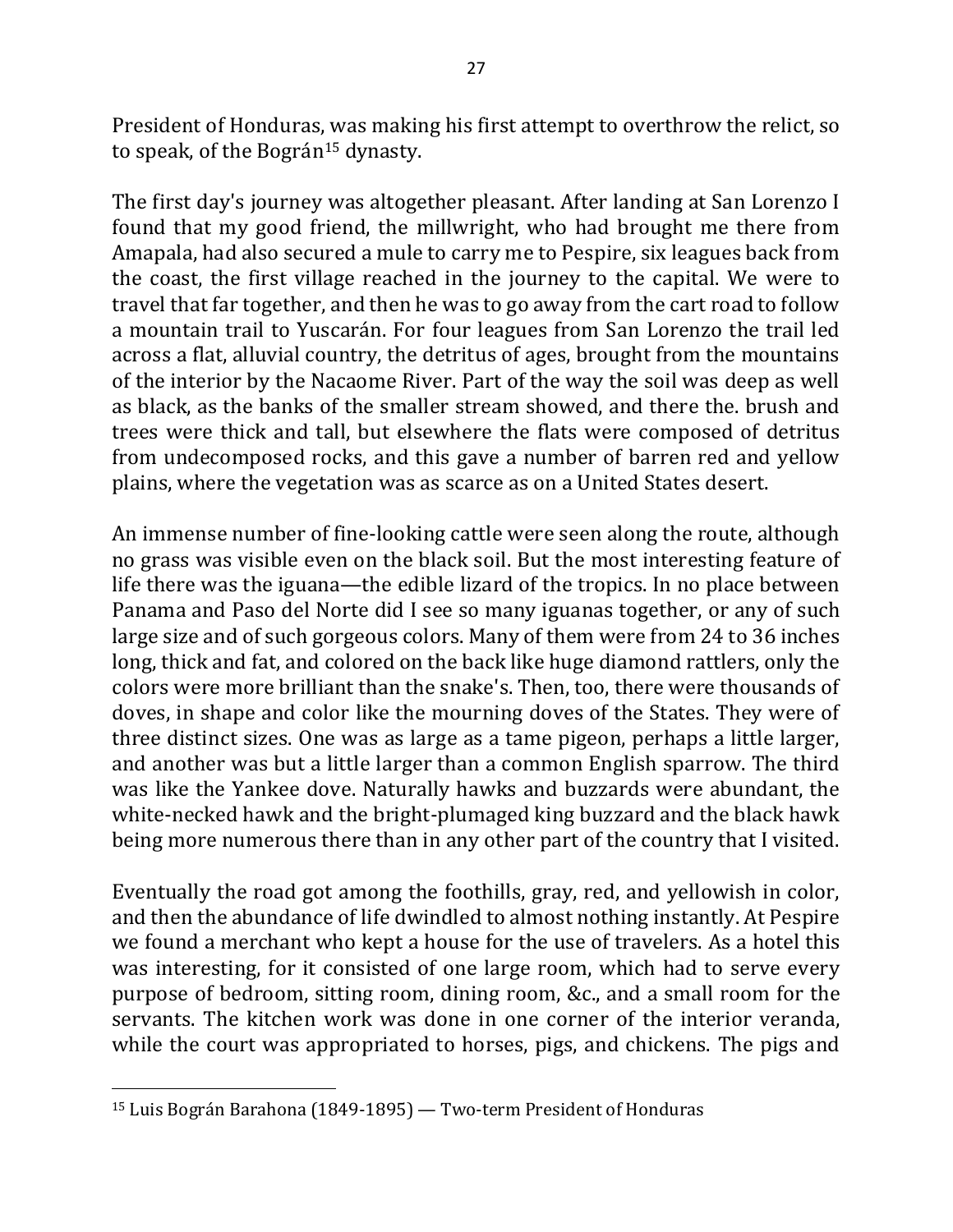chickens were not content with such confined quarters, however, and continually passed through the guests' room *en route* between the court and the street. There was a rear gate, through which the horses were sometimes conducted, but the rule was to take them through the guests' room also.

We arrived here at about midday and remained overnight. We had passed a few small houses along the road from San Lorenzo, finding the people engaged as usual around them, and in Pespire a normal condition of affairs prevailed so far as a casual observation showed. But, in talking with the people, the only subject of which they seemed able to think was the war. There was a detachment of Government troops at the village of Nacaome, they said, and everybody wanted to know if we had seen them, and pretty soon I observed that the people met were heartily in favor of Bonilla, the revolutionary leader, and bitterly against the Government. The mining men who had come with me were also in sympathy with the revolutionists, and that was a right lucky thing for me, for the townspeople, finding me with their friends, became friendly with me at once. A merchant named Ynez Galo offered to lend me a mule for my journey to Tegucigalpa and back without any other security than my word that I would bring it back, and promised that it should be ready for me next morning at 7 o'clock. So, although I could not expect the mule before  $8$  o'clock, I turned into my hammock very well content that night.

Next morning, I got my first taste of a Central American war. On turning out I found coffee and bread awaiting me on the veranda, but something had plainly excited the servant greatly. It was some time before I could learn what was the matter, but eventually he said: "*The soldiers are here*." I made haste to get on the street, then, and, going to the plaza, I found a number of horses near the church, and a number of armed men near them who wore red bands around their hats, the mark of the Government troops, but they were dressed as ordinary laborers in other respects. Their arms were Remington rifles. A number of the soldiers, in groups of two or three, were going hither and yon about the side streets. They did not pay any attention to me when I first walked about to look at them. Aside from these soldiers not a soul was to be seen, save at one merchant's house facing the square. This house was open, and the family could be seen about the door. All the rest of the houses were closed tight.

After a little I went to the house of Señor Galo, who was to lend me his mule, and knocked at the door. No one answered, nor could I find anything to indicate that the house was inhabited. I observed then that the soldiers in the plaza were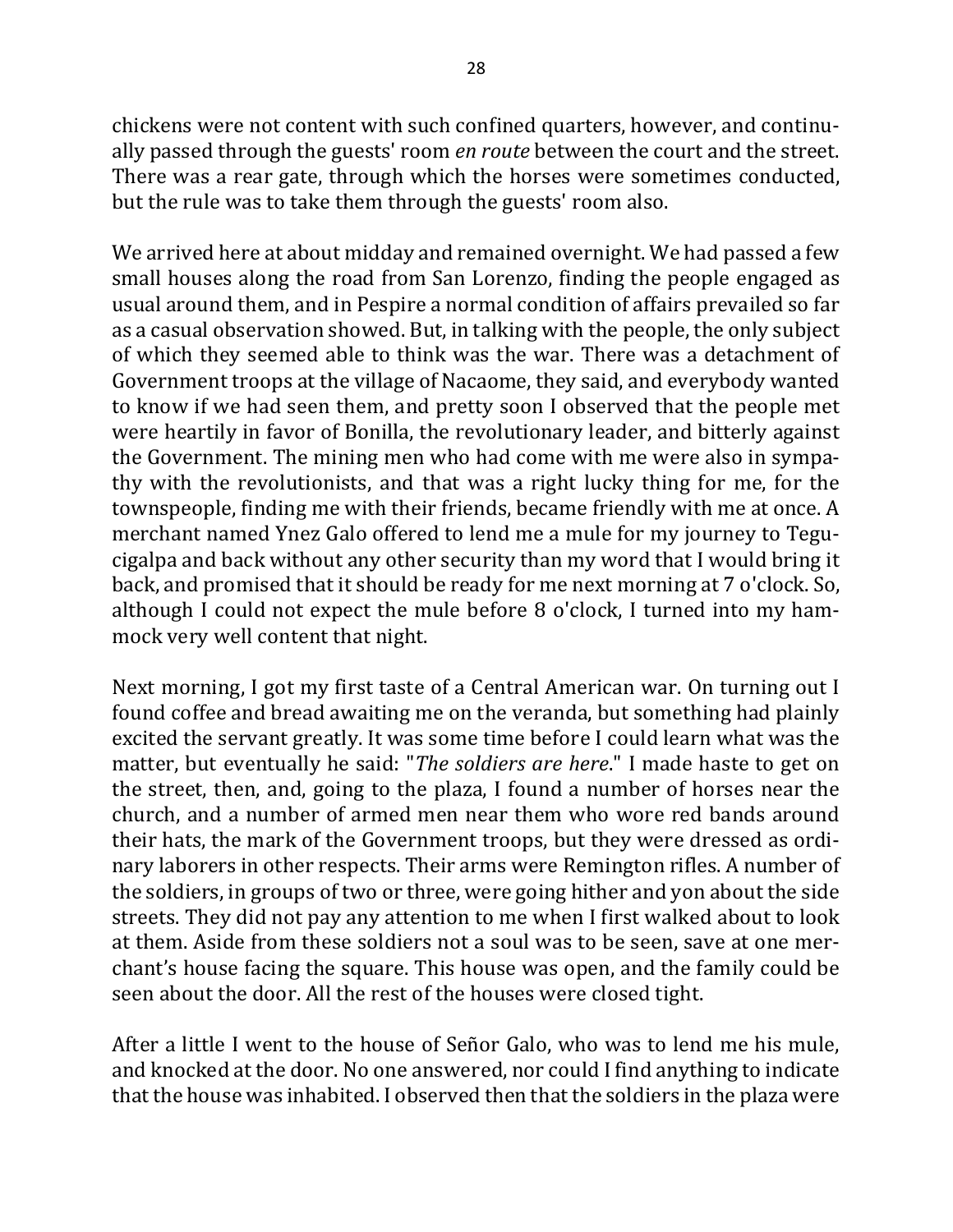watching me closely while I was trying to get in the house, and so I went back to the hotel. Meantime the millwright had been out looking about town, and because he was acquainted there he had been able to find some of the inhabitants.

"They are all hid out," he said. "Our mules are all right, because the soldiers were *told they belonged to us, but you will have to wait until the soldiers leave town* before you can get yours. The troops are after Galo and another man named Me*dina, who are known to favor the revolution. If either one is caught, he will have to put up* \$4,000 or suffer the consequences—a sound beating with thick rods. It *is* not impossible that both will be shot if caught, though Medina, because he is *agent for our mining company, would hardly suffer that far. It is lucky that some sympathizer* was able to warn the town before the troops got here—lucky for the *town—not so lucky for you, though, for if these men had been captured you would* have had something to write about, such as you never saw."

The troops went prowling about town, making inquiries and poking into backyards until 10 o'clock, when they mounted and rode out of town. A half-hour later the houses were open and people going about in the comfortable fashion common to the place, save that the little groups on the verandas were talking in most animated fashion. Breakfast was served at the hotel the moment the troops left. At 11 o'clock I went around to Señor Galo's and found my mule saddled for the journey. Galo himself was still in the brush, but his son, a lad of perhaps fourteen years, did the honors of the house as gravely as his father would have done, and was profuse in thanks when I congratulated him on his father's escape.

After this I got my baggage across the mule's back, bade the mining outfit and everybody else in sight goodbye, and then went out of town on the run, for so the mules of the region are trained to start. For two or three hours I enjoyed the ride very much. It. was rather warm, but. the trail led along one side of a range of mountainous hills that grew higher as I traveled, and so the landscape was increasingly beautiful. Then I began to notice without giving thought to the fact that no one had been over the dusty trail recently. A small hamlet on a grassy little plain in the valley on the left was passed and not a soul was to be seen about the place. That seemed a little strange. So, when I came to a house near the trail, some distance beyond, and found it closed, although plainly occupied recently, I began to wonder about the matter. After a while the trail led down to a river, the Moromulea, a branch of the Nacaome. Just as I started down the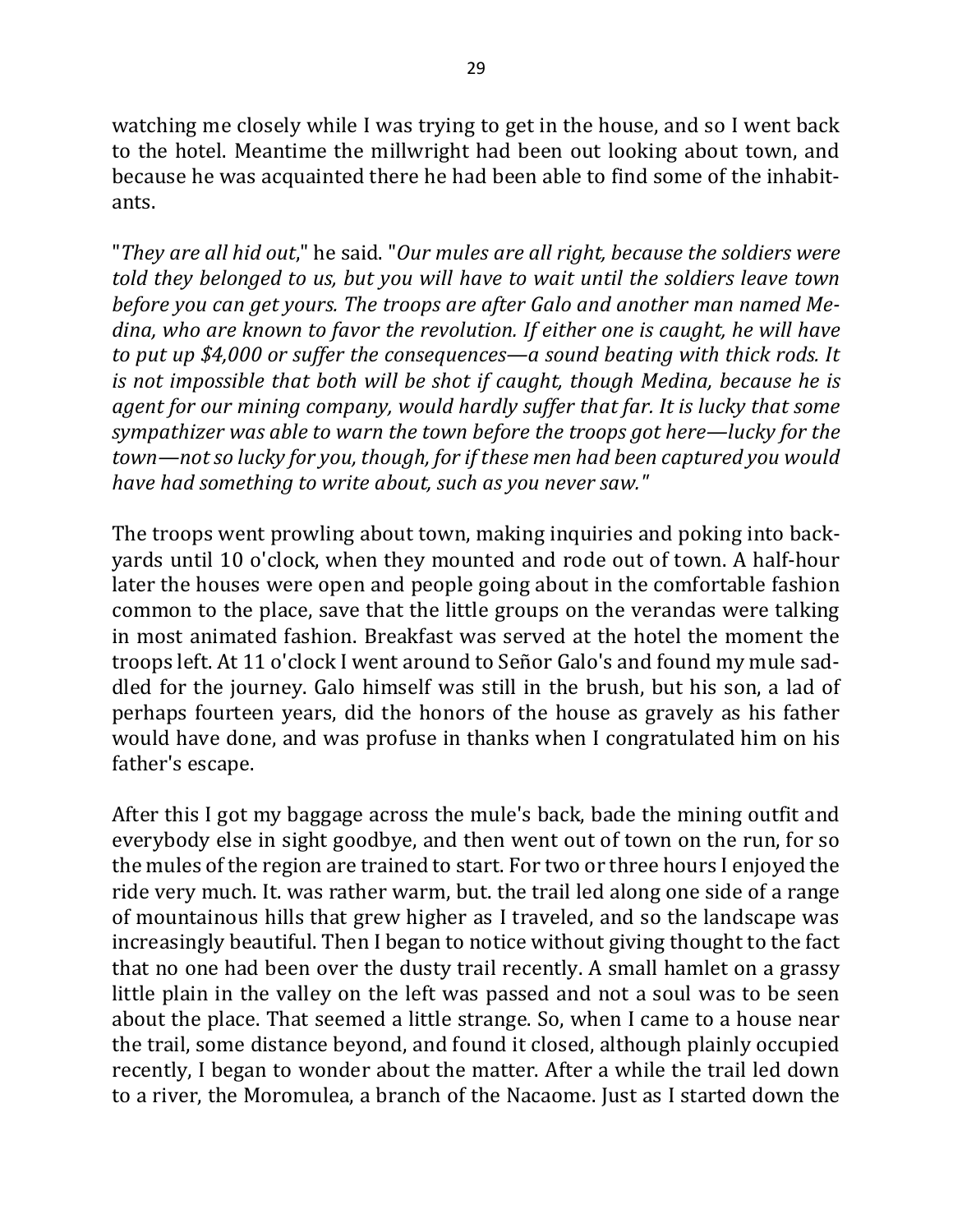incline I looked away to the further side of the valley and saw a number of men with guns and machetes in their hands sneaking through the brush. They heard the tread of my mule and stopped to look at me for a time, but pretty soon went on again. These men had white bands on their hats and were therefore revolutionists. I concluded that they understood from my looks that I was a foreigner and therefore not of importance to them; but, while I was thinking of this, I remembered what the New Yorker whom I had met at Amapala had said about people driven from their homes by the revolution turning highway robbers. I had several hundred dollars in gold in a belt, and that belt began to feel very heavy. I noticed its weight with every jog of the mule thereafter.

Pretty soon I got down to the bank of the river and found that the trail crossed it. There were houses on both banks, but not a human being in sight. The ford was wide and shallow. The banks were shaded by big, thick-topped trees. It was a most pleasant place to stop for a rest, as I remember the place now, and there were abundant traces of travelers who had stopped there before me. The mule seemed to have been there before. He wanted to stop under one of the thickest of the trees, but I didn't want to do anything of the kind. I wanted to travel faster instead, and a good deal faster at that. So, the mule and I had an argument, in which I prevailed so far that he crossed the ford, but thereafter he did not travel as fast as he had done.

From that time on I found that trail the most lonesome I ever followed in my life. It was an uphill trail and some of the grades were so steep that I got down and walked to relieve the mule. I suppose the scenery was very beautiful, but I did not see it. I could see nothing but the houses, here and there where level places were found, with nobody near them. Once I came to a bend in the road where a little hut stood on a bench that, in its surroundings, was so nearly like a house I had seen in Costa Rica that I instantly thought of the other place. In Costa Rica two bright-eyed boys were playing in the yard as I passed, and when I nodded to them and said "*Good day, boys*," they replied "*Vaya Con Dios*," which literally translated means "*God be with you*." But in Honduras not a soul could be seen, and the closed hut, by contrast, seemed repellant. I began to wonder whether I shouldn't find somebody with a gun behind the next house waiting for a lone foreigner to come along and renew the supply of ready cash in that neighborhood, whether he wanted to do so or not. I think I was somewhat nervous over the condition of affairs. Very likely a Gatling gun<sup>16</sup> with a good crew of

 $16$  Gatling gun  $-$  Early rapid-fire machine gun, patented 1862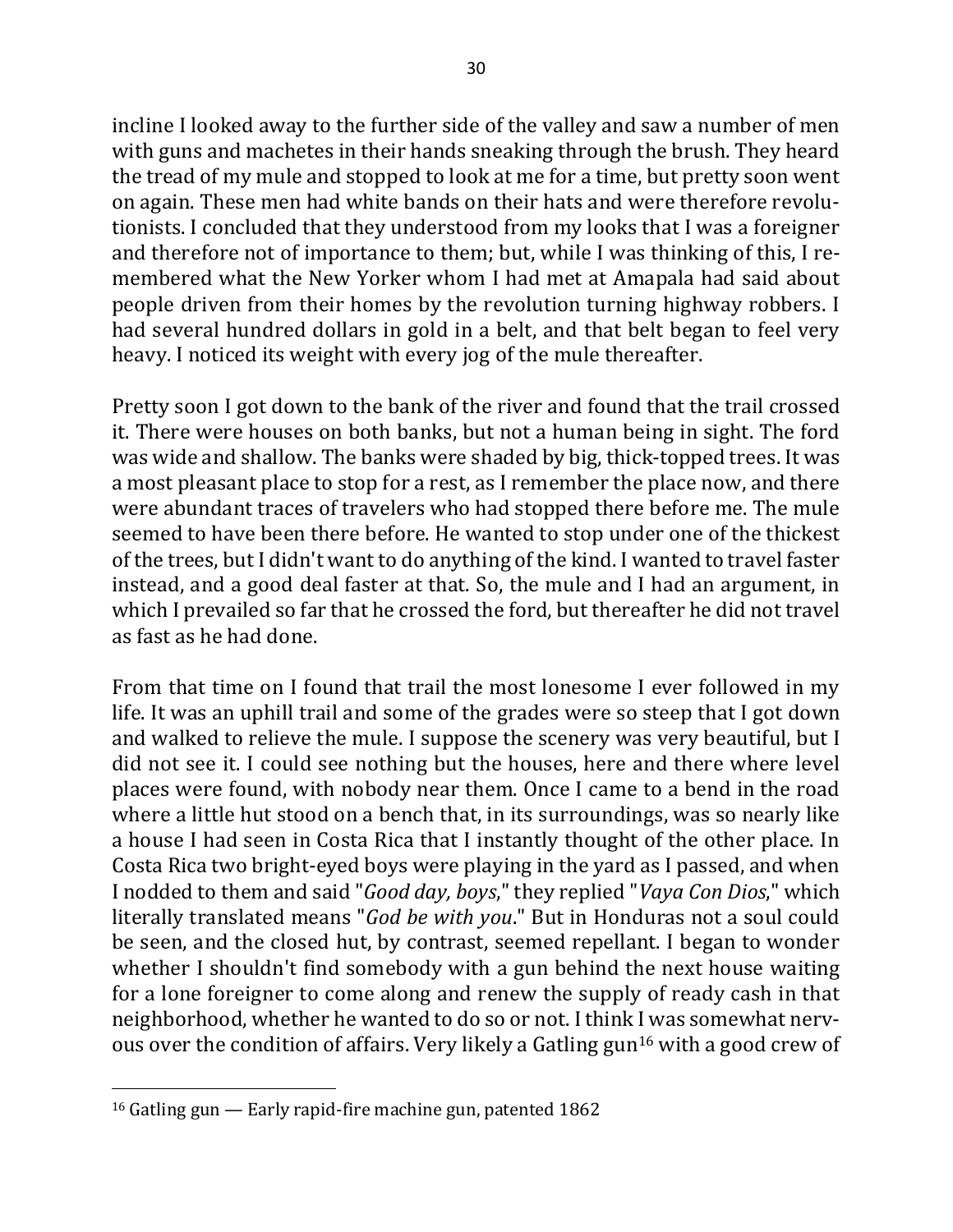Yankees to man it would have relieved the strain; but I had only a single-barreled target pistol and there was nobody worth mention to man that.

At last La Venta, a mountain town most beautifully located (I observed the beauty of its location after I had arrived) was seen a short distance ahead within an hour after passing the hut, and smoke was rising from one or two houses. The millwright had told me that a very fine young man kept a saloon there and that he would take care of me royally for the night. I was right glad to see La Venta, especially as there was a sign of life about it. My comforting anticipations were not at all in vain. I asked the first man I saw which house the saloon was in. He immediately went far enough with me to point it out, and showed manifest regret when he said he couldn't go far enough to get a drink. The proprietor of the saloon, an athlete apparently, came to the door as I rode up and told me that the house was mine. He did not mean that, of course, but he meant that I was welcome, and he made me so in fact, as well as in word. There was a big stack of corn leaves for the mule, and an appetizing odor coming from a kitchen adjoining the saloon. There were hooks for my hammock. A man was called from the kitchen to rub down the mule when I undertook that necessary work myself, and he did the work well. Then I got into the hammock to await supper.

While I was waiting, a dozen men came in a group and gathered at a table, where they talked with the host in a low voice, looking toward me the while. Pretty soon one came over to the hammock and said "*Good evening*." I asked him to sit down with me, and then, on glancing at his hat, saw that it had a white band. The crowd was composed of revolutionist soldiers. A minute later I was telling as well as a limited knowledge of the language would permit about the doings at Pespire. They all shouted when I told how the Government troops had gone back to Nacaome empty-handed. Then I learned that the cordiality of my welcome was due to the fact that my mule had been recognized as the property of a revolutionist. If Señor Ynez Galo would lend his mule to me, I must be a friend of the revolutionists, they said, and I was careful not to disturb their faith in the matter.

Thereafter I saw them measuring out gunpowder and distributing it among several who had cheap muzzle-loading shotguns. They also cast some bullets by an open fire and overhauled their guns. I asked about the effectiveness of the cheap shotgun, and got an answer that was like the Roman soldier's remark about the short sword. It was a right good weapon if one got close enough to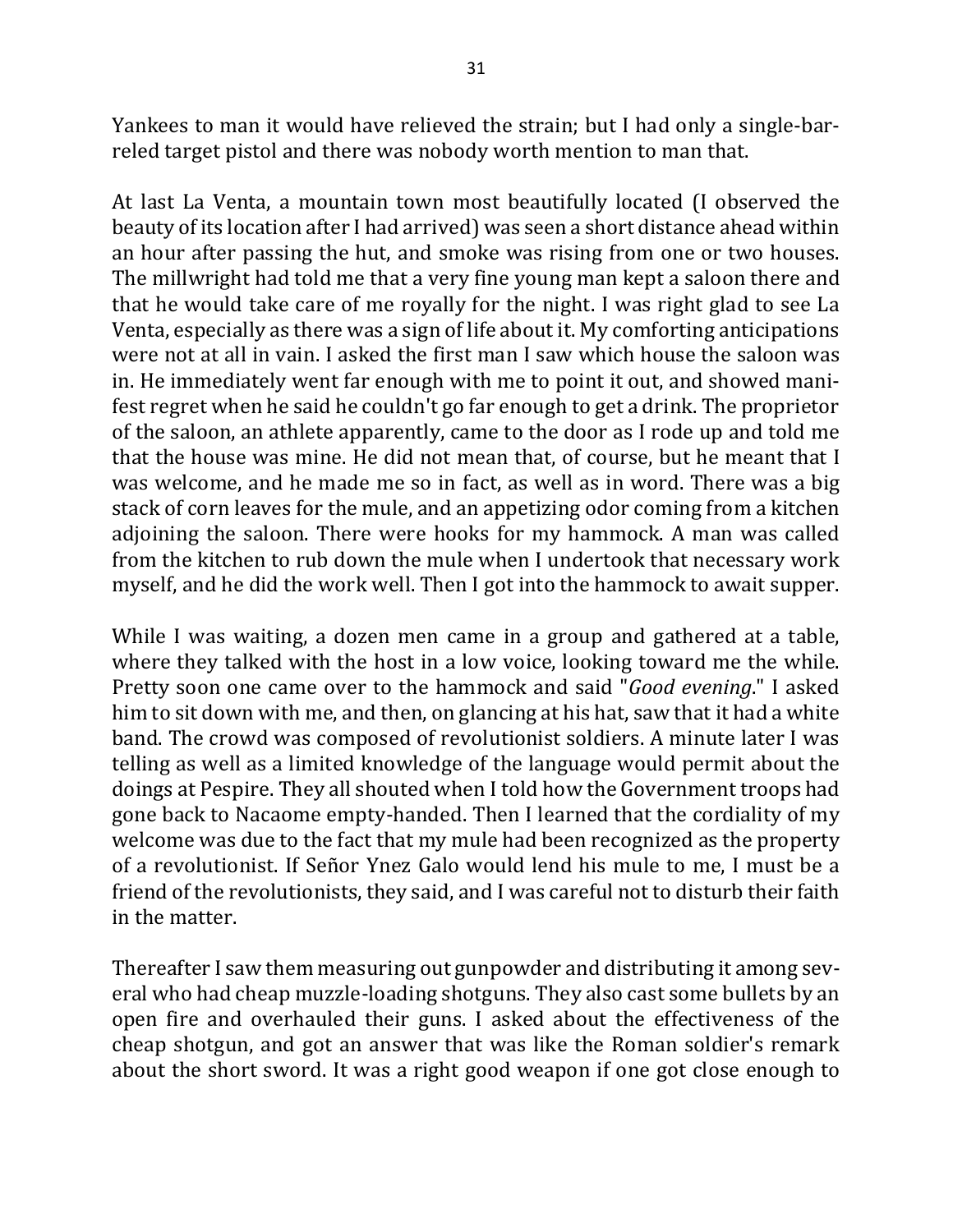the enemy. Then they pointed to a big pile of deerskins in one corner of the room, and said that if deer could be killed with the cheap gun, why not men?

I had a novel experience in weather that night, for in spite of the fact that the house was tight enough to exclude the wind I was chilly half the night. In the morning I had a novel experience of another kind. The saloon keeper was willing to accept ten cents for the fodder the mule had eaten, but for my own keeping he would take not a cent. He would not accept money from a friend of the revolutionists.

From La Venta the road wound up among the mountains for several miles. That land did not look at all productive, and it was for the most part covered with the long-leafed pine, such as has brought so much money to North Carolina landowners. But there were many houses along the route. Eventually a divide was crossed, and thereafter I saw people at nearly all the houses. Four leagues from La Venta the village of Sabana Grande was reached. I could see no warlike indications about it, though it was rather quiet, considering that this was a holiday season. I had heard that a lot of old mines could be seen in that neighborhood—silver mines that had been worked down until water was reached and then for the most part abandoned, but I did not stop to hunt for them. I wanted to reach what was known as the Trinidad ranch, four leagues beyond the town and but eight leagues from the capital. My ride thither was devoid of incident: in fact, from the time I left La Venta I saw nothing to excite even a lone Yankee in a strange land. But as night came on I found two or three ranches had been abandoned, and so, when the Trinidad was reached, I was very glad to find a dozen men, women, and children—chiefly women and children—about the house.

That was a curious road house, if it may be called so, seeing that it was the favorite stopping place of the miners who traveled the road. There was a single room, with five cots arranged around the wall and a lot of hooks for hammocks in the wall. There was a notched log in lieu of a ladder leading to a loft used as a granary, and a big fork-and-pole bench on one side of the room that was used for the same purpose. I swung my hammock after a supper of eggs, tortillas, and dried corn, and rolled into it. A young man who had been recently married and his wife retired to one of the cots that had been curtained for their especial use. Other married folks made use of the cots without curtains, and then the children and three or four servants spread dried ox hides on the floor and curled down on them. I remember being very comfortable over the thought that my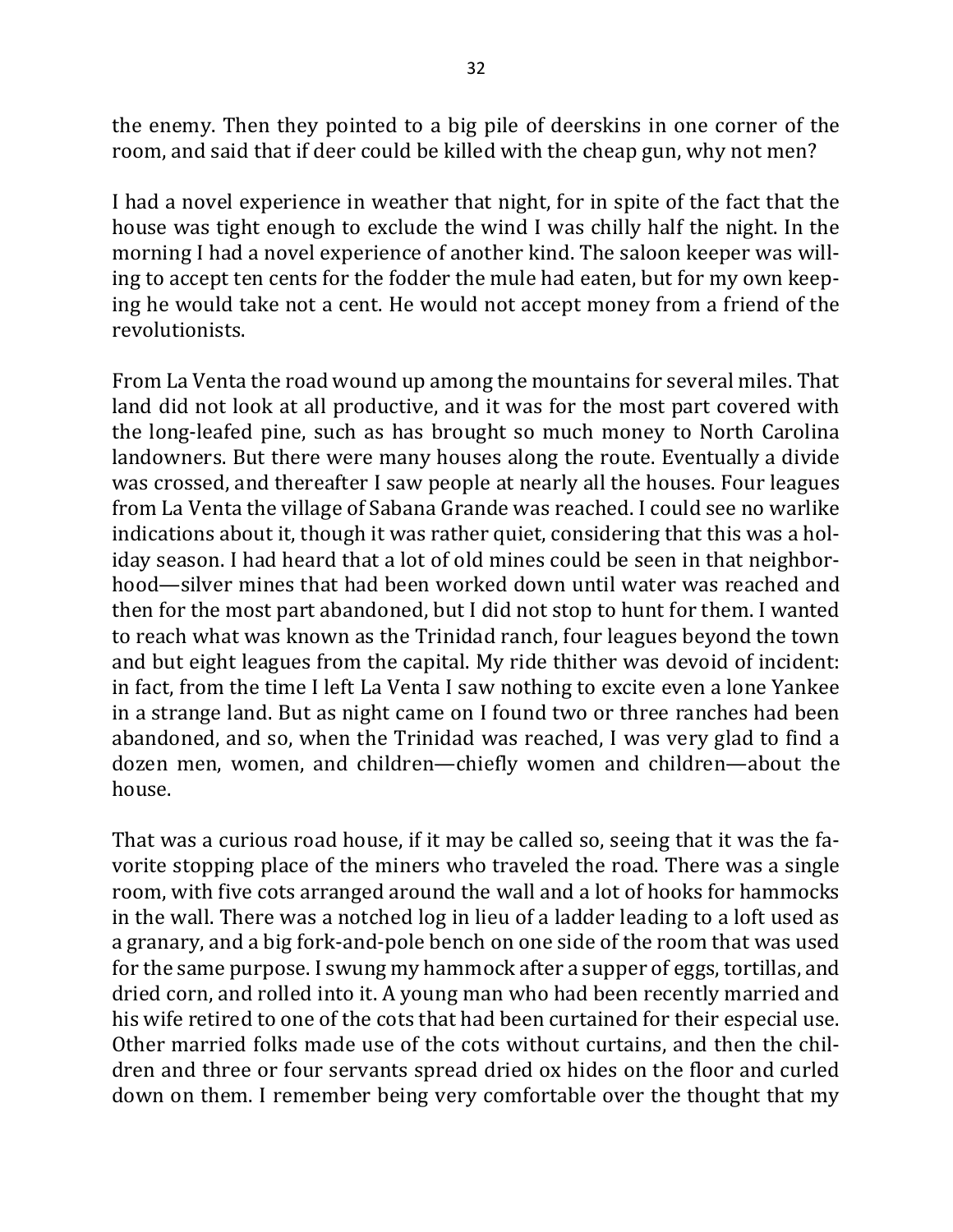hammock was made of excellent material, and was therefore not likely to break down: a break would have been disastrous to at least three of those sleeping on the floor, and of the three I should have been extremely sorry to hurt one, because she was a charming young lady, 4 years of age, sleeping beside her mother.

The next morning, I was off early. Tegucigalpa was but eight leagues away, and I was especially anxious to have that part of the road behind me, because the country immediately around the capital was said to be constantly overrun by marauding bands from both armies, who robbed every plantation they came to of both food and clothing. Moreover, my host of the night said he believed there would be no danger for a foreigner, but, so far as he was concerned, he would not go with me if I would give him my mule for the day's work as a guide. So, I rode away with that in mind, and straightway came across house after house closed tight. A little later the trail through the woods became somewhat indistinct, and then the telegraph line branched away from the cart route to follow a mule trail. The millwright had told me that this line followed the road all the way to the city—all I needed to do was to keep my eye on the wire and I would not get lost. On thinking of this I was tempted to follow the narrow trail, but the mule wouldn't have it so. I turned him toward it twice, each time releasing the bridle as soon as he was headed toward it, and each time he turned back to follow the ruts, so I let him have his way. A Central American mule that has been used a few times over a route can always be trusted to follow it, and yet I was dubious about the route. I was thinking all the time that I might be going off to Yuscarán or to Comayagua or some other place than Tegucigalpa. Having something to worry about, I was the more depressed by the closed houses I found along the route. If I could have found someone to ask about the road and the last visit of the troops and so on, it would have been a relief.

Finally, I came to a place where the road had been cut in long zig-zags up the steep side of a high ridge, and when I had surmounted this I found a wide plain, with a little hut near the trail, and in it a little black, decrepit old Indian cowering over a few coals just inside. I asked him to do me the favor of accepting a cigarette, which he did. Then I asked about the road, but he shook his head and said he did not understand me. I tried the question on different forms with no better success, and then, as I was regretting my ignorance of the language more than ever, his face brightened and he pointed off across the plain. Turning around I saw an adobe house that stood at the foot of a knoll rising like a volcanic peak fifty feet above the general level. A half-dozen men could be seen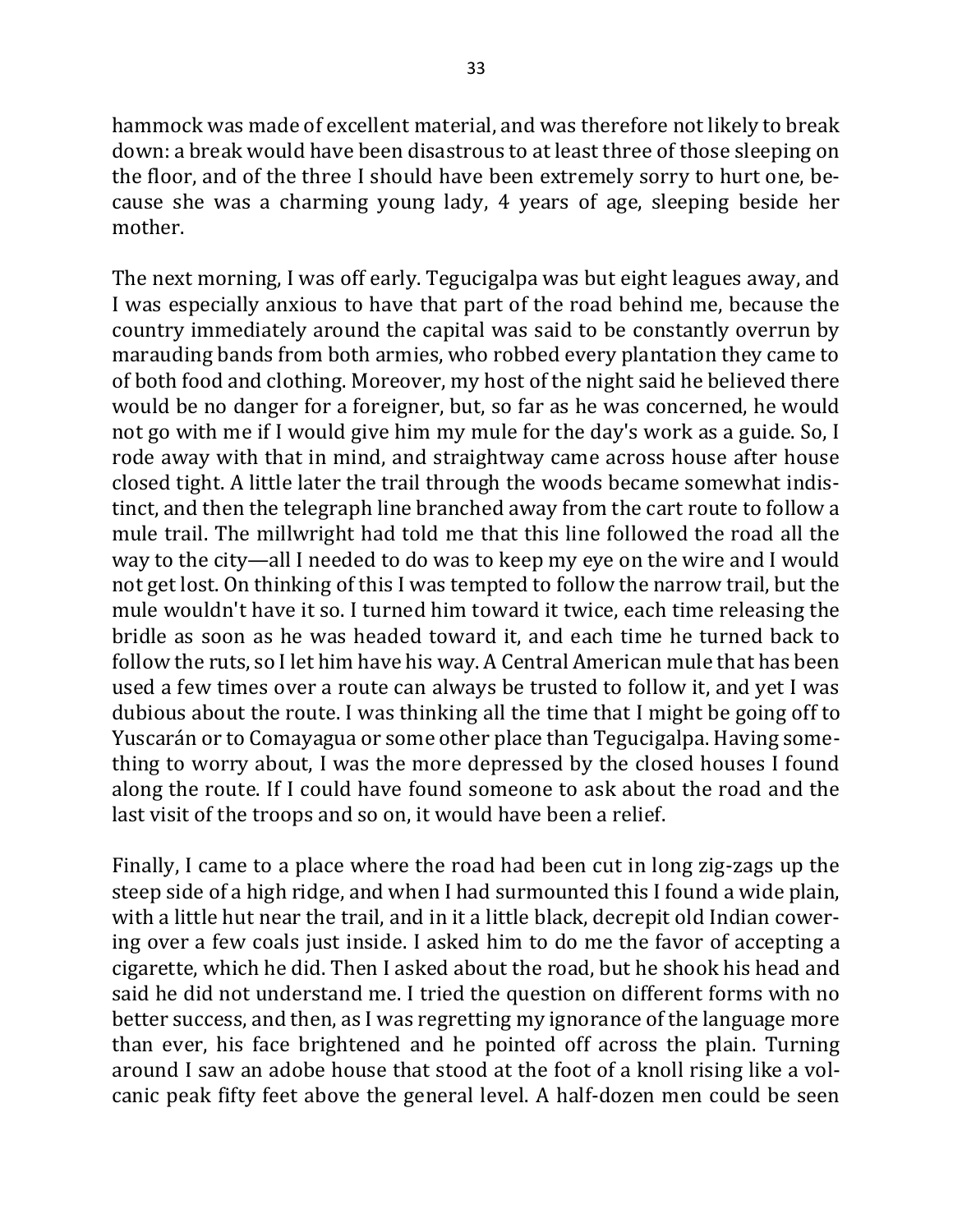near the house, and at least fifty more were hurrying toward it from two directions. I should have known better, but when I looked at the crowd I thought it was a lot of countrymen gathering for a picnic, and so away I went to interview them about the trail. Reining in the mule a few feet from the group, I saw, but did not especially note, that half of the men had guns, and then I said:

"*Good-day, friends*."

Instantly every one of them touched his hat, and replied, "*Good day, sir*."

"*Have the goodness to tell me if I am in the road to Tegucigalpa*," I continued.

"*Certainly*," replied one who carried both a rifle and a revolver, and was plainly a leader. "*It is the royal road to the capital*."

Thereat I took a bunch of cigarettes from my pocket and asked him to take them. He did this and asked me to make him the favor of smoking one of them myself. I took one, and the rest were distributed as far as they would go. Then I struck fire with a flint and steel and cotton rope, commonly in use there, and we all put the fire to the tobacco. I stowed away the apparatus, shook hands with the leader, nodded to the rest, and said:

## "*Adios! Adios*!"

"*Adios. That you may go well*!" replied the assembly, and turning the mule I started him toward the cart ruts. The next moment three men shouted at once.

"*Señor, look here*!"

I looked in a hurry and found myself staring into the muzzle of the revolver that the leader carried. I could see, although the muzzle was obscuringly large, that the weapon was both cocked and loaded. So, I turned the mule around.

"What do you want?" said I.

"Will you make us the favor to wait a minute?" said the leader.

"*Why not?"* said I. So, he uncocked the revolver in a way that made me shiver as badly as the first view of it had done, for he held it pointed at me as he let the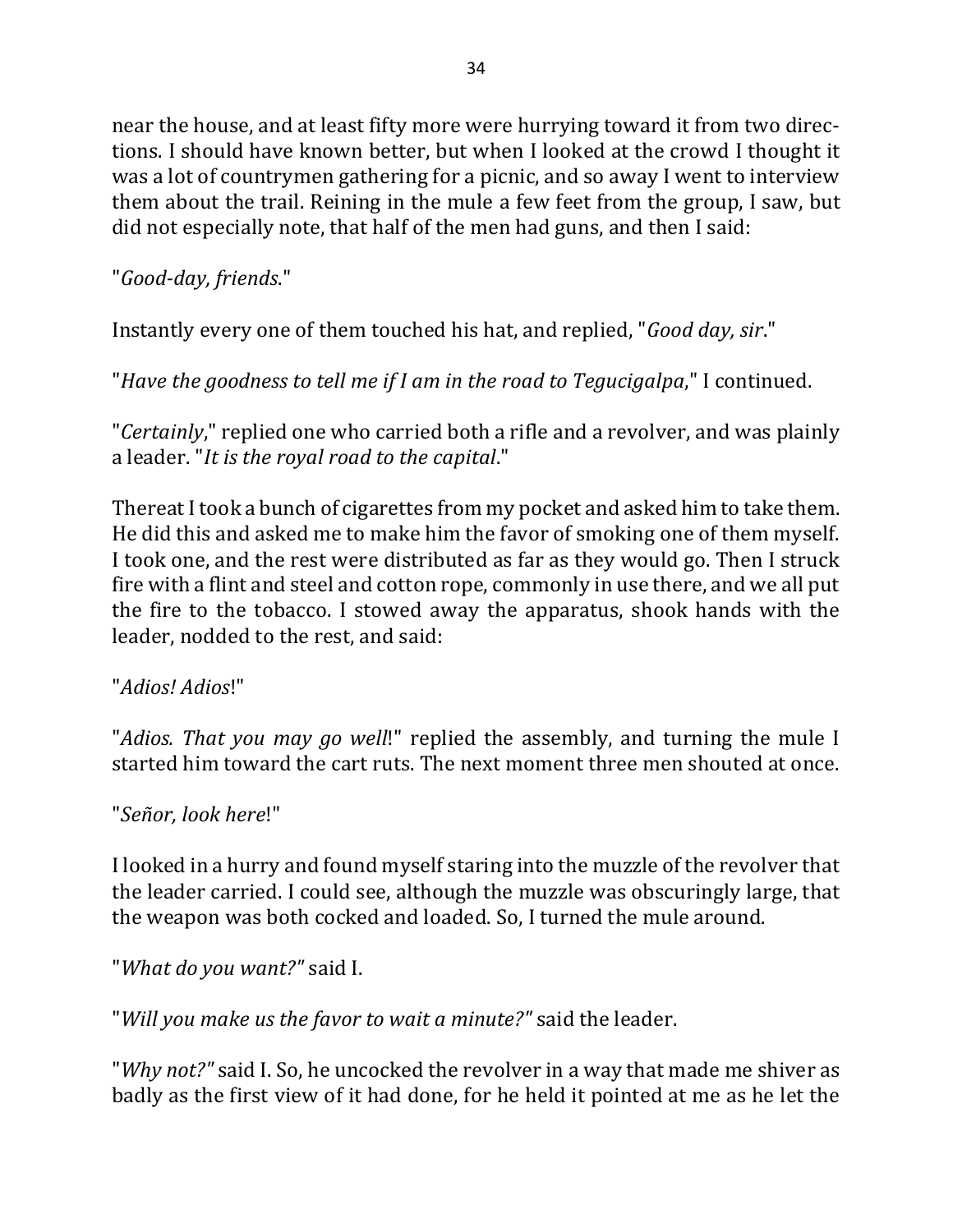hammer down. Then he called to a man who had been standing on top of the knoll all this time, and the man came down on the run. I found the newcomer was an officer and an educated man, who could talk English plainly.

"I am extremely sorry they stopped you," he said, "but they are very poor, and they *think* you ought to give them some money. I cannot help it, I must ask you."

"Certainly," said I. "Tell them I am very glad to contribute to the glorious cause of *liberty*."

He translated that and everybody smiled—including myself. Then the officer took me around the corner of the hut.

"They need not see what you have. How much do you want to give?" he said.

"*I* have just five silver dollars," said I. "*I* will be glad to give you two of them."

"Thank you," he said. "It is a-plenty."

So, I handed the coins to him, shook hands and rode away. As I think of that ride now, I remember that the mule's feet seemed to strike the ground like piledrivers, and that the muscles of my back kept twitching at frequent intervals until the road dipped down into a gully two miles or more from the knoll where I left the troop.

I should like to ride over that route once more, but in a time of assured peace. The place where I was held up was known as the Hill of Rubber. From there on I found picturesque vistas, oak forests covered with long gray mosses, black gulches, and, of the work of man, miles of great stone fences. That much I remember, although I was chiefly on the lookout for groups of men with white bands on their hats, and I kept the mule jogging on wherever the road grade would permit. Eventually, when riding through a patch of woods, I thought I saw what I was looking for but hoping not to see—another squad of men—but in an instant the supposed squad dwindled to a lone Indian, who was about to run into the brush, apparently as frightened as I was, when I waved my hand and shouted.

"*Wait a moment, friend*."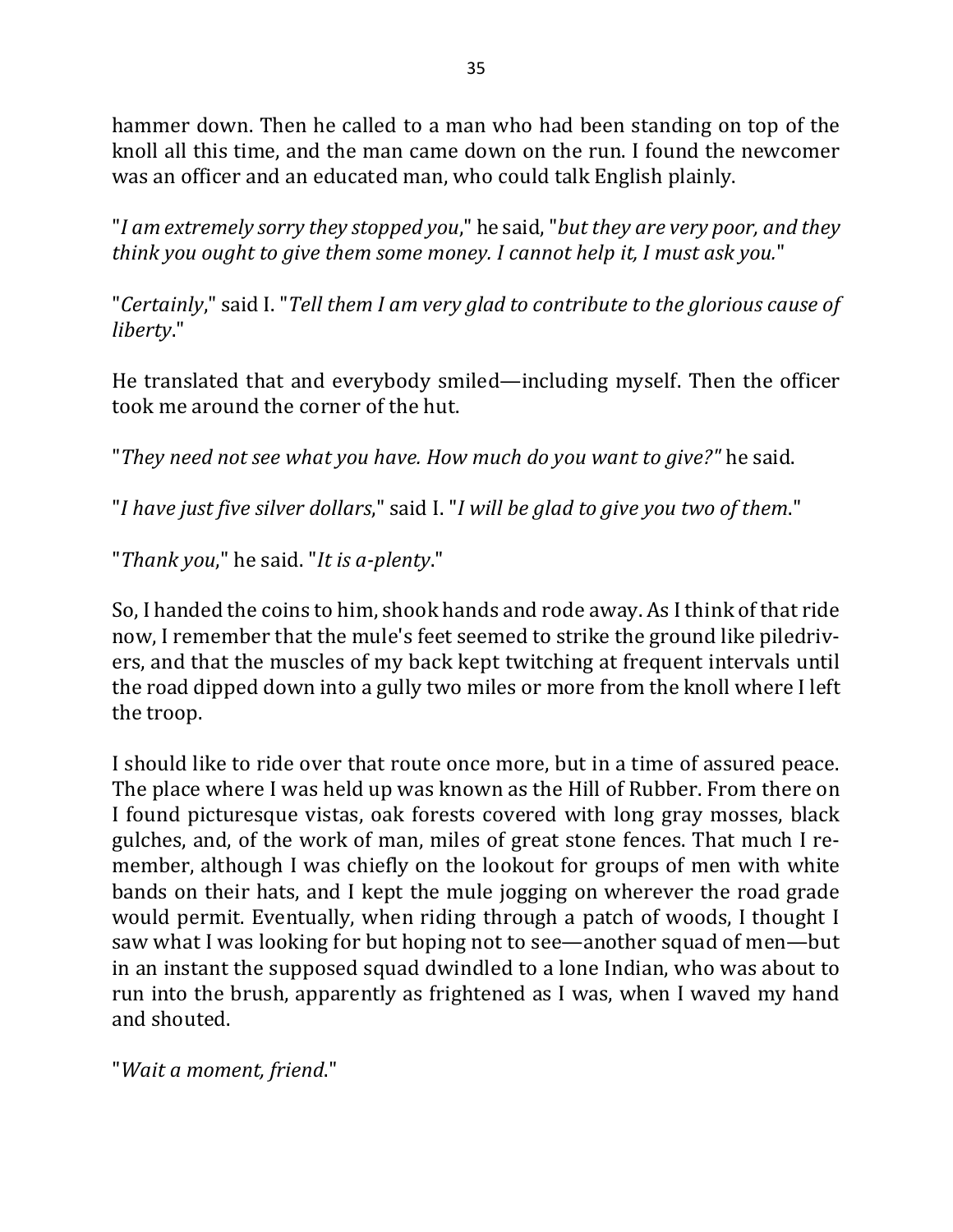He stopped at that, and I rode up and asked if he had traveled far in the road.

"*From Tegucigalpa*," he replied.

"*Good. Have you seen many people?"*

"*Not one. Do you go to Tegucigalpa?"*

"*Yes. Is it a good road*?"

"It is a cart road, but there is much danger at the city. The revolutionists are there, *and there is fighting day and night."* 

That was the only man I saw until close to the city. But as I passed a suburban house a squad of men clothed in blue drilling came out of an adobe hut and pointed Remington rifles at me. But because they were plainly Government soldiers their attitude did not frighten me at all. I told them I was glad to see them, and so I was, for I had expected to find a line of revolutionists first and to have trouble getting through it to the city. I asked if there were any revolutionists around. In reply the sergeant in charge pointed to a mountain that overlooks the city.

"Plenty there," he said. "Tomorrow we will go up and get them."

An hour later I was sitting in a neat bedroom, opening on a clean court, in the only hotel then open in Tegucigalpa. I had seen my mule well cared for and had had a bath. I could hear rifle shots a-plenty up on the mountainside, but I had observed that the adobe walls were a foot and a half thick. Besides that, the landlord had told me the city was full of Government troops, among whom I would find a number of my own countrymen, who would be right glad to see me. What with the prospect of a battle next day and an opportunity of seeing it from a safe distance, and the reasonable certainty of finding a number of men of my own kind to tell of their personal experiences and otherwise help me complete the details of the story, I was that night in the most comfortable frame of mind that I had enjoyed since starting on the journey.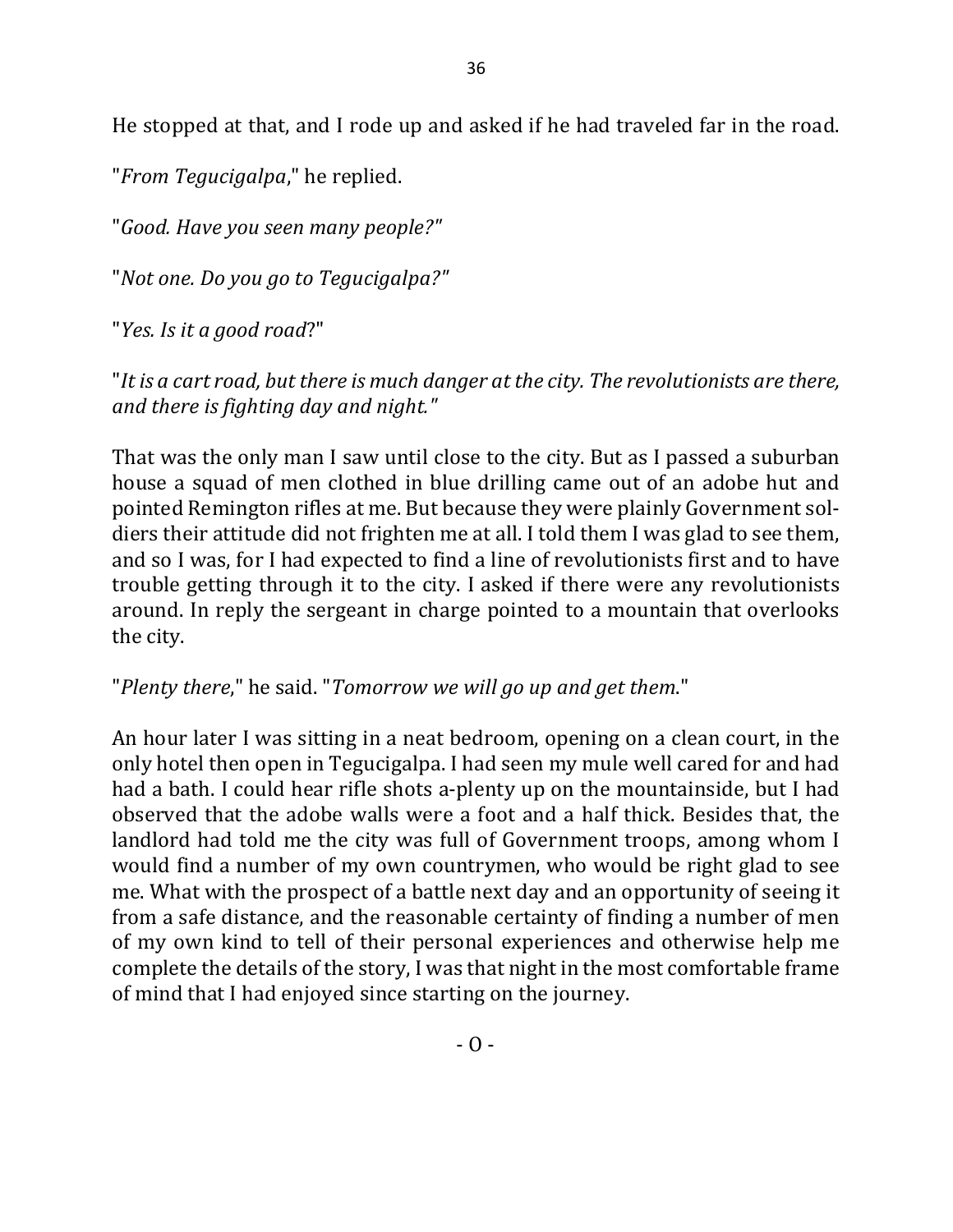# (4) WAR SCENES IN HONDURAS.<sup>17</sup>

#### A CLOSE VIEW OF THE COUNTRY'S REVOLUTIONARY CROP.

Soldiers Who Were Careful Not to Injure the Women in the Town—Story of a Charge up a Hill—Marksmanship in Honduras—Effect of a Story of a Military Execution—Fate of a Captured Courier

## "You have arrived just in time to see the most important product of our country *in the harvest season."*

So said Gen. R. Agüero, nominally President of Honduras, referring to the revolution that was destroying the country while I was there. I called on the President the day after I reached the capital, Tegucigalpa. He asked why THE SUN had sent me to Central America, and I replied that it was time to learn what there was in the people and products of the region that could interest Yankee readers.

Certainly, if the most important product of the country was revolution, then the harvest season did seem to be at hand at that moment. We were in a parlor on the second floor of the national palace, or capitol. A three-foot telescope standing just before us was pointed at the crest of Picacho Mountain, a precipitous hill that rises 1,000 feet above the city, and commands every foot of both the town and its suburbs. Looking through the telescope, I had seen the officers, men, and mules of a detachment of the insurgent army on guard where they could have easily have fired rifle bullets through the window out of which we were gazing. The room about us was half-full of officers and guards. A little flower garden under the window was full of mules and horses that had trampled the life out of both grass and flowers. The streets were everywhere crowded with soldiers, and the stores, with rare exceptions, were closed and barricaded. The market was empty. The hospital and the penitentiary were full. In an adjoining room, Gen. Domingo Vásquez was planning an attack on the insurgents, who, had they taken the notion to fire on the palace, might have stopped the planning by killing the General, because he was sitting before an open window facing the top of the hill.

<sup>&</sup>lt;sup>17</sup> Published by the New York Sun, Sunday, November 24, 1895, page 3; edited by Duncan S. Campbell, February 2019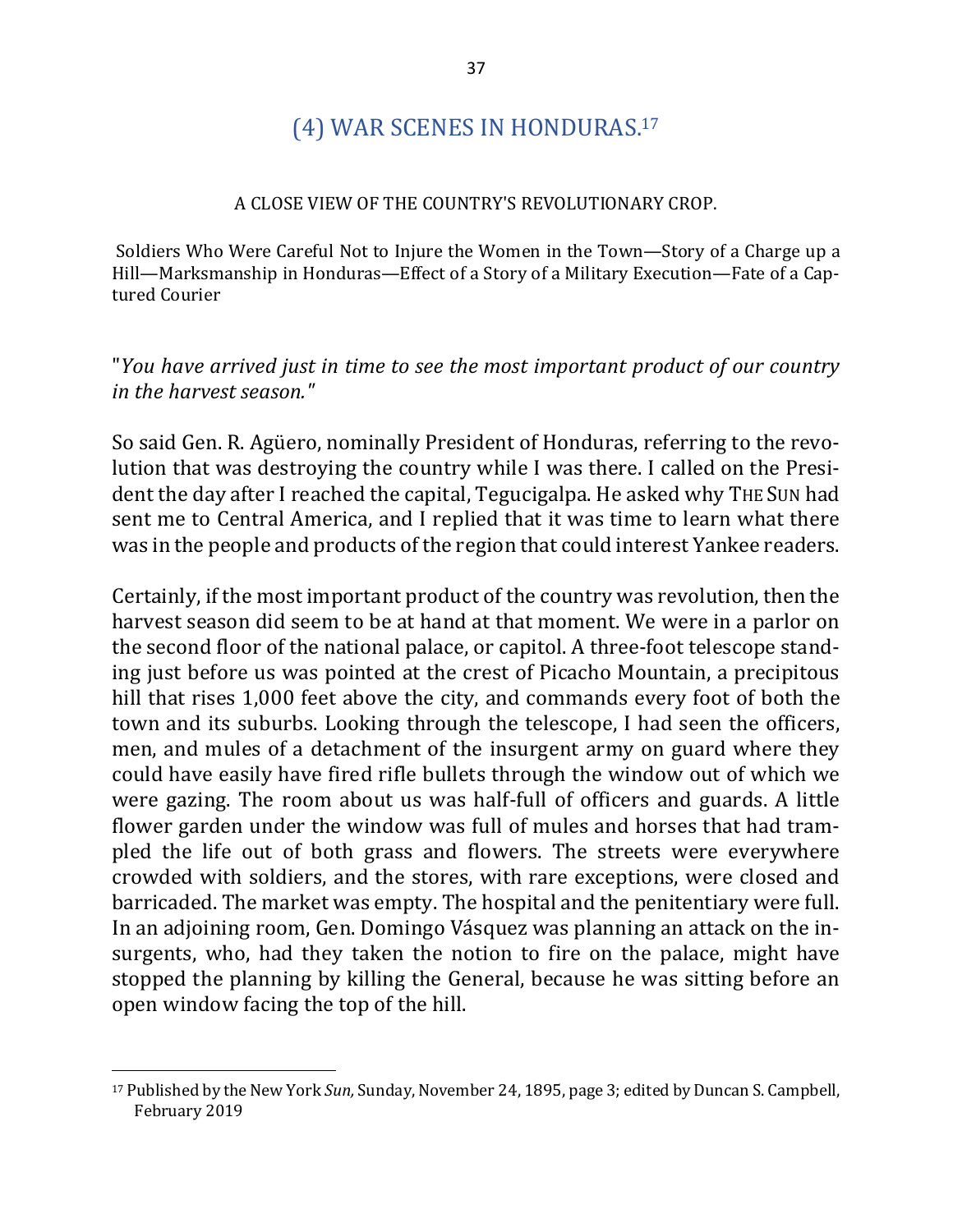I was out as soon as the doors of the hotel were opened on that, my first morning in this beleaguered city. Right across from the hotel stood a large one-story building that had been erected in connection with the national industrial school. It had been devoted to the uses of the troops since the war begin, and served as a combined stable, slaughterhouse, and commissary department. On my way into the city I had seen a squad of men going out carrying lassoes as well as rifles. I had supposed they were going after "volunteers," as they are called, for the army—the usual way of recruiting there being to catch the men, and then offer them the choice between volunteering and something worse. But as I left the hotel I saw the squad going to this slaughterhouse with a fat cow, led by a rope. An hour later the hide of the cow was stretched on the ground where the buzzards could clean the flesh from it. This seems to be worth telling, chiefly because this slaughterhouse was directly opposite the only hotel of the city, where the chief officers of the army came for their meals. There was no floor to the slaughterhouse, and the ground that served as a floor was soaked with the blood of enough cattle every day to supply several thousand soldiers with meat. And that was in the torrid zone. It was not a pleasant place for beginning an inspection of the city.

Tegucigalpa is divided by a river, and there is a fine stone bridge connecting the two parts. There were squads of troops at both ends of the bridge, but they did not impede travel over it. The hotel was on the site of the stream called Comayagüela and, finding the bridge free, I went across to Tegucigalpa proper. Near the bridge stood the capitol, with its little park full of mules and soldiers, and adjoining the palace was a two-story school building. which was in use as barracks. It seemed right curious to see the troops straggling about the town. They were usually chewing at pieces of sugarcane, and in all cases were in no way concerned about the presence of the enemy up on Picacho Mountain.

After learning the lay of the principal streets, I returned to the hotel for breakfast and found that my arrival had been announced to the American colony of the town. The American Consul, J. J. Peterson, had called to offer his services to THE SUN, and Louis Bier of New Orleans gave an invitation to go to the colony's headquarters, at the home of Capt. Frank Imboden, a former New Yorker, came around. Johnnie was gorgeous. He wore a white yachting cap, a blue flannel blouse, flaming red trousers, white duck leggings, and a 44-caliber Yankee pistol. He was a Captain in the army, and was serving aide to Gen. Vázquez. I was particularly glad to meet a member of the General's staff, because the guard at the city limits had said, the night before, that the insurgents were to be attacked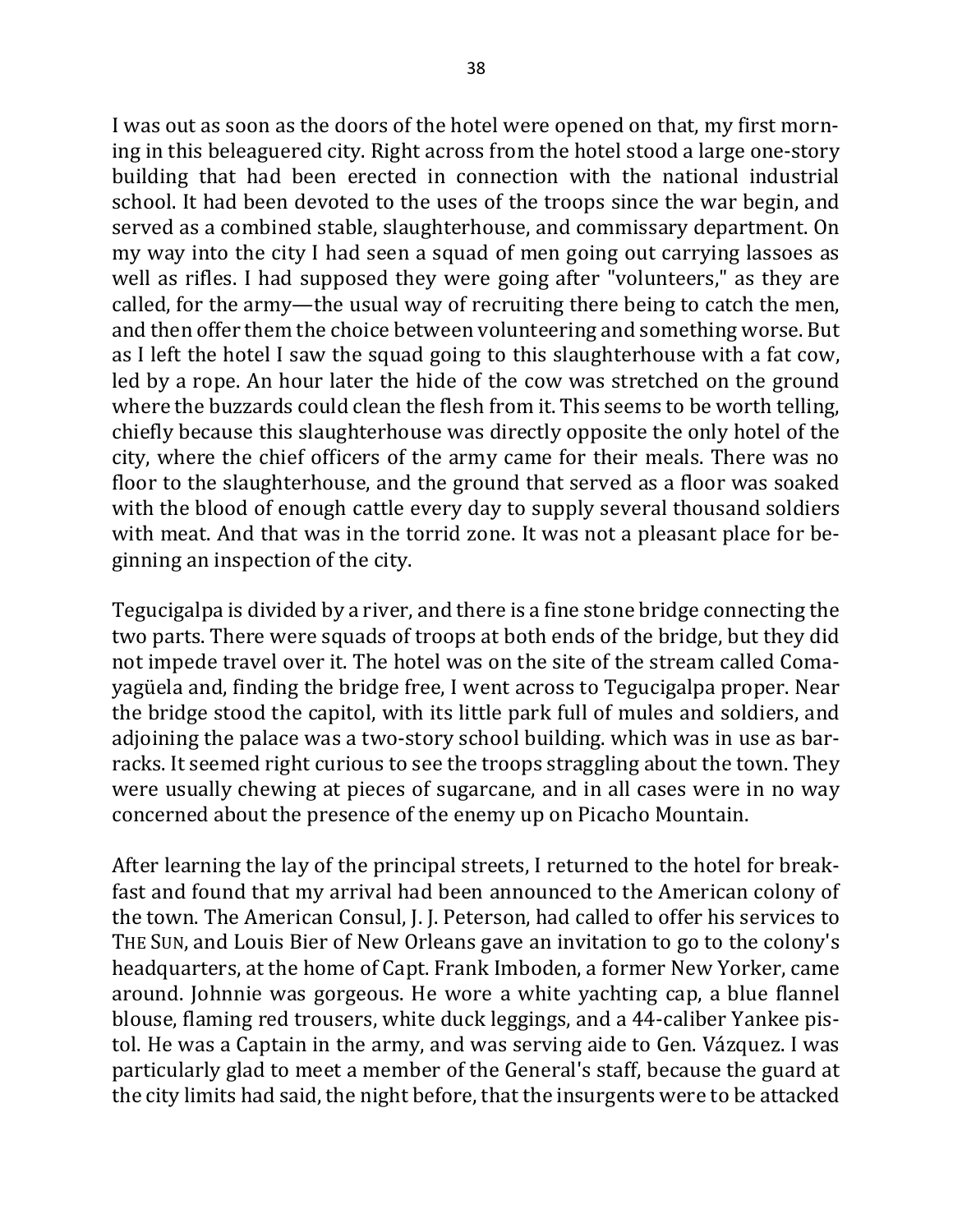this morning. I at once asked Capt. Hase to get me a permit to accompany the troops. He laughed when I made the request.

"There is plenty of time," he said. "We will not attack them today, nor tomorrow, for that matter. You do not understand the Central American soldier. He does not *move as quickly as that."* 

So, after breakfast, I went to the Yankee headquarters. I found there, Major E. A. Burke of New Orleans; Capt. Imboden, Col. Patrick P. Brannon, formerly of Scranton, later a Colonel in the Salvador army, and at last an exile, because the Government he had served had been overthrown; also Col. D. C. Conkling, formerly of Union Hill, N. J., who had gained his title by serving President Bográn in the Sánchez revolution of 1890. Quite as interesting as any of them, from a reporter's point of view, was Col. Manuel E. Garfias of the Mexican army, who had come to Honduras just for the sake of being in a war. He was a type of a very large class of men who are professional soldiers for the sake of the excitement and glory that war brings. There were a lot of men of that class in the Government army, and others with the insurgents.

I sat down with these men, but had to tell them my experiences coming in before they would tell me what I was anxious to learn. But when they had properly guyed me for getting scared when traveling over the lonesome road, Major Burke carried me away to his own private home so that we could talk undisturbed. This house stood on the edge of the town nearest the mountain, and I could see the insurgents on top and some Government troops who were halfway up shooting at each other. It seemed to me that the insurgents were shooting at an angle that would drop the bullets pretty close to our destination, and I suggested to the Major that, for a man as valuable to the country as he was, to go into danger was just like tempting Providence. I wanted him to think I was entirely concerned in his safety, but for some reason he thought I was interested in my own only, and so I had to keep on with him. Eventually he explained why there was no danger.

We had passed one of the handsomest gray-haired ladies standing in a doorway looking up the mountain. The Major bowed with profound respect as we passed and she returned the salutation with queenly grace. "*You saw that she was looking up the mountain?"* said the Major.

"*Yes*."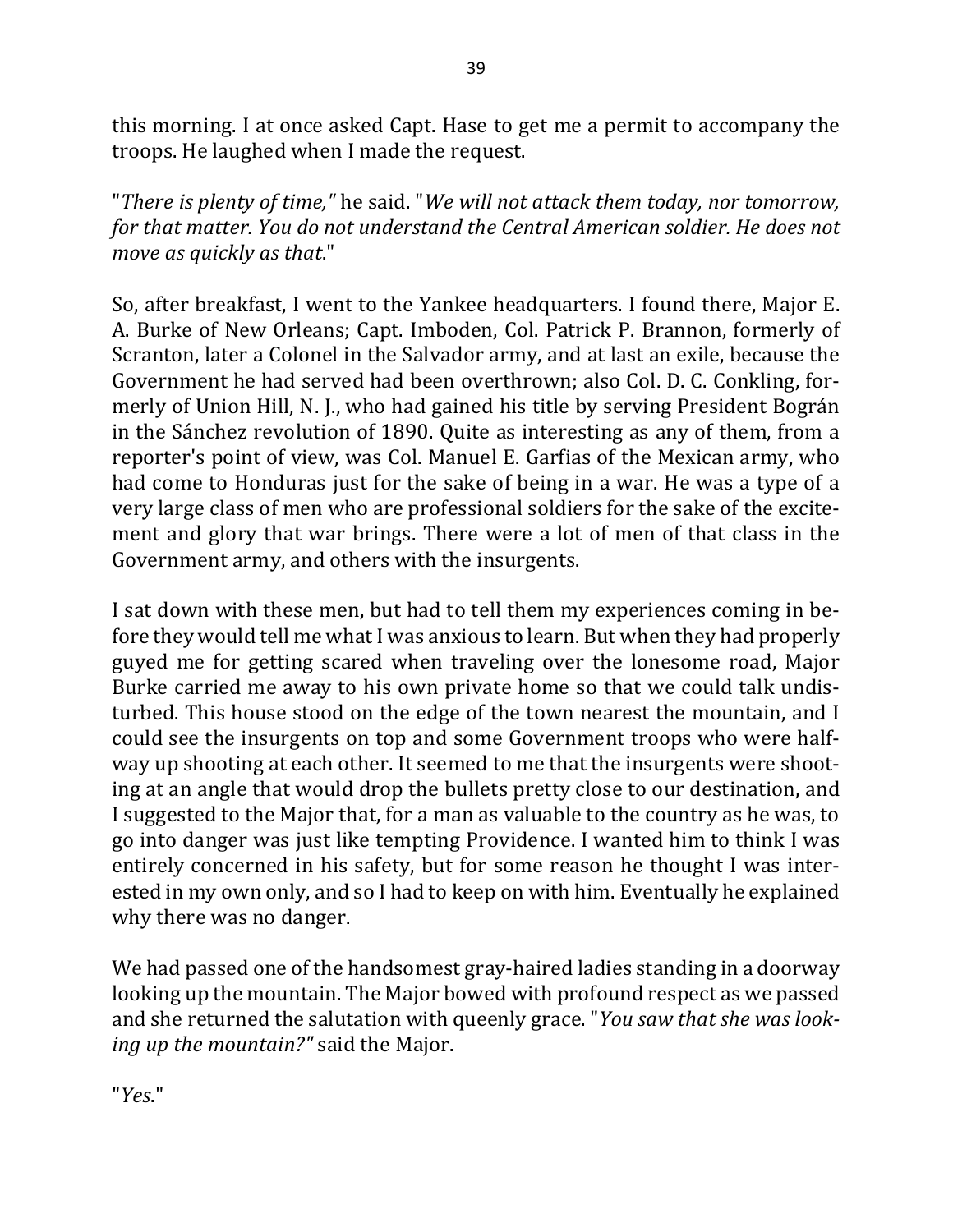"She stands there until ready to fall from fatigue every day. She has a son with *Bonilla up there. And more than half the women of this town are looking up there* at this moment, because they have relatives or sweethearts with the revolution*ists. You need not fear that any bullet from Bonilla's camp will strike inside the city during an hour when women are out of bed*."

There had been a skirmish inside the city early one morning, but no woman was about at that hour. The houses showed bullet marks in places, and the business sign of the Bank of Honduras, the only bank in the country, had been bored through.

At the Major's house, I sat down and took his story of the revolution. It was a candid story—I am sure the Major intended to deal fairly—but he was strongly in favor of the Government. He believed that the success of the revolution would end all sorts of enterprises conducted by foreigners in the country because, as he said, the. Liberal party was bitterly prejudiced against all foreigners. His story, somewhat modified by what I learned from the friends of the revolutionists, has appeared in THE SUN, together with the principal events of the war, and it [...] not be repeated now, further than to recall the fact that Bonilla evacuated Picacho Mountain before Vásquez got ready to attack him, and was obliged to get out of the country. He returned, however, a year or so later, and this time succeeded in driving Vásquez and his Yankee followers from the land.

With Capt. Imboden as guide, I went to a little bench<sup>18</sup> about  $300$ [?] feet up the side of Picacho Mountain to look over the ground where a bit of fighting had been done. There was one adobe house on the bench, and a garden patch had been walled in with stone. Here, too, was a stone-lined reservoir from which the city was supplied with water, the reservoir itself being supplied from a great spring located, curiously enough, on top of the mountain. A shallow pile of dirt in the gutter on one side of the road was pointed out as the grave of two soldiers killed in the fight. A splash of blood was seen where a man had fallen. There were scratches on the smooth rocks, that bullets had made. On the bench itself, I could tell where men had taken shelter behind rocks and the stone walls of the garden. A little heap of empty brass cartridge shells lay at the post of each man. The house on the bench had been used as a fort. Its thick adobe walls were pierced with loopholes. The outer side of the walls were pitted with holes

 $18$  Bench — Terrace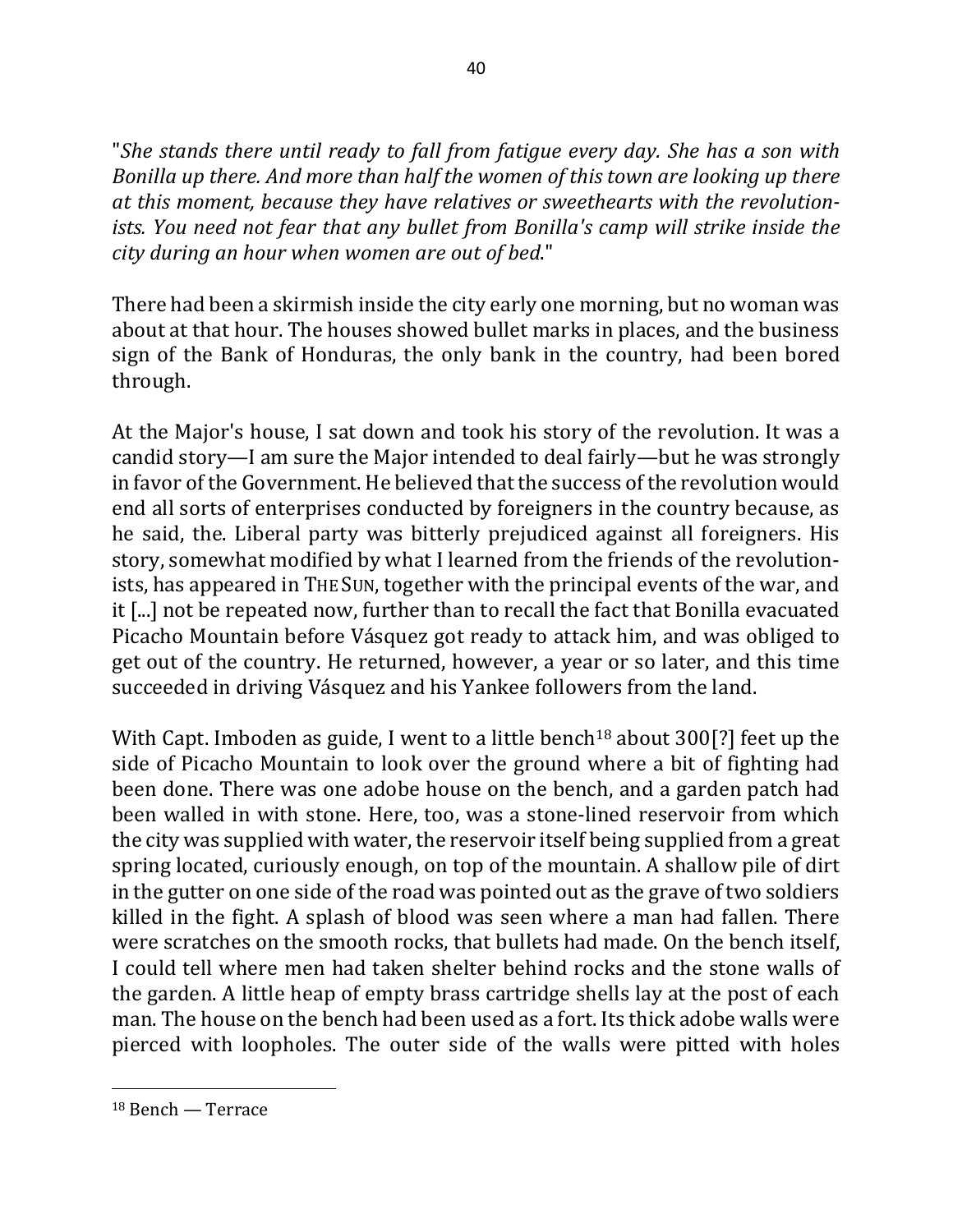where bullets had struck when the Government troops came up to drive the insurgents from the bench. Capt. Imboden said that, judging from the localities where the bullets struck the wall, the troops had aimed at the loopholes. There was not a bullet mark within three feet of any of them.

It was plain to see that adobe walls make a perfect protection against rifle fire, for not a bullet had penetrated the dried clay more than four inches. It. is likely that even the modern nickel-clad bullet would fail to pierce an ordinary adobe wall. Inside the house was a scene of disorder. Furniture and trunks had been destroyed and every portable thing of value carried away. Not far away from the house were a lot of smoking embers and hot coals, the remains of a large wood fire. Nearby lay a number of pieces of charred blue cotton cloth, like that used for uniforms by the soldiers. There was blood on the ground and a smell of burnt flesh arose from the fire. An attempt had been made to burn the corpse of one of the men killed in the fight, but. there was not enough wood at hand wholly to consume the body, so what was left of it had been carried down and buried in the grave I had passed by the roadside.

Down at the Yankee headquarters, I asked Col. Garfias, who had led the detachment that cleared the insurgents from the bench, to tell me about the fight.

"I was not in command," he replied. "I merely helped the men to do the fighting. *We numbered eighty men, and so we had a General in command. He said to me,* 'Colonel, charge up there and drive them away.' *Of course, he was valuable to his country, and it was not proper for him to expose himself, and we left him among the adobes.* We could not go up the road—it was too well guarded. We climbed *the hill where it was steepest—so steep that we had to pull ourselves up with our hands for half the distance. You think that was a hard charge? No. It was easy.* The hill was so steep the enemy fired over our heads. Look at my hands. They are *badly scratched and hurt.* No? It is better to be hurt so than with bullets. When we *got to the top, there were but sixteen men to form the line, but that was enough. One* was enough, because the enemy had fled."

"Colonel, your men were brave to charge up there, but they could not shoot *straight when they arrived,"* said I.

"Shoot? No? What do you want? Did you not see that they hit the house? We were not so brave—we were afraid—but we had more pride than fear. How could they *shoot straight when fear held the gun while pride pulled the trigger?"*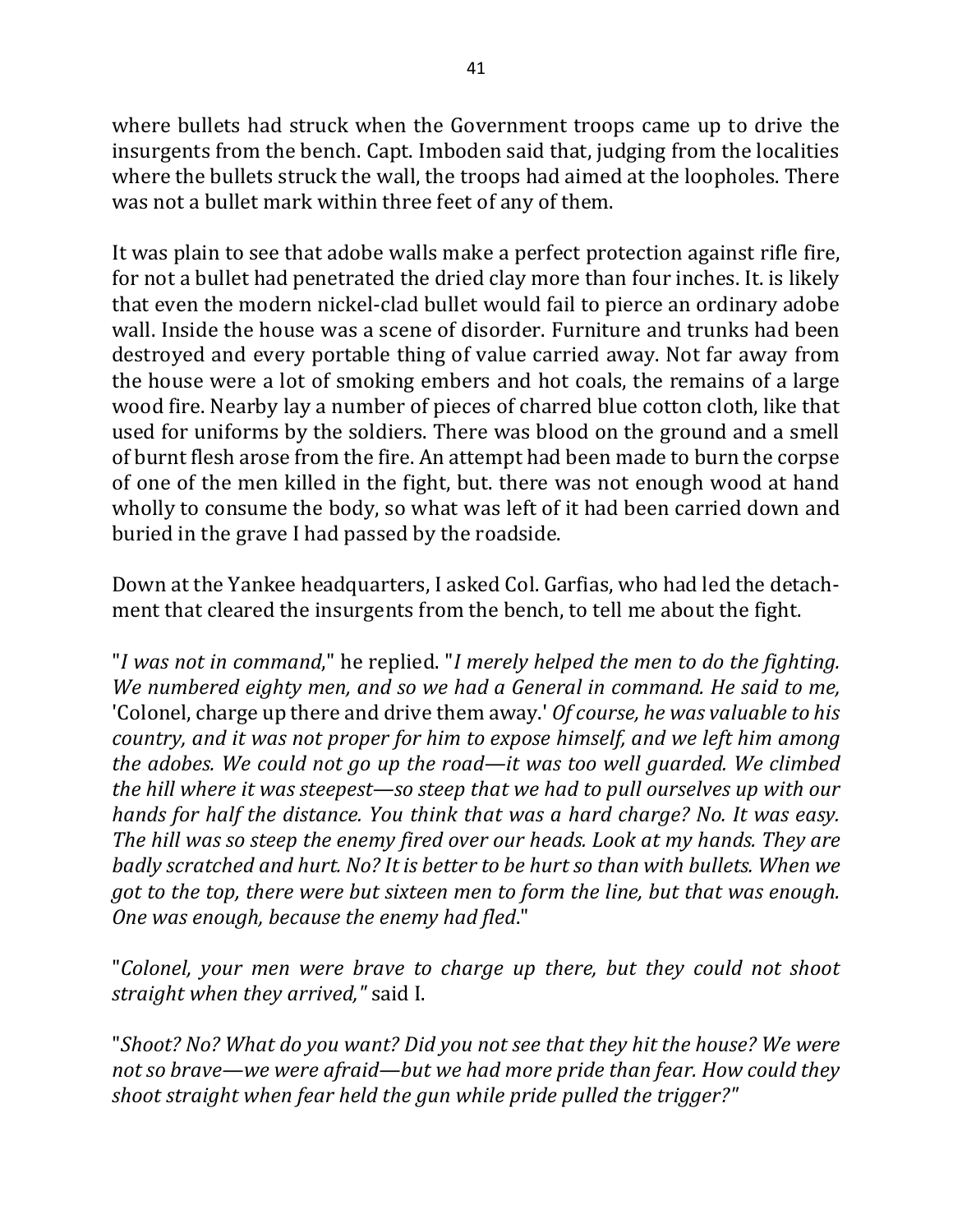On my way to the hotel, after passing the day with the Yankees, I learned that eight prisoners had been taken to a plaza and shot to death on the steps of a church. The Yankees had known that the prisoners were to be shot, but had simply forgotten to mention the matter to me. At least, that is what they said afterward, and I believed them. Shooting prisoners was a matter that, under the circumstances, was not likely to impress them very deeply. However, they agreed to let me know next time, and Major Burke took enough interest in the matter to speak to Gen. Vásquez about it. He told the General that it would be a favor to THE SUN if I were allowed to describe a military execution in Honduras. The General was not only willing that I should see the next execution, but said he would order out all the troops and having the shooting done in style, instead of having it done privately, as theretofore. Accordingly, on the next afternoon, when I met the General, he said:

## "*Now you shall have your wish. Tomorrow at 8:30, in the plaza of Comayagüela, you shall see a military execution*."

How this was done—how nine men were marched to the plaza and there compelled to stand against the church wall; how they shouted "Hurrah for liberty!" as the soldiers were ordered to shoot; how they fell and died under a ragged, murderous fire—has been detailed and illustrated with accurate sketches from photographs. I have heard since then that Gen. Vásquez laid his subsequent downfall to THE SUN's story of the war. He believed that the story of this military execution, together with other cruel facts relating to the war, created a sentiment in the adjoining republics which enabled Bonilla to raise supplies for another and successful invasion of Honduras. But, of course, the deeds, and not the publication, stirred up the sentiment that led to his overthrow. He sought to establish peace by an iron rule. He and his friends told me that that was the only policy that could preserve peace among the people of Honduras. People who believe in republican institutions will be glad to know that he was entirely mistaken. The characteristics of the people of Central America are full of contradictions, but I do not know one more interesting than the fact that, although they have never known a free government—have always lived under military despotisms—they invariably rebel, sooner or later, against the rule of the tyrant.

As a matter of fact, I did not make much of a study of either Honduras or its capital from a commercial point of view, or any other point than that of a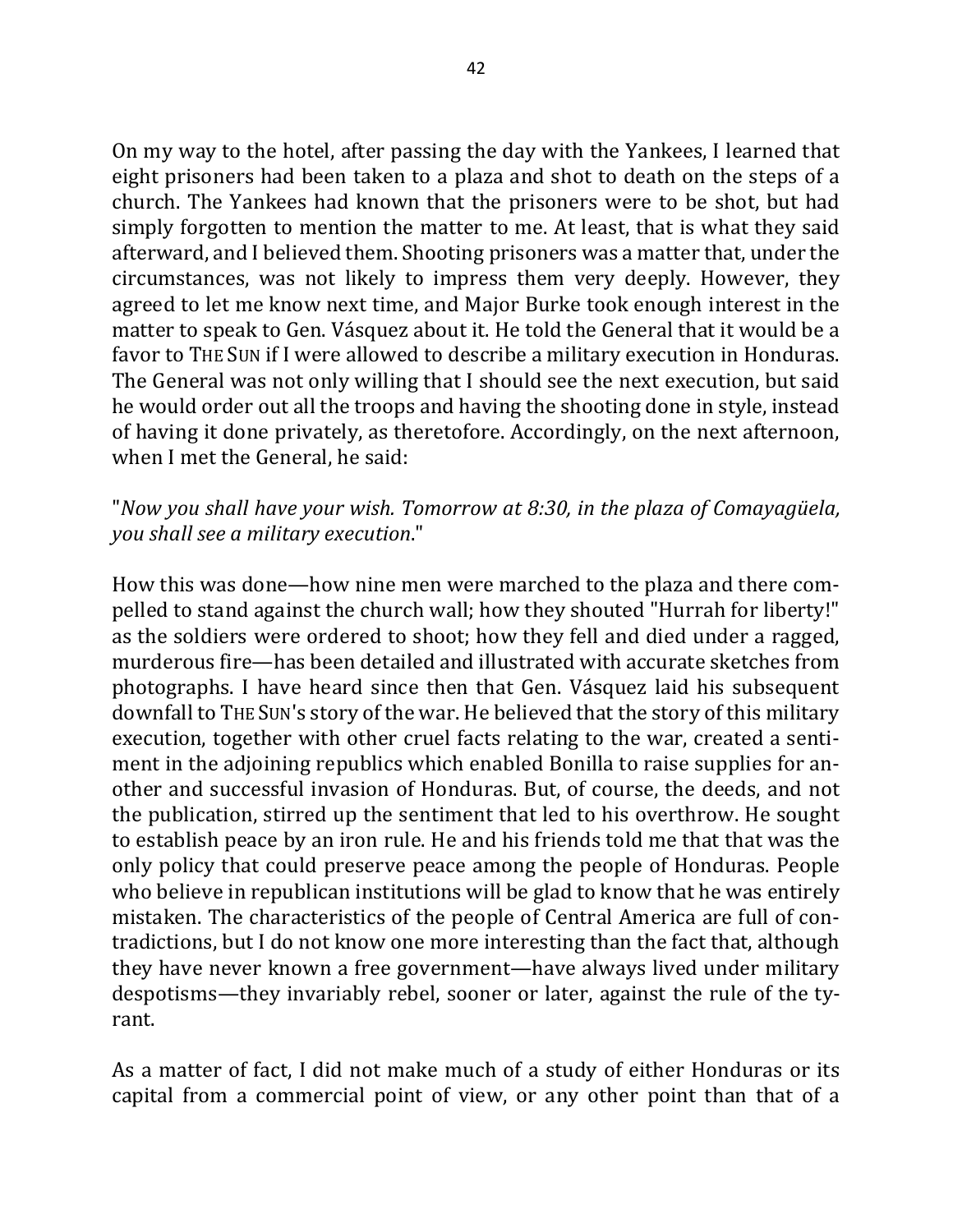reporter seeking after a tiny war. I saw that it had a plaza with a bronze statue of Gen. Morazán—a statue about as bad as some of the Washington statues in the United States. There were some marble statues—graves or something—I have forgotten, scattered about. But neither the bronze warrior nor the stone ladies were as interesting as the gangs of Indian soldiers that strolled up and down the streets. There were some schools, one an industrial school where trades were taught, and on the river bank some grist mill machinery that was going to ruin. I learned that the Government, to whom it belonged, had no time to put it in operation, but I had no time to look after such matters in detail because of the pressing deeds connected with the war. There were the unfinished walls of a grand theater, on an island in the river, and the remains of a suspension bridge built in imitation of the Brooklyn Bridge. Someone had started to make a beautiful resort there and failed, but further than that I know nothing of the enterprise, because I was more interested in the regiment of Col. Garfias, which was quartered there—a regiment that numbered eighty men, all told, and did not have a man in it of rank below Second Lieutenant. There were so many officers in the Honduras Government army that no sort of places could be arranged for all, so they had made a fighting corps of the surplus, and had put a professional fighter at the head to see that no one flunked.

I saw the market, but it was merely a collection of roofs shading bare pavements. No one dared come there to sell. But I learned that flour sold at \$40 a barrel during Bonilla's presence, the ordinary price being \$10. Every other kind of food product brought equally high prices, and yet the rate charged me at the hotel was but \$2 a day. I forgot to ask the landlord if he was getting rich. I saw some churches. One of them had served Sánchez, the rebel leader of 1890, as headquarters. I was so much interested in the bullet marks on the walls that I forgot to look for works of art inside. And the story of the death of Sánchez, who, finding himself headed off as he fled from the country, entered a thatched hut and shot himself to death, seemed more interesting at the time than the history of the old church. In short, the war and the warriors were about all that attracted me, and so this article contains little besides war facts.

The foreigners in the service of the Government were quartered in an unoccupied hotel, where they received the most liberal supplies of food and some rum, because, as has been told, they were all skillful with the rifle. One of the most interesting of the gang, outside of the Yankees who have been described already, was a German sailor boy, who came from no-one knew where. He had no notion, apparently, of what the word fear represented, for he was forever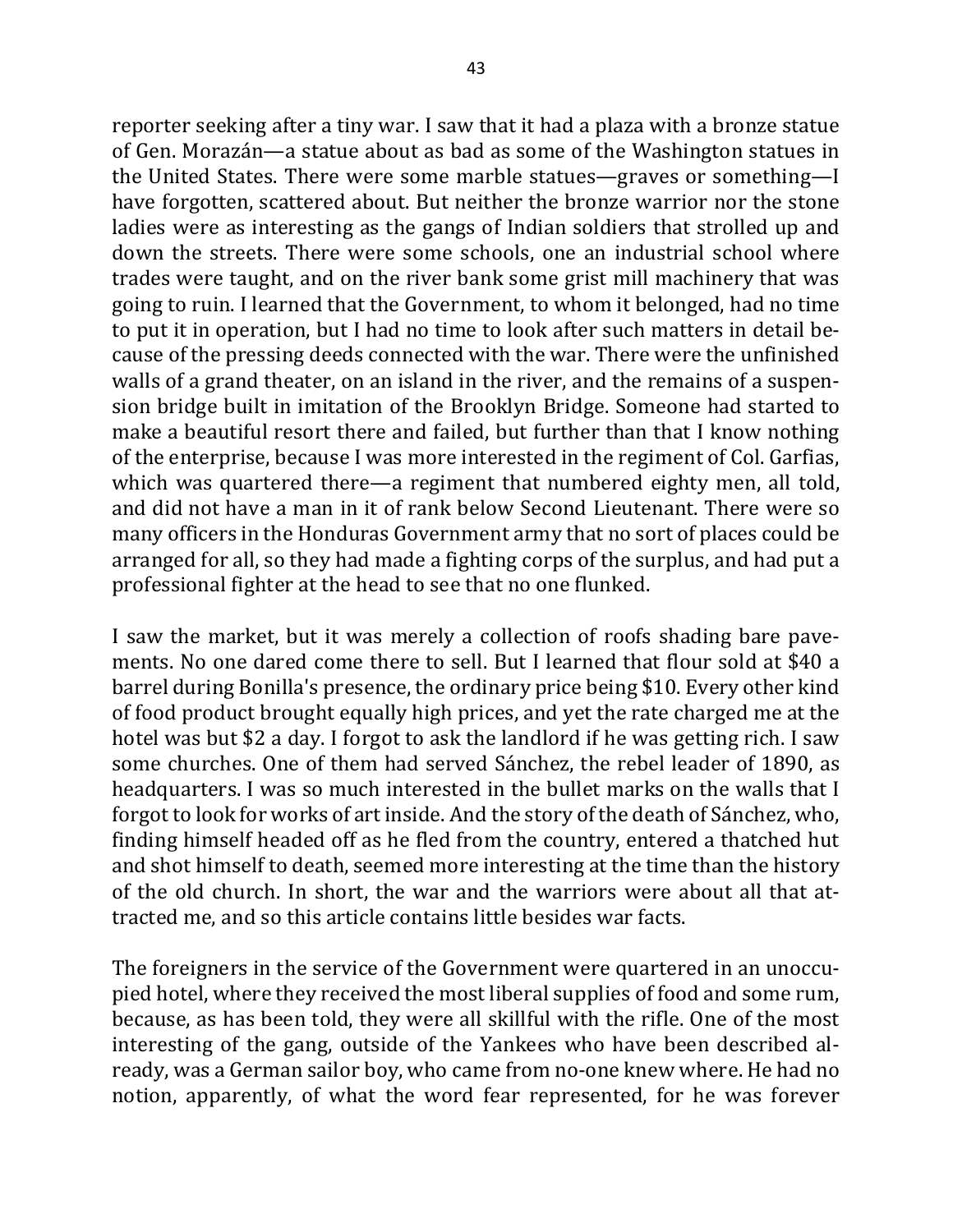leaving camp to forage. On one occasion he went out and brought in a pair of new shoes. There was a standing order that any soldier robbing a house of such things should be shot, but Charley was a valuable man for a scout, and they told him that if he would take the shoes back to the house they would forgive the theft. Charley promised to do this and not to rob any more. After a while he came back carrying three fine large turkeys hanging to his saddle. The foreign gang welcomed him vociferously, and, when the turkeys had been properly cooked, Charley carried a large platter full of the roast to the General-in-Chief. The General ate with pleasure and then said:

"*Well, Charley, that is good. Tell me where you got these turkeys.*"

Charley at once assumed an indignant air. "*I beg pardon, sir, but you think I stole these turkeys, don't you?*"

The General smiled in assent.

 $\overline{a}$ 

"*No, sir, I didn't. When I went to the farm where I got the shoes, I saw the turkeys, and so just traded. I gave the señora her shoes in exchange for the turkeys.*"

Captains in the Honduras army did not get much money. Their pay was \$1.30 a day in depreciated silver. But every man of them enjoyed the happy-go-lucky life they all led. The national hospital was a one-story building occupying an entire block. It was a succession of rectangular rooms that faced on a lovely little park-like court within. I went to the place, having heard that it was overcrowded and the scene of much suffering. I found it overcrowded, but it was perfectly clean and sweet, and the wounded were treated according to the latest rules of surgical science. Carbolic acid and  $Iodoform<sup>19</sup>$  were used by the pound. There were four surgeons and five female nurses caring for the 163[?] inmates, nearly all of whom were wounded. A few had fevers. It illustrates the character of the women of the country to say that the. nurses were all of the shoe-wearing class—from families of wealth and education—and they were all volunteers, serving day and night without pay. In. fact, there was strong competition among the ladies of the city for the places, and so only those who had influence with the Government could gain the privilege of serving the

 $19$  Iodoform — Antimicrobial compound formerly used as a healing and antiseptic dressing for wounds and sores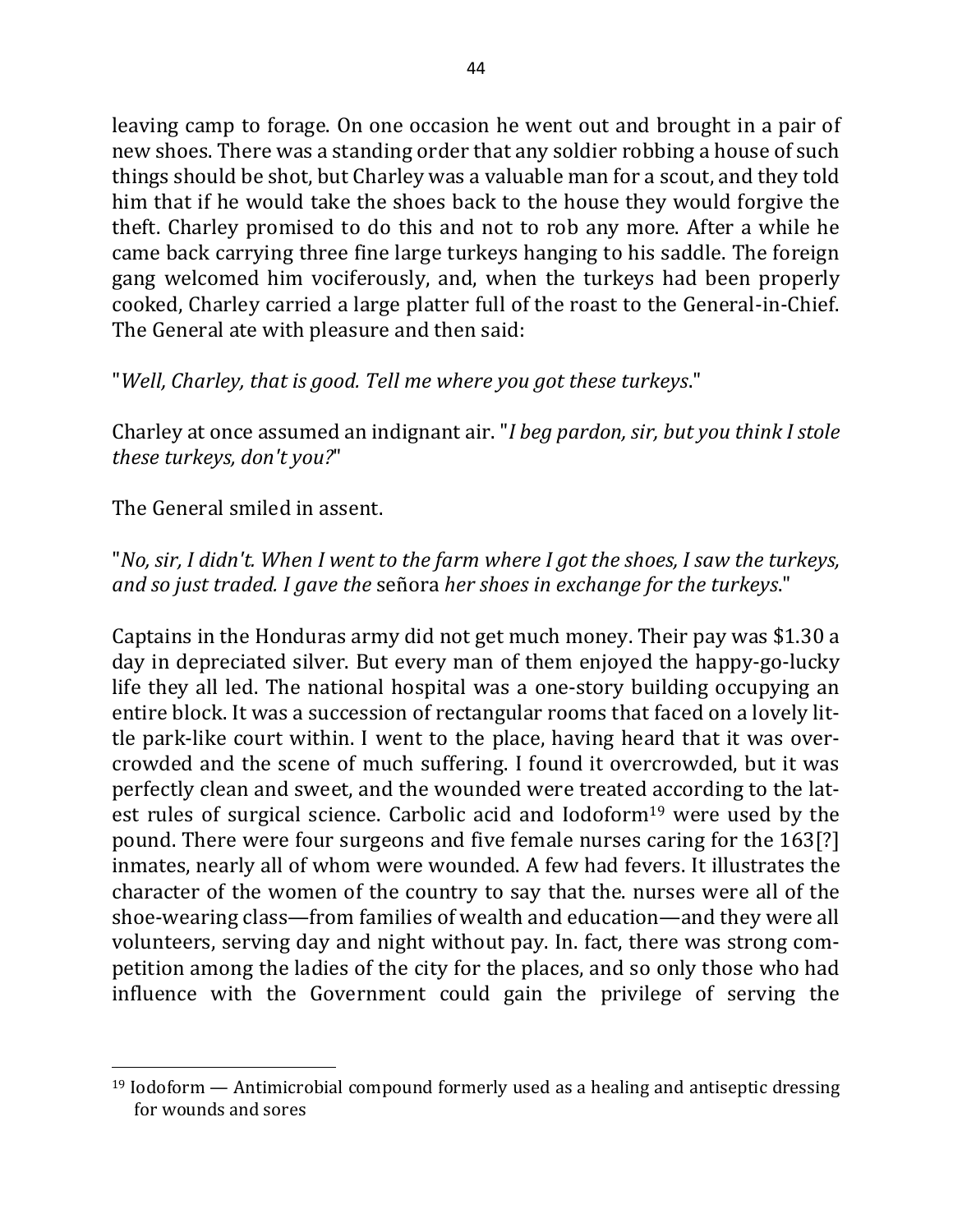unfortunates. I observed that the ragged privates from the Indian regiments were as tenderly cared for as were the few of better social position.

Policarpo Bonilla took possession of the top of Picacho Mountain on Tuesday morning, and thereafter, until Saturday, Gen. Vásquez made plans, and nothing else, to oust him. On Saturday night Bonilla marched away unmolested.

After he had gone, the Government troops occupied the hill for a time. A number of revolutionist couriers came into the camp by mistake, the Government troops having been disguised with the white hatband to deceive them. I saw three brought down the hill, all tied to one rope. I heard afterward that they were shot to death at the penitentiary. The first who came into the camp was not brought down. He was received as a friend by the commander, who asked for and received the dispatches. Then, as the story was told to me, the commander, pointing to a stone nearby, said politely: "*You are tired. Sit down. and I will order some refreshment*."

The courier sat down with thanks. The commander whispered an order to an aide, who went away and returned with five men carrying loaded rifles. As the courier saw these men range before him his face blanched for an instant, and he half rose from his seat. Then he sat down again and smiled: "*What does it matter*?" he said, turning to the commander. "It is for liberty." They shot him to death then and there.

Having learned the story of the war, and further, that Bonilla had decided to give up the fight for the time being, something that the Government did not then know, I determined to hasten back to Amapala and get out of the country to a port where I could put my manuscript on a Yankee steamer bound for an American port. When I announced this at the Yankee headquarters, Major Burke asked me if I would do the Government a favor, and I naturally said I would. Then he told me the Government was going to send Gen. J. M. Aguirre on a delicate mission to Costa Rica. The General wanted to ride down to Amapala with me, and the Government and Gen. Aguirre and Major Burke personally would all be very much obliged if I would carry the General's private papers. "*Why do you* want me to carry them?" said I.

"*Well*," said Burke, "*you may meet some of the insurgents going out. If they should search Aguirre and find the documents on him, they would shoot him.*"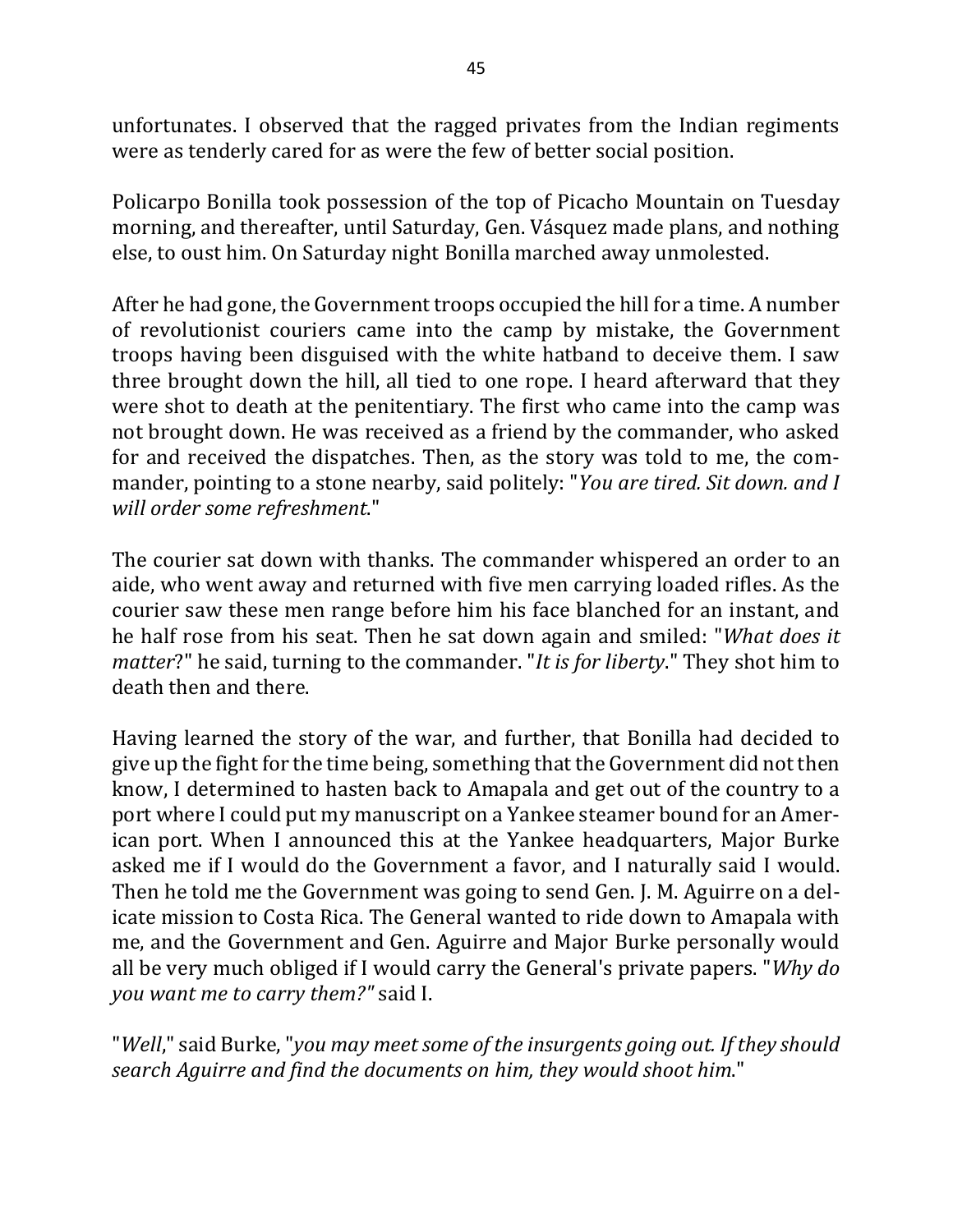"What would they do if they searched me and found them on me?"

"They won't search you. The Consul's pass will save you from that. Besides, they *wouldn't shoot an American*."

I thought the Government was crowding the mourners, so to speak, in asking me to carry papers that their own agent was afraid to carry, but everybody had been extremely kind to me, and I consented. I was right sorry for it next day, for a detachment of insurgents mistook me for a Government courier as I rode down the trail alone; and, coming out of the brush with well-sharpened machetes, they held me up. But, in the end, it proved one of the most fortunate investments of good nature that I ever made.

 $- 0 -$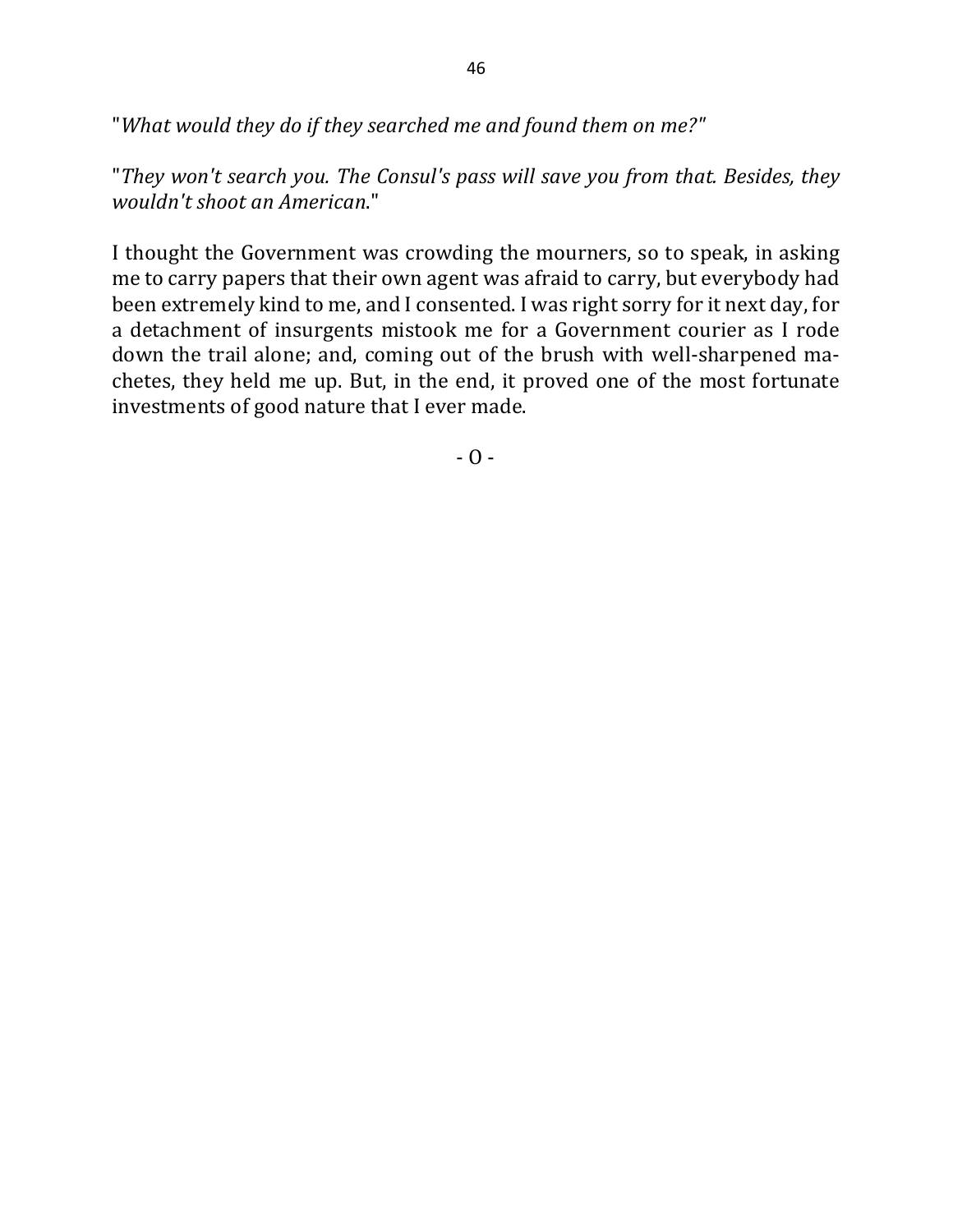# (5) IN AND OUT OF HONDURAS.<sup>20</sup>

#### FROM TEGUCIGALPA TO AMAPALA IN TIME OF REVOLUTION.

Remarkable Conduct of Revolutionists Who Thought They Had a Government Courier— When Central Americans Will Steal—An Abandoned Town—A Colonel Not to be Disturbed on a Light Pretext.

It took me five days to make the journey from Amapala, in the Gulf of Fonseca, to Tegucigalpa, the capital of Honduras; but when I came out, I covered the distance in three days. There were several reasons for this increased speed, and the story of the journey will very well illustrate some phases of life in a Central American republic in war time. Thus, the news received from down the road on the day before I started was not of a character to give peace of mind to a traveler, but rather to urge him to unseemly speed. The Government had sent out a regiment "to open the road"—clear it of insurgents—and a courier who had come in reported that the regiment was returning after having marched over the route to Pespire unobstructed. Gen. Vásquez assured me that there was therefore no reason to suppose I would see a single "rebel" anywhere along the road. But, in the meantime, I had seen a Captain with a squad of men come into the city with eight prisoners, who, he said, had been captured on the hill where I had been held up when on my way in, and he added that they had killed an American miner and two straggling soldiers from the command who had gone out to clear the road. Then, too, this command had burned a town (Santa Ana) a short distance away from the cart road, hanging several of the inhabitants who had been unable to escape, and driving the rest to the woods. Just a short time before that, a squad of men sent out to repair the telegraph line had been attacked in the same neighborhood, and all but two killed or carried off as prisoners. So the stories ran.

While I was considering these matters, Robert Atkinson, an employee of the San Juancito Mining Company, came to the capital from below, and told me that when crossing the hill, he found a line of insurgents with guns cocked, fair across the trail as he rose above the crest.

<sup>&</sup>lt;sup>20</sup> Published by the New York *Sun*, Sunday, December 8, 1895, page 7; edited by Duncan S. Campbell, February-2019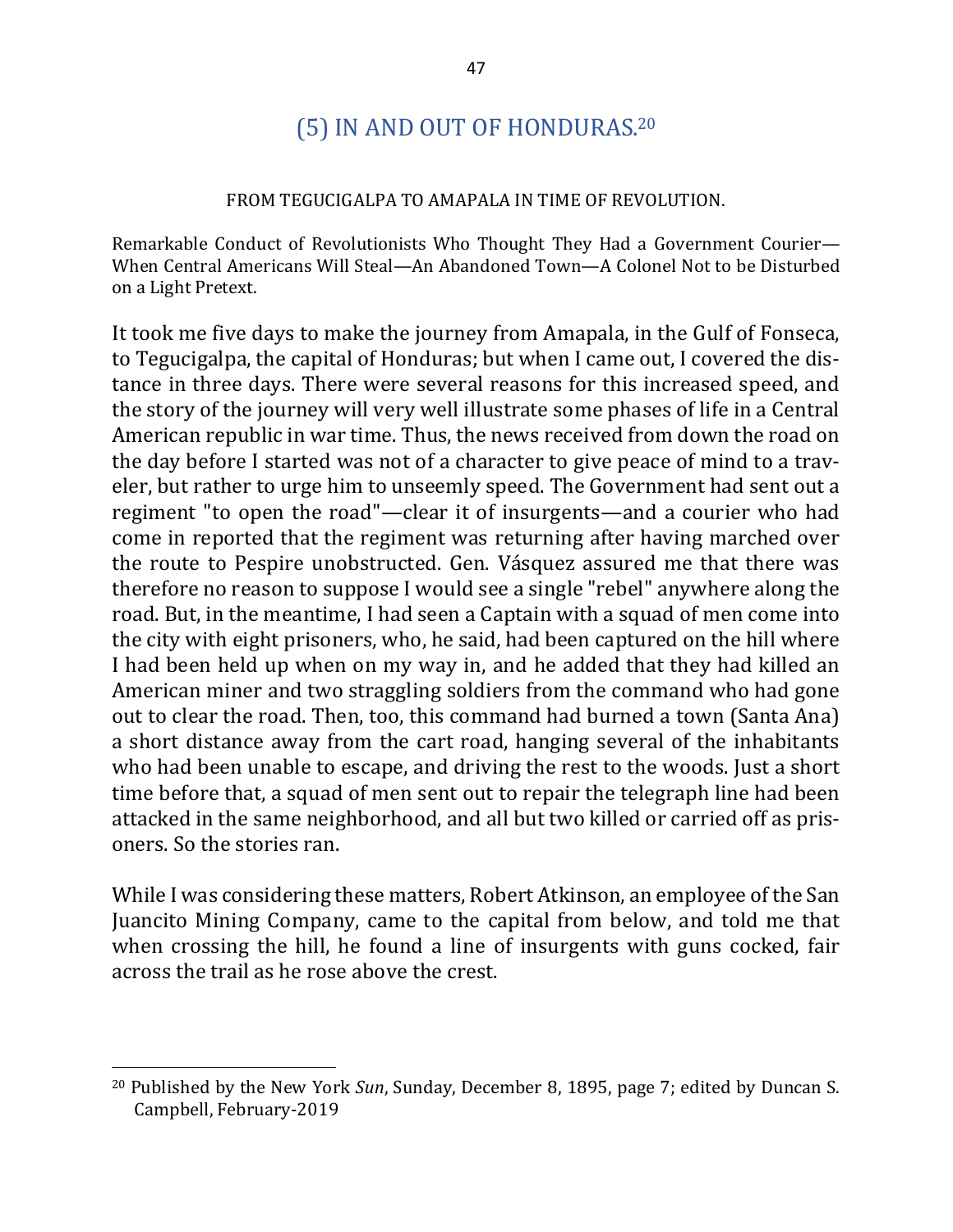"But I happened to be acquainted with the Captain," he added, "and that settled *it.*"

*"Supposing he had been a stranger?"* said I.

"Oh, I guess I could have palavered him into a peaceful frame of mind. I should have tried hard, you may be sure."

As told in THE SUN, I had agreed to ride out of the country with Gen. J. M. Aguirre and carry his credentials for him. When I heard just how the road had been opened, I concluded that I would better risk getting through alone than with a Government emissary. Fortunately, in promising him that I would carry his credentials, I had said he must not expect me to wait a minute for him, at the start or anywhere along the road. So, I sent word that I would be off at 6:30 the next morning, and that I would be unable to wait a minute beyond that hour. It is the custom with most people in that country to start early on long journeys a-mule back, but the General liked to take his coffee comfortably in the morning, and would have none of it. So, when I straddled the mule next morning he was just rolling out of his hammock, and I very gladly rode off without him. Major Burke, who, as the representative of the Yankee element, had shown me many courtesies, came around and rode out of town with me.

In the course of my journey from Panama to Paso del Norte, I saw many fine mornings from the back of a mule, but the delight and novelty never wore off. And as I remember this morning, it was one of the most delightful. We rode along that morning for about four miles in a most cheerful frame of mind, and then we saw a gang of natives near the road, all carrying machetes. They looked like revolutionists, and the Major after a time became confident of it. I remonstrated with him, then, for going on. He had been seen with the Yankee boys in the Government camp so often that he was reasonably sure to find trouble once he got among the revolutionists; but he was not at all afraid, and kept on. That made me sorry, because, if the men attacked him, they were certain to include me, in spite of my peaceful mission. However, while I was still arguing the matter, the men turned off to go to work in a field, and that ended the episode. It was particularly consoling just then to see men doing farm work. It looked like the return of peace, and it was the first work of the kind I had seen in Honduras.

Once I was alone, I felt able to meet and, with the aid of a pass from the American Consul, conquer the prejudices of any revolutionists that might happen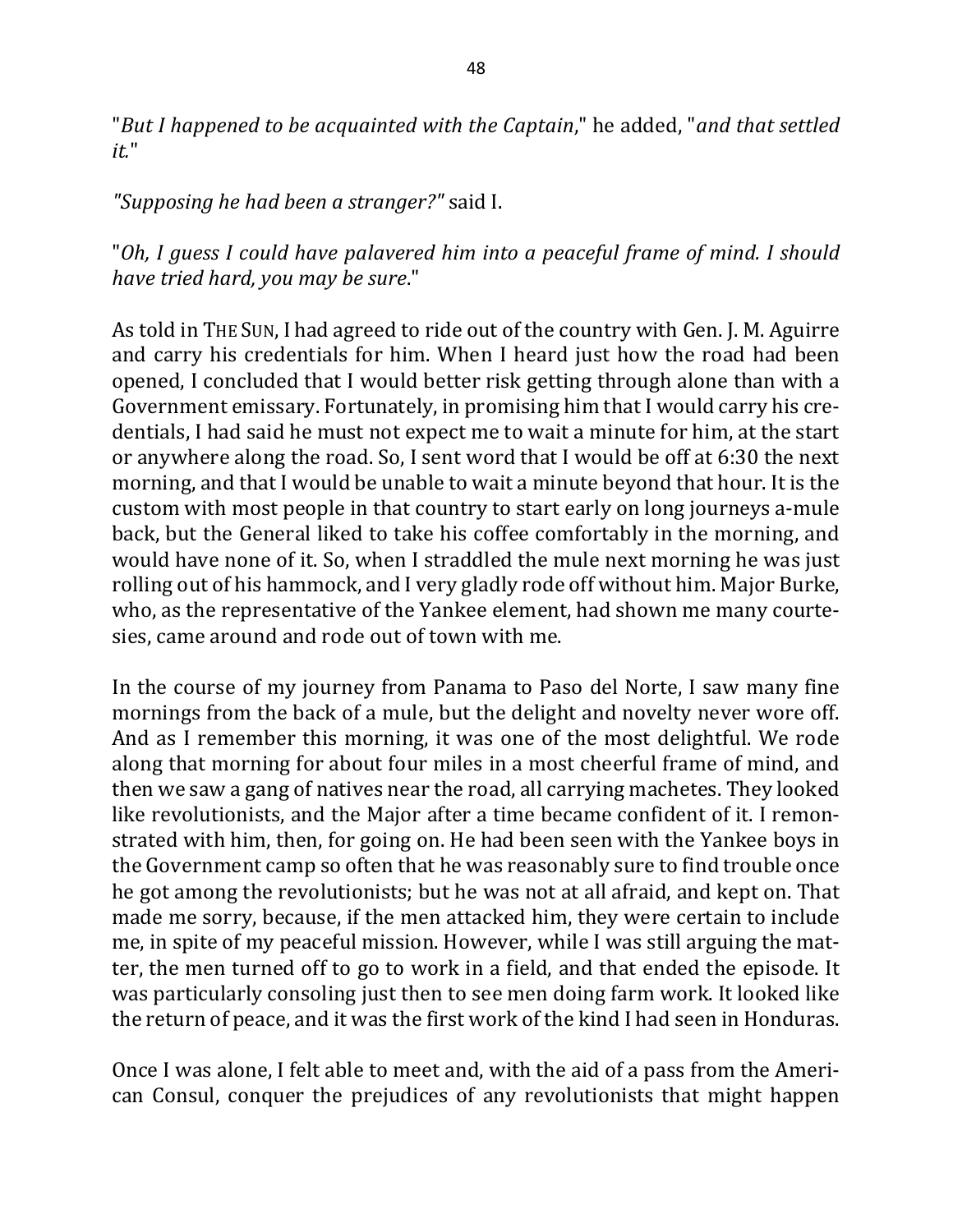along. Half way up the Cerro de Hule range, I overtook a country cart bound to the coast. That was an indication of peace, too, and when I found that the cartmen had with them a man just in from the coast, and that he had seen no one in fighting trim except the Colonel in command of the Government detachment (it was Col. Garfias of the Mexican army, already described in THE SUN), I rode on very comfortably. The houses were still empty along the route, but they did not seem so lonesome as when I passed them on the way in. Reaching the top of the hill where the revolutionists had held me up, I saw two men only on the flat. They were off in a field, and as I rode along one came to me and begged for some money "*for the love of God*." The soldiers had carried off everything. He was grateful for a dollar, and I went on with the feeling that the most dangerous part of the road was behind me. Going down the zigzag road on the side of the ridge, I could see some empty houses in the valley, but they gave me no concern, and when I reached the bottom I dismounted for a drink and to allow the mule to breathe a bit. The brook wound along between the highway and a thick bit of tropical woods for some distance beyond, as I remembered, and I smiled as I thought of having been too nervous to stop there for a drink on my way in.

And then came the surprise of a lifetime, when, as THE SUN has told, a squad of revolutionists, fresh from the village of Santa Ana with its burned houses and its dead, came from the woods and surrounded me, supposing that I was one of the hated foreigners in the Government employ, carrying dispatches to the troops who had ruined the town. There, is no reason for retelling the story here, but it is worth mention, because it shows a most interesting characteristic of the people. These men were smarting under what seemed to them to be an outrage, and they had in their power one whom they supposed to be of the troops responsible for that outrage. Their own friends had been shot and hanged without even a drum-head trial; but these men, instead of searching me for documents (and I must say that the bundle of the General's credentials seemed to be a very large package just then), asked in polite words if I had any; and then, when I had exhibited to them a pass from the American Consul, they showed little disappointment, and permitted me to ride on without further question.

A mile or so beyond this picket of revolutionists, I saw that a big country house which had been standing there empty when I was going in, had been burned by the Government troops. The ruins were still smoking. An open pine forest bordered the road nearby, and here a handsome little gray fox was playing like a puppy, and appeared wholly careless of the presence of a man when I rode past him. An hour later, I met Garfias himself and his command. The troops were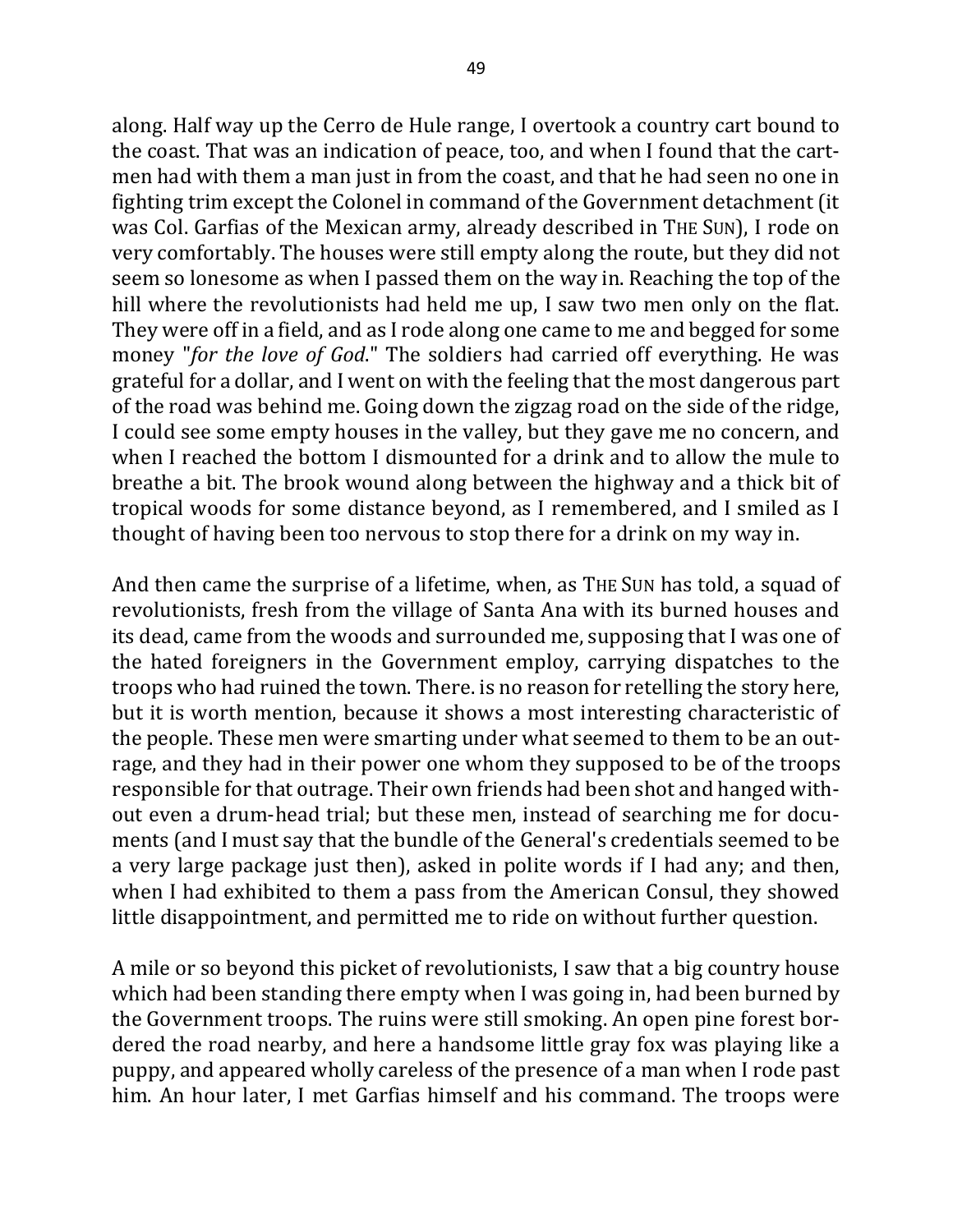straggling along the road, confident that no one was near to attack them. I could hear them talking and laughing several minutes before we met, and when I came around a bend and unexpectedly confronted them, a dozen of them jumped for cover instantly. They said they thought I was the advance scout of Bonilla's entire force, it being a common thing for commanders in that country to use foreigners for scouts. Col. Garfias said he had been carrying out the General's policy of terrorizing the people, and that I would not find another revolutionist along the route. This proved to be literally true.

I was about two leagues from the village of Sabana Grande when I met Garfias. His men were scattered along the trail behind the main body for a mile. I saw that some of them had robbed the stores in the village. They had a variety of goods, but had fancied umbrellas more than any other thing, apparently, for three men had at least fifty among them. Bright-colored prints and ribbons had found favor also. I guess, as a matter of fact, that the most dangerous men in Honduras at that moment were the thieving stragglers of the regular army, but they did not even look at me as I rode down the trail. I remained in Sabana Grande that night. It was twelve leagues out from the capital and was garrisoned when I arrived, but was evacuated at sunset. No sooner had the troops gone than many of the inhabitants appeared on the street, talking loudly in favor of the revolutionary leader and telling what they were going to do. Several men flourished revolvers in the air as they talked, and these were applauded by their neighbors. No one seemed to think that this sort of talk after the enemy had gone was at all ridiculous.

Gen. Aguirre arrived in town after I did. He had not been disturbed in his day's journey. I found him at once a charming companion and an encyclopedia of facts relating to Central America. I hardly know in which respect he was most interesting, but I could not help paying most attention to his personal characteristics. In some respects, he was a typical Central American. For instance, he did not want to start early next morning, but he did it to oblige me. Then, on the route, he was continually in a cheerful frame of mind. He noted and stopped to admire almost every beautiful prospect which the vantage points of the road afforded. He stopped at about every fruit tree along the route to gather and eat. He stopped at various houses to try to buy lemons, but failed every time, save once, either because the people were not at home, or because the melons had all been plucked by the soldiers. He stopped at a ranch where the people had not been frightened away and ordered our noonday meal. While it was cooking, he stood by the fire and directed the woman who was doing the work, greatly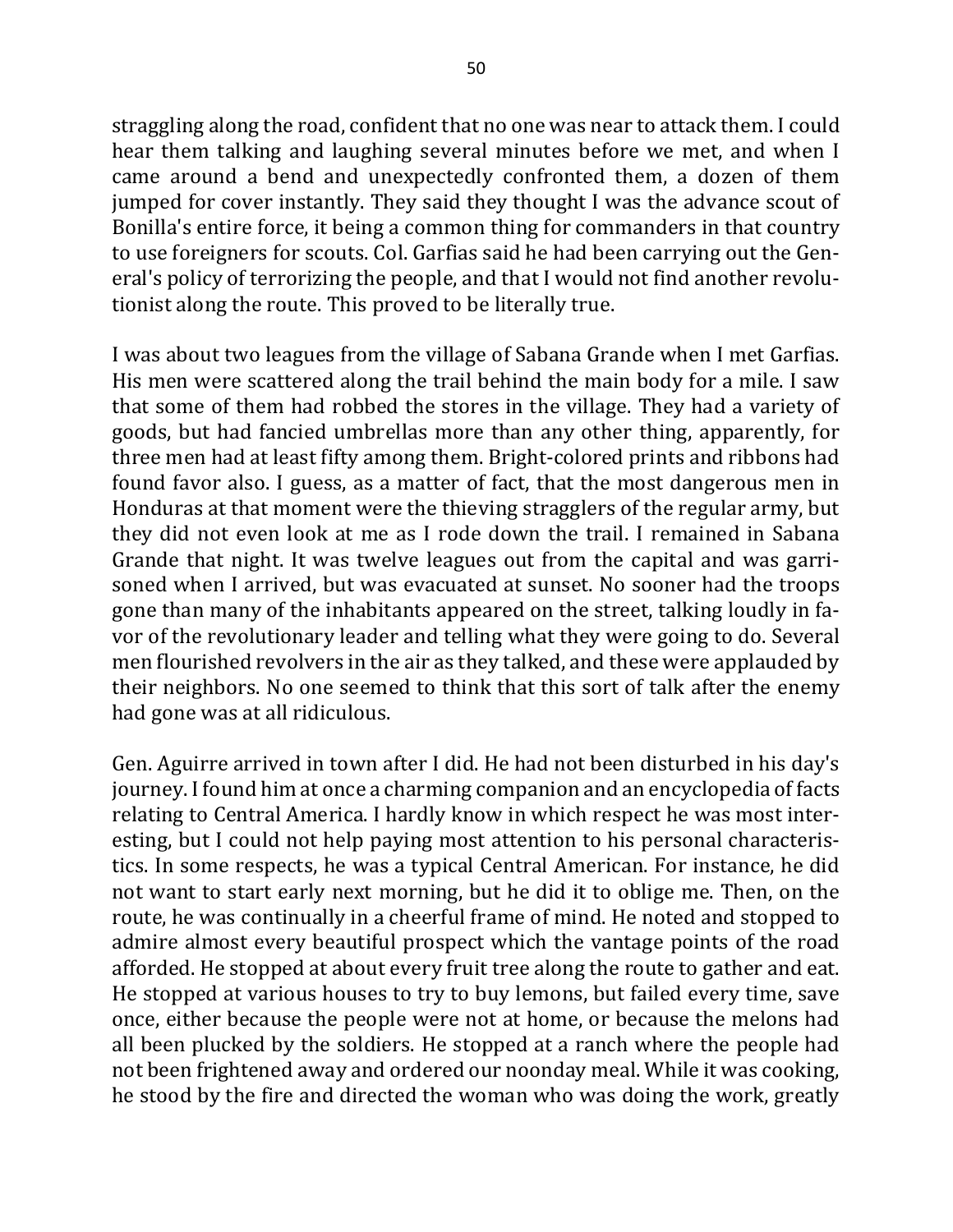to the advantage of the meal, I am bound to say. Meantime, he chaffed the children, praised and petted a couple of grown-up daughters, talked politics with the father, and kept an eye on the hired man, who was shelling sugarcane seed from dried tassels for the mules. And every minute or two he would turn to me to tell me what some member of the family had said about one or the other of us. We got a fowl, eggs, rice, tortillas, fried plantains, and fresh cheese, with coffee to close the repast. We all ate on such seats as logs and saddles afforded, save the host and hostess, who sat on the edge of the bed, and we ate off good plates, using slices of fried plantains in lieu of knife, fork, and spoon. We ate our spoons, so to speak. The house had no table cutlery. It was an interesting as well as a delicious meal. The family showed that they felt themselves greatly honored by the presence of the General, and all urged him to remain until the next day. The General was inclined to do so, but I said I must hurry on to send my story of the war to New York. The young women refused to speak to me after the General said he must go on with me.

At La Venta, where I had been hospitably entertained by the saloon keeper when on my way in, there was not a soul to be found. We rode around to every house in the village, and found them all unlocked, but there was no sign of anyone having lived there for several days. The furniture and household goods had not been disturbed anywhere. That seemed a little remarkable, especially as Sabana Grande stores had been robbed by the soldiers, but the General explained the matter by saying:

"The people of this country are not robbers. They are by nature as honest as Indians, but if you put before a man of Indian blood something for personal adorn*ment or use that will distinguish him—raise him above his neighbors—he will* take it quickly. Those soldiers who stole the umbrellas were Gracias Indians, and in Gracias an umbrella is never seen, save in the hands of the few men of wealth."

The saloon where I had slept was barren of liquids. The proprietor had probably concealed them before taking to the woods. The entire town favored Bonilla, and so had been entirely abandoned when the Government troops approached.

On reaching Pespire at night, we found the detachment of troops I had seen there before. The Colonel and my companion were old friends, and ample provision for our entertainment at night was soon made. When I returned my mule to the house of its owner, the youth whom I had seen there received me sadly. He had not seen his father, and he believed, he said, that the mule I had been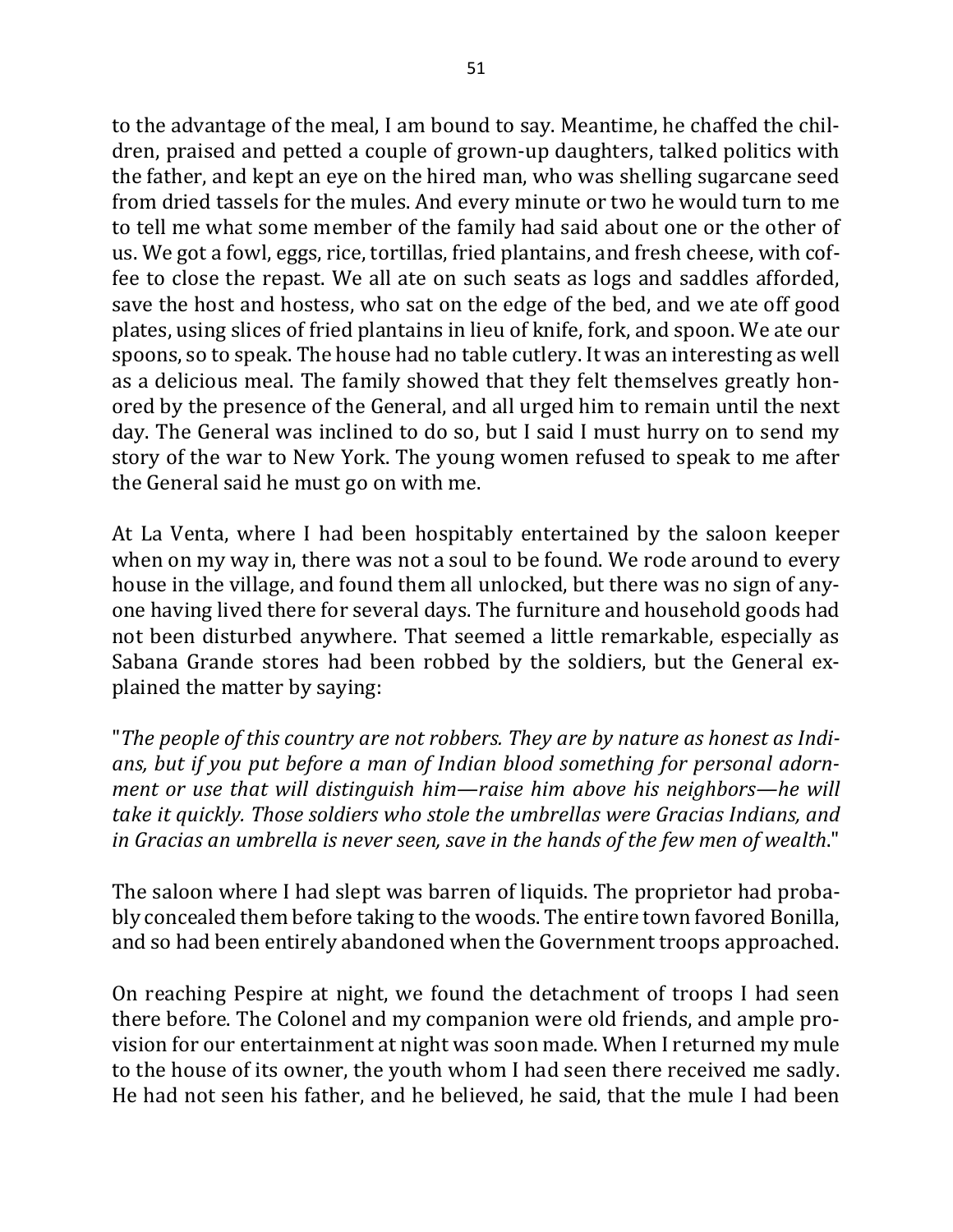riding would now be taken from him by the troops. While I was still talking to him, I saw a servant leading the animal through an alley that ended in a field overgrown with high brush. I guess the mule escaped.

It. was only six leagues to the coast, and the road was level, but it took us nearly all the next day to reach San Lorenzo. We had to get mules from the Government troops to take us through, and the Government had not been very lucky in gathering mules around Pespire. Everything worth using had been hidden in the brush, because the people were opposed to the Government. So the weakest, in fact, the only miserable mule I had in my Central American experience, was the one I got next day. However, by taking a long rest in the heat of the day, we managed to keep the mule on its feet, and when at last we reached the port, the trouble was over. Because the General was a Government official, a long, cleanlined ship's cutter had been sent over from Amapala for him, and, of course, I was carried along. There were six men at the oars and three of us in the stern sheets. The boat was well balanced, and the men hearty and strong. With a stroke as well measured as that of Yankee naval seamen, they drove the boat through the water. It was a moonless night, and every dip of the oars spooned up great masses of silver-white phosphorescent fire and scatted hordes of diamond-like drops over the dead black water. The shores of the lagoon from which we started, and the mountains in the bay beyond, loomed up to a fabulous height. There was something in the scene that stilled even the Central American, and scarce a word was spoken by anyone in the boat, until at midnight the lights of Amapala were seen. Even at the landing, there was no more talk than was necessary in passing the sentries. One reads in every book of travel in the tropics about the *dolce far niente* that is natural to the climate; but I guess that one can scarcely understand just what is meant by the term until he has lounged in the stern of a well-handled boat as it floats across a tropical sea on a moonless night.

That was my last night in Honduras. A German steamer, the Valeria,<sup>21</sup> Capt. Pieper, of the line that runs from Hamburg through the Strait of Magellan and up the west coast of the Americas as far as Mexico, was in port, bound north. American Consul Koncke said that the German ship would be much more comfortable than her Yankee rival, due a few days later, a fact worth noting only because he was American Consul. Because I was in a hurry to get where I could write my story of the war unmolested by Honduras officials, I bought the ticket. Then I

 $21$  Valeria  $-$  Steamship of the Kosmos Line, built 1888, lost 1900